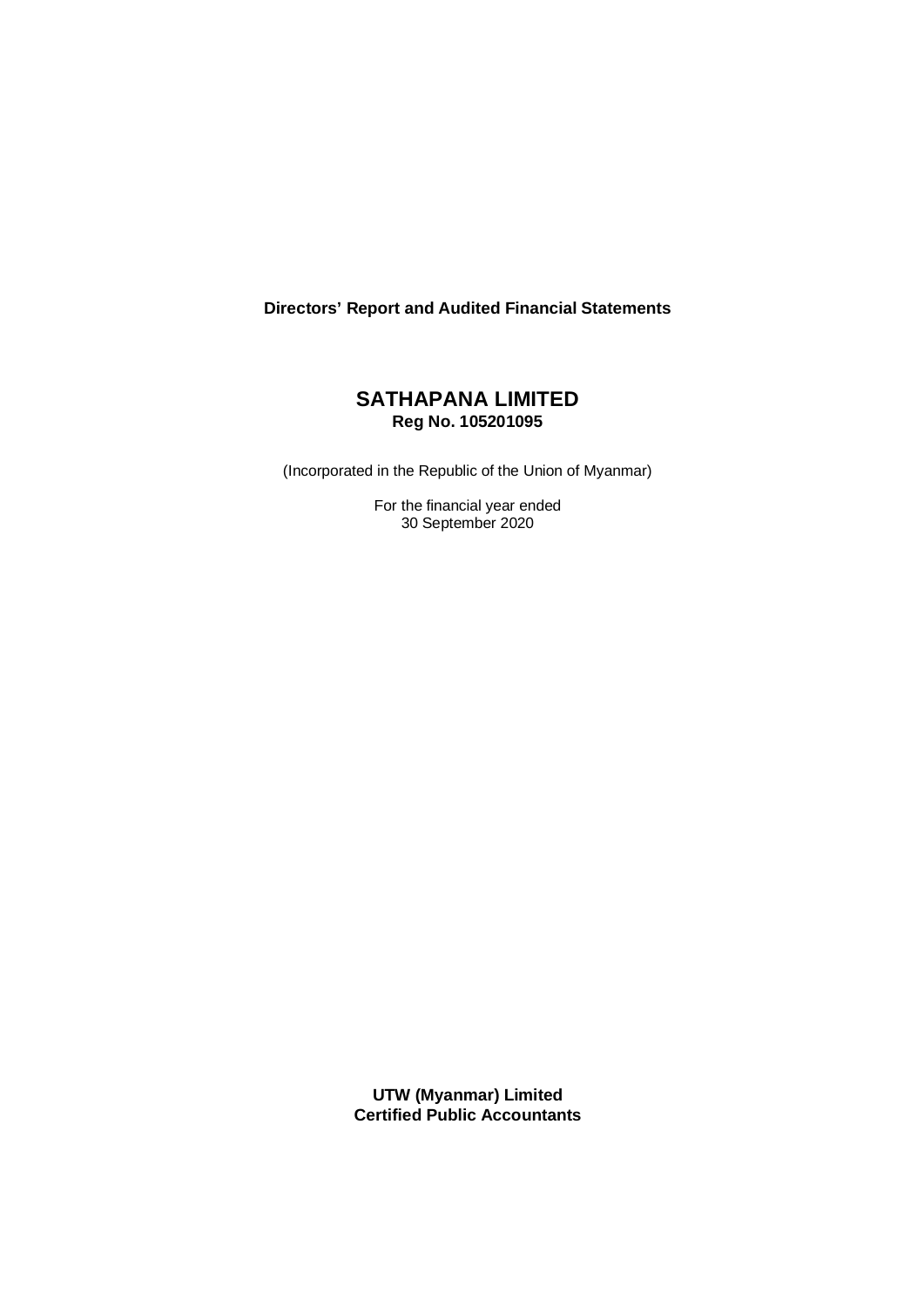# **General Information**

### **Directors**

HAN Ken HAN Chang-Woo HAN Yu KIM Vada HUN Monivann SUZUKI Masaru SEANG Serey

# **Registered Office**

No. 351/B, Pyay Road Sangchaung Township Yangon, Myanmar

# **Auditor**

UTW (Myanmar) Limited

### **Bankers**

Co-operative Bank Public Company Limited Kanbawza Bank Limited Ayeyarwady Bank Limited YOMA Bank Limited MUFG Bank Limited (Yangon Branch) Mizuho Bank Limited (Yangon Branch) E-Sun Bank Limited (Yangon Branch) Myanma Apex Bank Limited Myanmar Citizens Bank Public Company Limited Shinhan Bank Company Limited (Yangon Branch) Myanmar Economic Bank (MEB)

# **Index**

#### **Page**

| Directors' Report                      |    |
|----------------------------------------|----|
| <b>Statement by Directors</b>          | 3  |
| Independent Auditor's Report           | 4  |
| <b>Statement of Financial Position</b> | 6  |
| Statement of Comprehensive Income      |    |
| Statement of Changes in Equity         | 8  |
| <b>Statement of Cash Flows</b>         | 9  |
| Notes to the Financial Statements      | 11 |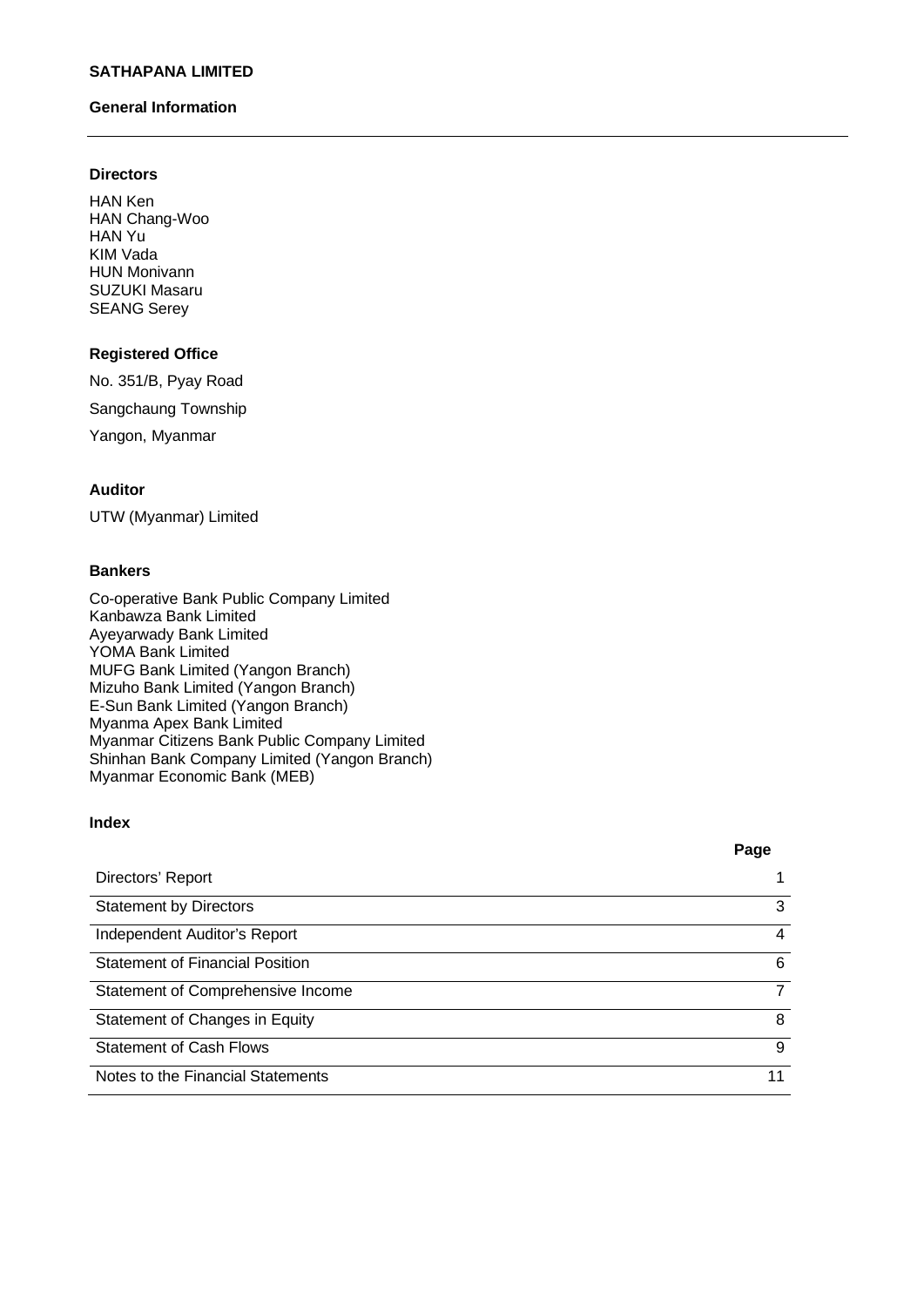### **Directors' Report**

The directors are pleased to present their report to the members together with the audited financial statements of SATHAPANA LIMITED (the "Company") for the financial year ended 30 September 2020 under the Section 261 of the Myanmar Companies Law 2017.

## **Directors**

The directors of the Company in office at the date of this report are:

HAN Ken HAN Chang-Woo HAN Yu KIM Vada HUN Monivann SUZUKI Masaru SEANG Serey

# **State of the Company's affairs**

The Company is engaged in the business to conduct microfinance business. There has been no change in the business of the Company during the financial year ended 30 September 2020.

#### **Financial performance**

|                                                | 1 October 2019<br>to<br>30 September 2020 | 1 April 2019<br>to<br>30 September 2019 |
|------------------------------------------------|-------------------------------------------|-----------------------------------------|
|                                                | <b>MMK</b>                                | <b>MMK</b>                              |
| <b>Financial results</b>                       |                                           |                                         |
| Revenue (including other operating income)     | 42,101,904,574                            | 14,085,145,700                          |
|                                                |                                           |                                         |
| Profit before depreciation & tax               | 11,194,646,885                            | 3,909,306,364                           |
| Less: Depreciation and amortization            | (751,431,407)                             | (241,285,202)                           |
| Profit after depreciation and amortization     | 10,443,215,478                            | 3,668,021,162                           |
| Less: Income taxes                             | (2,733,919,097)                           | (990,115,094)                           |
| Total comprehensive income for the year/period | 7,709,296,381                             | 2,677,906,068                           |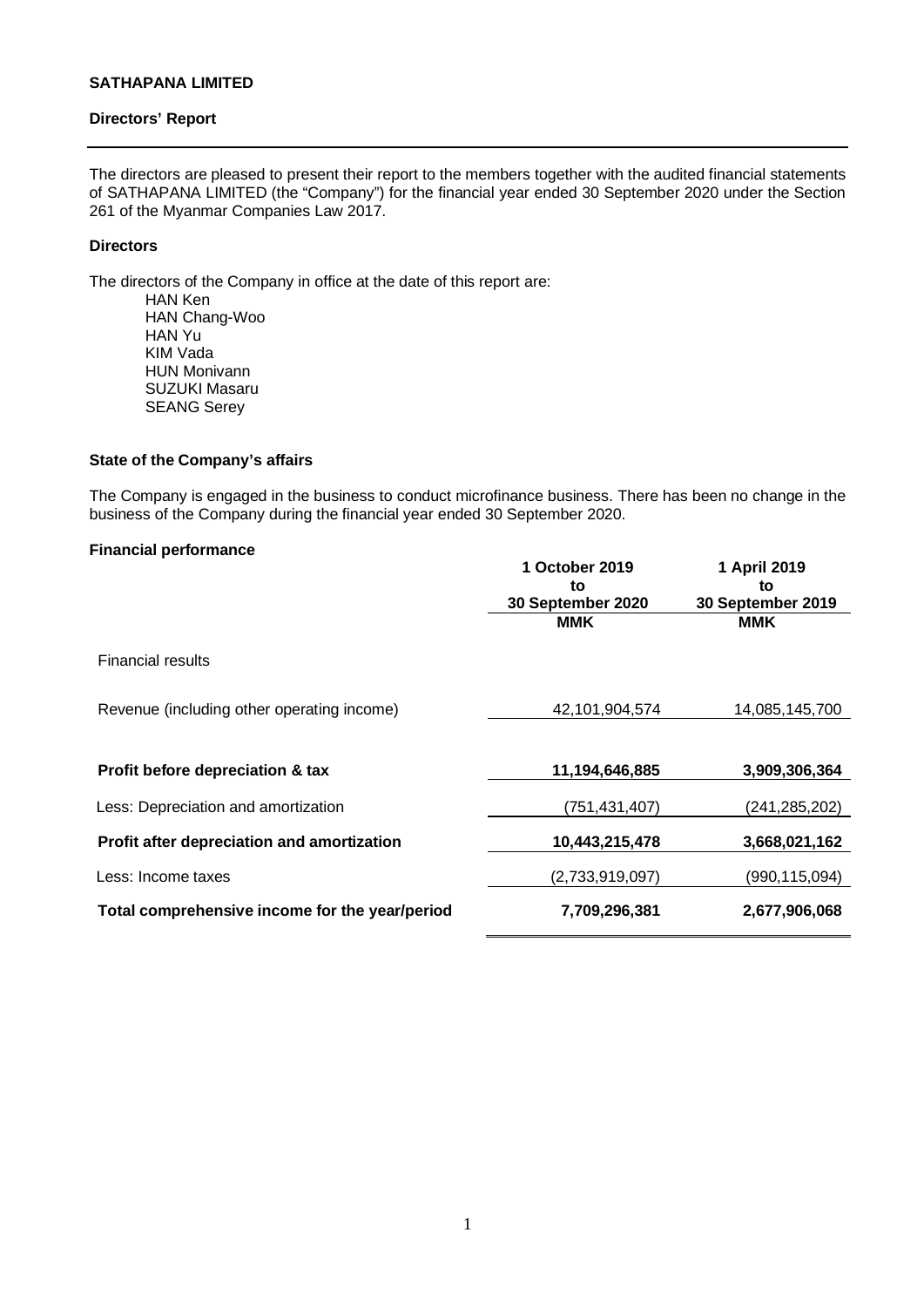#### Director's Report

## Transfer to reserve account

MMK 1,927,324,095 which represents 25% of the net profit after tax was transferred to the Reserve Account during the financial year ended 30 September 2020 in compliance with Section 33(b) of the Microfinance Law.

#### Dividend

No dividend is recommended for the current financial period

#### Risks and uncertainties

The Company's operations were negatively affected by the advent of COVID-19 pandemic and the current political situation in Myanmar. These interrupted the Company's microfinance lending and resulted in the Company experiencing loan collection difficulties and a higher than projected loan overdue rate. The continuing presence of COVID 19 and the current political situation in Myanmar and its unknown effects present a material risk to the growth of the Company's operations, but the Directors do not expect such to threaten the Company's status as a sustainable going concern.

#### Auditor

UTW (Myanmar) Limited has expressed their willingness to accept reappointment as auditor.

On behalf of the board of directors:

 $1$ -/a -

Mr. HAN Ken Managing Director

L

L

L

Date: 07 May 2021 The Republic of the Union of Myanmar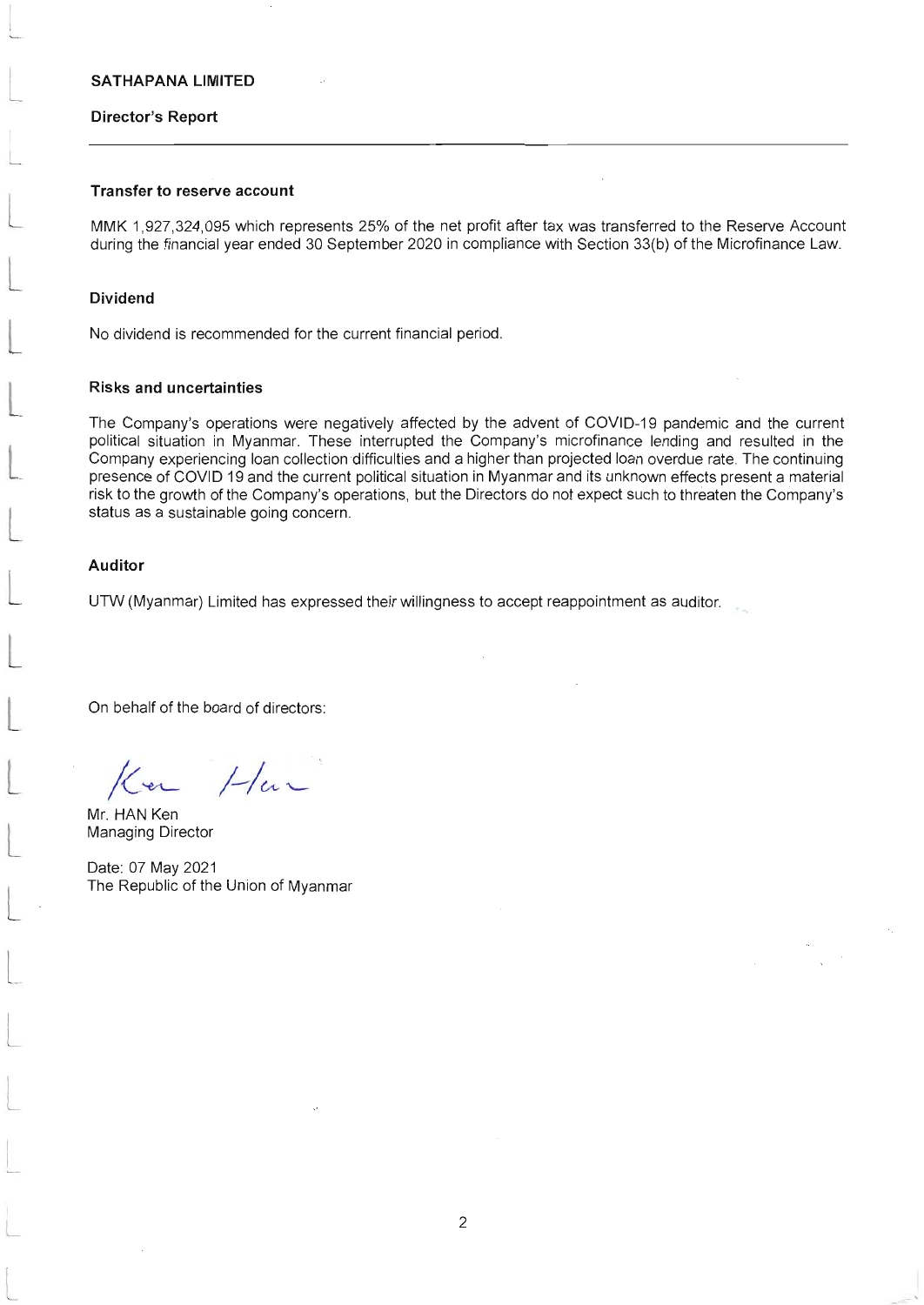### Statement by Directors

We, HAN Ken and SEANG Serey, being the appointed Managing Director and Director, respectively, of Sathapana Limited, do hereby state that, in the opinion of the Directors,

- 1) the accompanying financial statements together with notes thereto are drawn up so as to give a true and fair view of the state of affairs of the Company as at 30 September 2020 including the modification of requirements of Myanmar Accounting Standards ("MAS") 39, Financial Instrument: Recognition and Measurement in respect of loans loss provisioning by Microfinance Supervisory Committee Notification No. 5/20'16 until 31 March 2020 and Notification No. Ka Ka 116 (31812020) until 30 September 2020 which was issued during the COVID-19 outbreak period, and the results of the business, changes in equity and cash flows of the Company for the financial year ended on that date;
- at the date of this statement, there are reasonable grounds to believe that the Company will be able to pay its debts as and when they fall due. 2)
- we support that the facts above mentioned are true and correct according to Sections 258 and 264 of the Myanmar Companies Law. 3)

On behalf of the board of directors:

 $\frac{1}{\sqrt{2\pi}}$   $\frac{1}{\sqrt{2\pi}}$ HAN Ken

Managing Director

**SEANG Serey** 

Director

L

Date: 07 May 2021 The Republic of the Union of Myanmar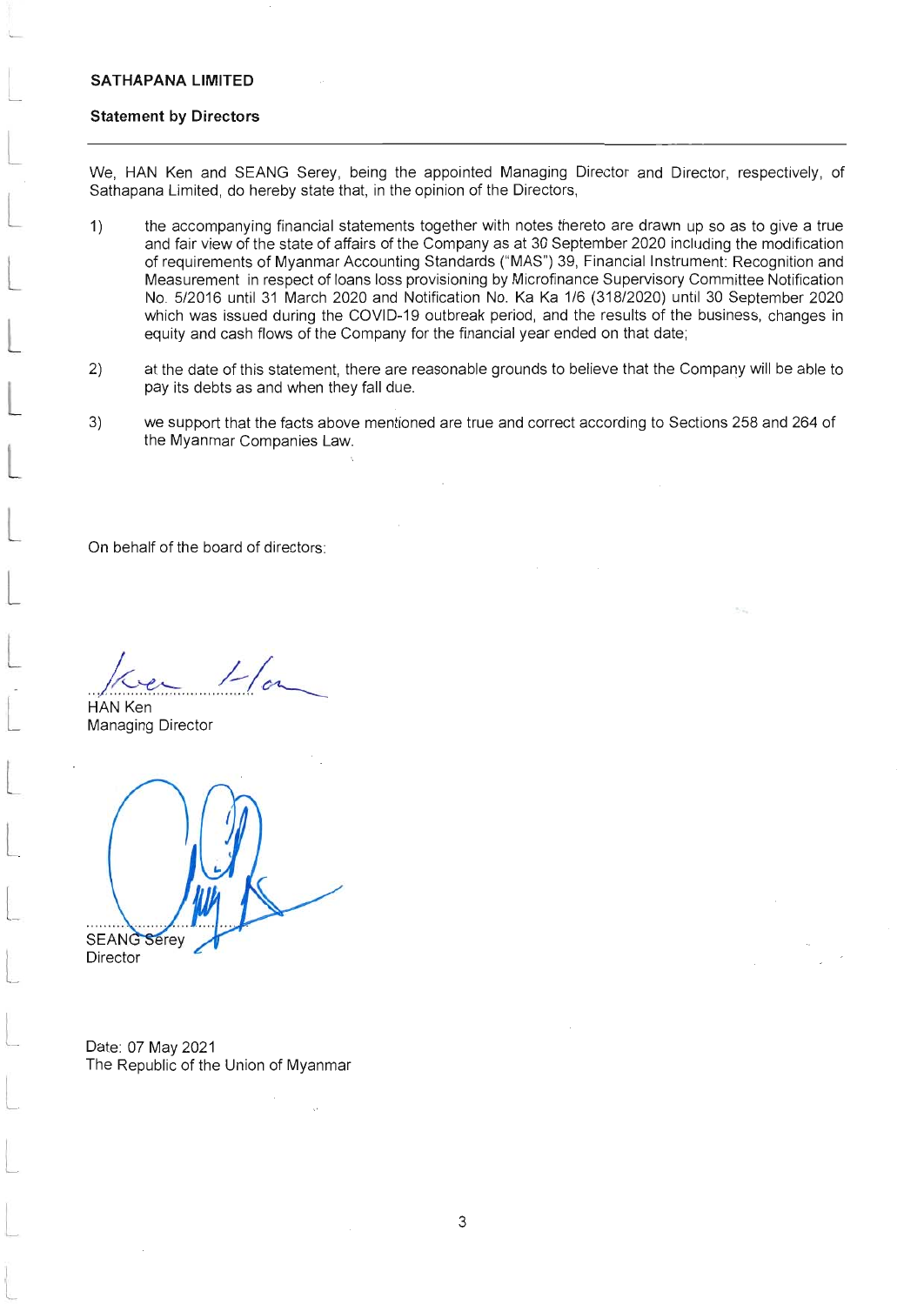

**UTW (Myanmar) Limited** No.3A, Bogyoke Aung San Road Unit #20-06 to 10, Level 20 Junction City Tower, Pabedan Township Yangon, Myanmar

### **Independent Auditor's Report for the financial year ended 30 September 2020**

## **To the members of SATHAPANA LIMITED**

We have audited the accompanying financial statements of SATHAPANA LIMITED (the "Company"), which comprise the statement of financial position as at 30 September 2020, statement of comprehensive income, statement of changes in equity, and statement of cash flows for the year then ended, and a summary of significant accounting policies and other explanatory notes.

### *Management's Responsibility for the Financial Statements*

Management is responsible for the preparation and fair presentation of these financial statements in accordance with the Myanmar Financial Reporting Standards (MFRS) including the modification of the requirements of Myanmar Accounting Standards ("MAS") 39, *Financial Instruments*: *Recognition and Measurement* in respect of loan loss provisioning by the Microfinance Supervisory Committee Notification No. 5/2016 until 31 March 2020 and Notification No. Ka Ka 1/6 (318/2020) until 30 September 2020 which was issued during the COVID-19 outbreak period, and the provisions of the Myanmar Companies Law. This responsibility includes:

- (a) designing, implementing and maintaining internal control relevant to the preparation and fair presentation of financial statements that are free from material misstatement, whether due to fraud or error;
- (b) selecting and applying appropriate accounting policies; and
- (c) making accounting estimates that are reasonable in the circumstances.

## *Auditors' Responsibility*

Our responsibility is to express an opinion on these financial statements based on our audit. We conducted our audit in accordance with Myanmar Standards on Auditing. Those standards require that we comply with ethical requirements and plan and perform the audit to obtain reasonable assurance whether the financial statements are free from material misstatement.

An audit involves performing procedures to obtain audit evidence about the amounts and disclosures in the financial statements. The procedures selected depend on the auditor's judgment, including the assessment of the risks of material misstatement of the financial statements, whether due to fraud or error. In making those risk assessments, the auditor considers internal control relevant to the entity's preparation and fair presentation of the financial statements in order to design audit procedures that are appropriate in the circumstances, but not for the purpose of expressing an opinion on the effectiveness of the entity's internal control. An audit also includes evaluating the appropriateness of accounting policies used and the reasonableness of accounting estimates made by management, as well as evaluating the overall presentation of the financial statements.

We believe that the audit evidence we have obtained is sufficient and appropriate to provide a basis for our audit opinion.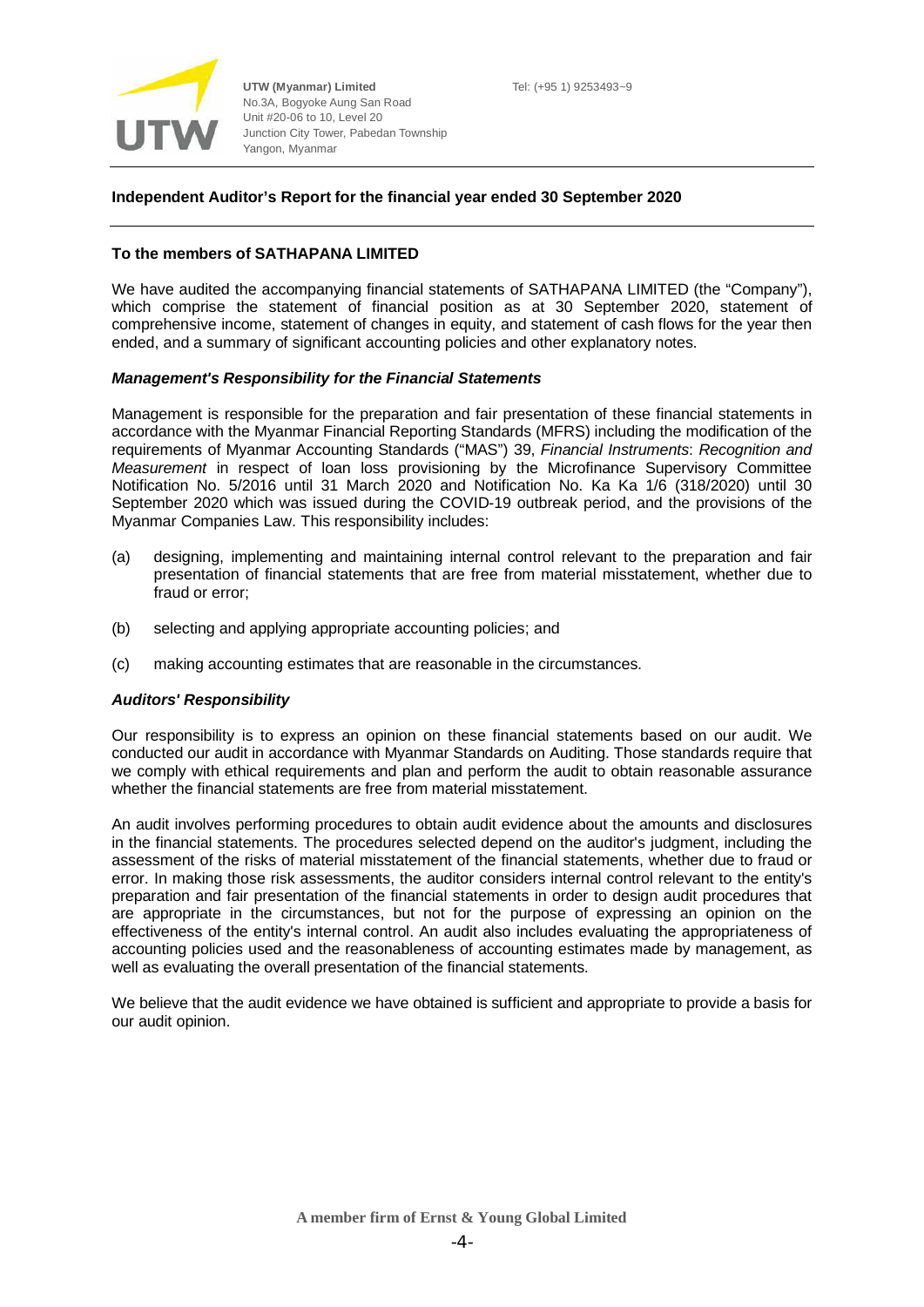

**UTW (Myanmar) Limited** No.3A, Bogyoke Aung San Road Unit #20-06 to 10, Level 20 Junction City Tower, Pabedan Township Yangon, Myanmar

### **Independent Auditor's Report for the financial year ended 30 September 2020 (Cont'd)**

#### *Opinion*

In our opinion, the financial statements present fairly, in all material respects, the financial position of SATHAPANA LIMITED as of 30 September 2020, and of its financial performance and its cash flows for the year then ended in accordance with Myanmar Financial Reporting Standards including the modification of the requirement of Myanmar Accounting Standards 39, *Financial instruments: Recognition and Measurement* in respect of loan loss provision by Microfinance Supervisory Committee Notification numbers 5/2016 until 31 March 2020 and Notification No. Ka Ka 1/6 (318/2020) until 30 September 2020 which was issued during COVID-19 outbreak period.

#### *Report on Other Legal and Regulatory Requirements*

In accordance with the provisions of the Myanmar Companies Law, we also report that:

- (a) In accordance with Section 280 (a) and (b) of the Myanmar Companies Law, we have obtained all the information and explanations, we are required; and
- (b) Books of account have been maintained by SATHAPANA LIMITED as required by Section 258 of the Myanmar Companies Law; and
- (c) In accordance with section 37 of Microfinance Law, we report that financial statements of the Company adequately reflect the financial position of the Company and its solvency.

Daw Moe Moe Aye (PA No. 186) UTW (Myanmar) Limited Firm Registration No. ACC 006 Certified Public Accountants The Republic of the Union of Myanmar



Dated: 07 May 2021 The Republic of the Union of Myanmar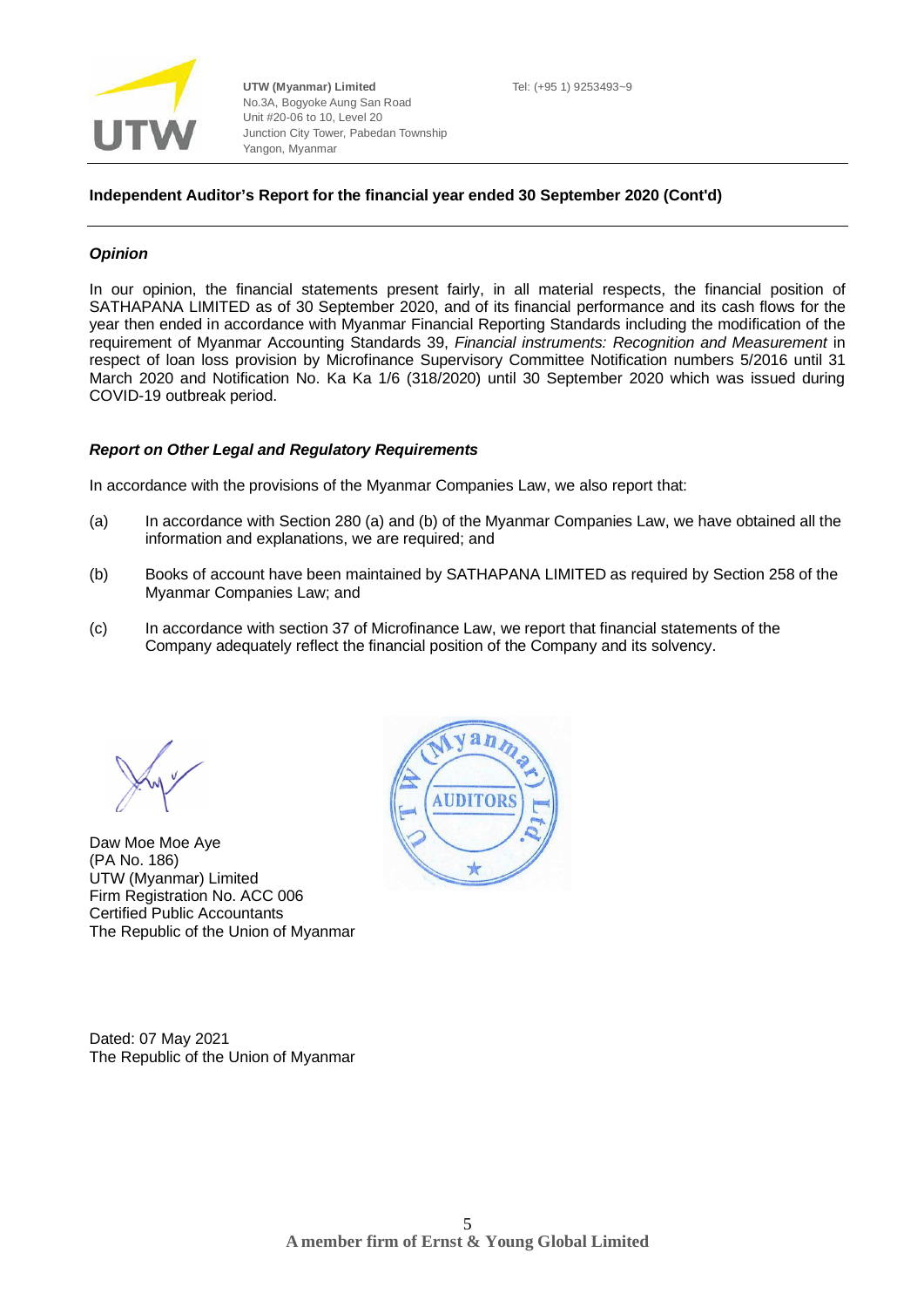i.

t\_

t

# Statement of Financial Position As at 30 September 2020

|                                        | <b>Notes</b> | 30 September 2020<br>MMK | 30 September 2019<br><b>MMK</b> |
|----------------------------------------|--------------|--------------------------|---------------------------------|
| <b>Assets</b>                          |              |                          |                                 |
| Cash and cash at banks                 | 9            | 25,748,502,484           | 9,670,788,418                   |
| Interest receivables                   |              | 3,267,787,168            | 1,750,828,200                   |
| Loan and advance to customers - net    | 10           | 176, 385, 442, 112       | 109,853,061,616                 |
| Prepaid expenses                       | 11           | 1,421,233,795            | 1,330,688,502                   |
| Other receivables                      | 12           | 108,596,390              | 194,670,670                     |
| Property, plant and equipment - net    | 13           | 2,981,904,851            | 2,001,779,825                   |
| Intangible assets-net                  | 14           | 2,200,749,260            | 48,760,226                      |
| Deferred tax assets                    | 15           |                          | 35,255,679                      |
| <b>Total assets</b>                    |              | 212,114,216,060          | 124,885,833,136                 |
| <b>Equity and liabilities</b>          |              |                          |                                 |
| Deposit from customers                 | 16           | 13,503,551,916           | 8,734,505,000                   |
| Accrued interest payable for depositor |              | 930,978,378              | 502,325,300                     |
| Accrued expenses and other liabilities | 17           | 4,484,086,538            | 2,435,491,081                   |
| Borrowings                             | 18           | 149,432,478,335          | 77,747,602,719                  |
| Employee pension                       | 19           | 1,272,380,220            | 720,685,715                     |
| Deferred tax liabilities               | 15           | 18,544,408               |                                 |
| Deferred rent                          |              | 36,670,673               | 18,994,110                      |
| <b>Total liabilities</b>               |              | 169,678,690,468          | 90,159,603,925                  |
| <b>Equity</b>                          |              |                          |                                 |
| Share capital                          | 20           | 26,236,600,000           | 26,236,600,000                  |
| Retained earnings                      |              | 11,872,040,581           | 6,090,068,295                   |
| Reserve                                | 21           | 4,326,885,011            | 2,399,560,916                   |
| <b>Total equity</b>                    |              | 42,435,525,592           | 34,726,229,211                  |
| <b>Total equity and liabilities</b>    |              | 212,114,216,060          | 124,885,833,136                 |
|                                        |              |                          |                                 |

 $1/4$  $\ddot{\mathbf{v}}$ 

Ken Managing Director

SEANG Director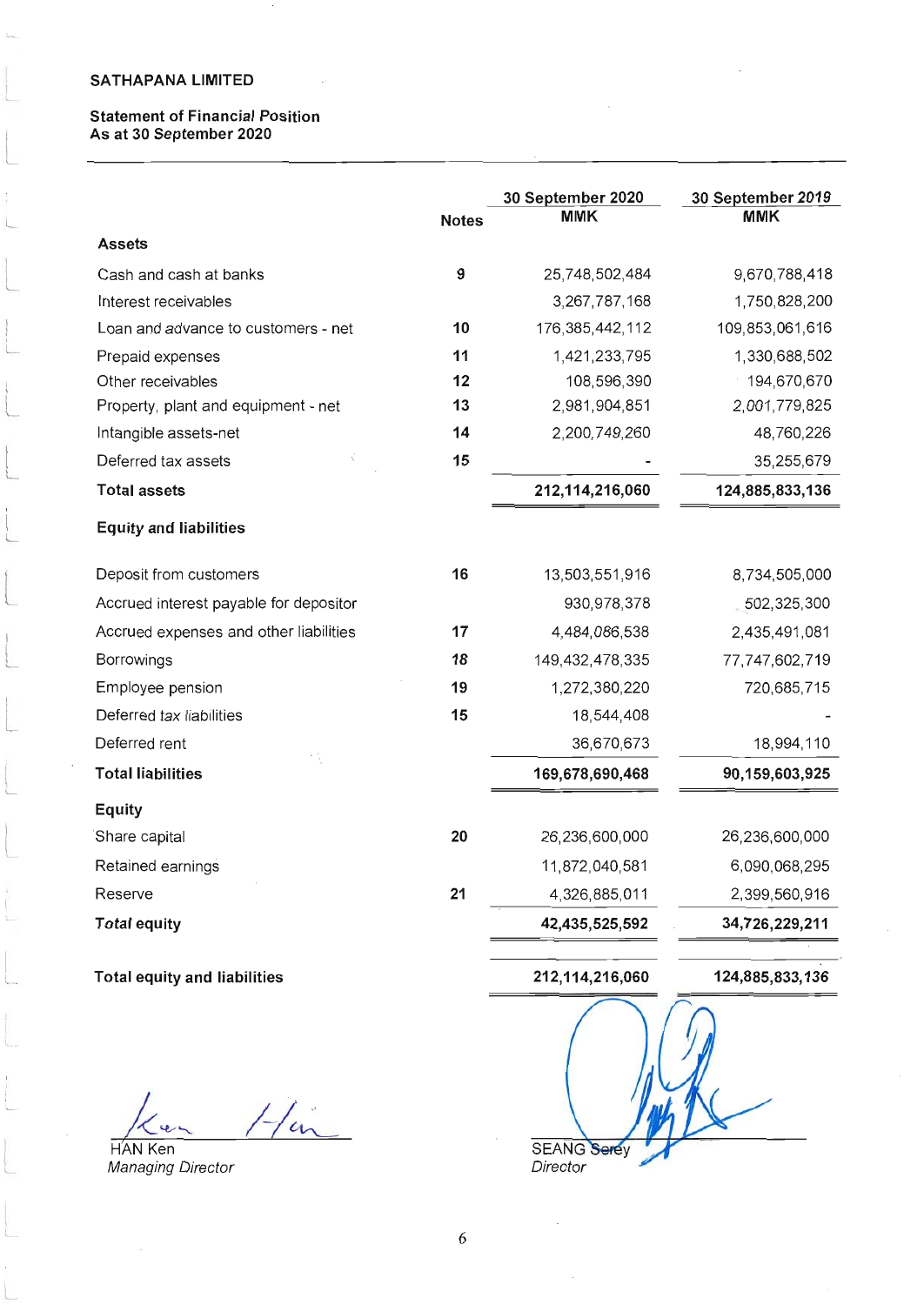# Statement of Comprehensive lncome For the financial year ended 30 September 2020

|                                                                |              | 1 October 2019<br>tο<br>30 September 2020 | 1 April 2019<br>tΟ<br>30 September 2019 |
|----------------------------------------------------------------|--------------|-------------------------------------------|-----------------------------------------|
|                                                                | <b>Notes</b> | <b>MMK</b>                                | <b>MMK</b>                              |
| Interest income                                                | 5            | 38,011,780,231                            | 12,919,991,000                          |
| Interest expense                                               | 5            | (15, 171, 203, 681)                       | (4,646,724,631)                         |
| Net interest income                                            |              | 22,840,576,550                            | 8,273,266,369                           |
| Other items of income (expenses)                               |              |                                           |                                         |
| General and administrative expenses                            | 6            | (13, 762, 568, 724)                       | (4,974,653,722)                         |
| Provision for loan loss                                        | 10           | (702, 932, 000)                           | (420, 286, 386)                         |
| Loan receivable (written off)/recovery                         | 10           | (88, 254, 650)                            | 583,500                                 |
| Other income - net                                             | 7            | 2,156,394,302                             | 789,111,401                             |
| Profit before tax                                              |              | 10,443,215,478                            | 3,668,021,162                           |
| Income tax expense                                             | 8            | (2,733,919,097)                           | (990, 115, 094)                         |
| Profit for the year/ period                                    |              | 7,709,296,381                             | 2,677,906,068                           |
| Other comprehensive income                                     |              |                                           |                                         |
| Other comprehensive income for the year/ period, net of<br>tax |              |                                           |                                         |
| Total comprehensive income for the year/ period                |              | 7,709,296,381                             | 2,677,906,068                           |

1<e- 1-1

HAN Ken Managing Director

 $\overline{\phantom{a}}$ 

L

L

SEAN Director

7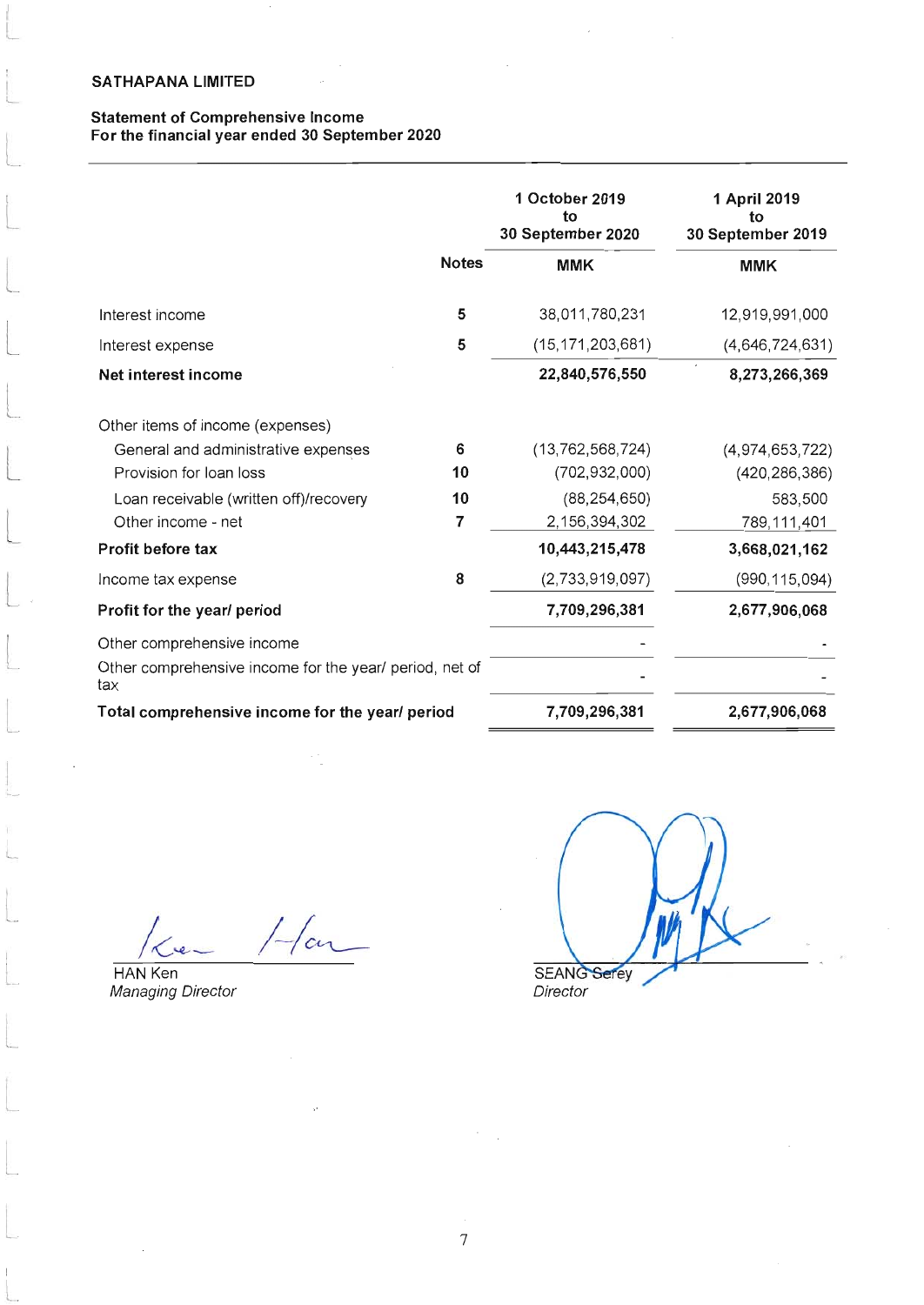#### **Statement of Changes in Equity For the financial year ended 30 September 2020**

|                                     | <b>Share capital</b><br>(Note 20) | <b>Retained</b><br>earnings | <b>Reserve</b><br>(Note 21) | <b>Total equity</b> |
|-------------------------------------|-----------------------------------|-----------------------------|-----------------------------|---------------------|
|                                     | <b>MMK</b>                        | <b>MMK</b>                  | <b>MMK</b>                  | <b>MMK</b>          |
| As at 1 April 2019                  | 18,676,600,000                    | 4,081,638,744               | 1,730,084,399               | 24,488,323,143      |
| Issuance of share during the period | 7,560,000,000                     |                             |                             | 7,560,000,000       |
| Profit for the period               |                                   | 2,677,906,068               |                             | 2,677,906,068       |
| Transfer to reserve                 |                                   | (669, 476, 517)             | 669,476,517                 |                     |
| As at 30 September 2019             | 26,236,600,000                    | 6,090,068,295               | 2,399,560,916               | 34,726,229,211      |
| Profit for the year                 |                                   | 7,709,296,381               |                             | 7,709,296,381       |
| Transfer to reserve                 |                                   | (1,927,324,095)             | 1,927,324,095               |                     |
| As at 30 September 2020             | 26,236,600,000                    | 11,872,040,581              | 4,326,885,011               | 42,435,525,592      |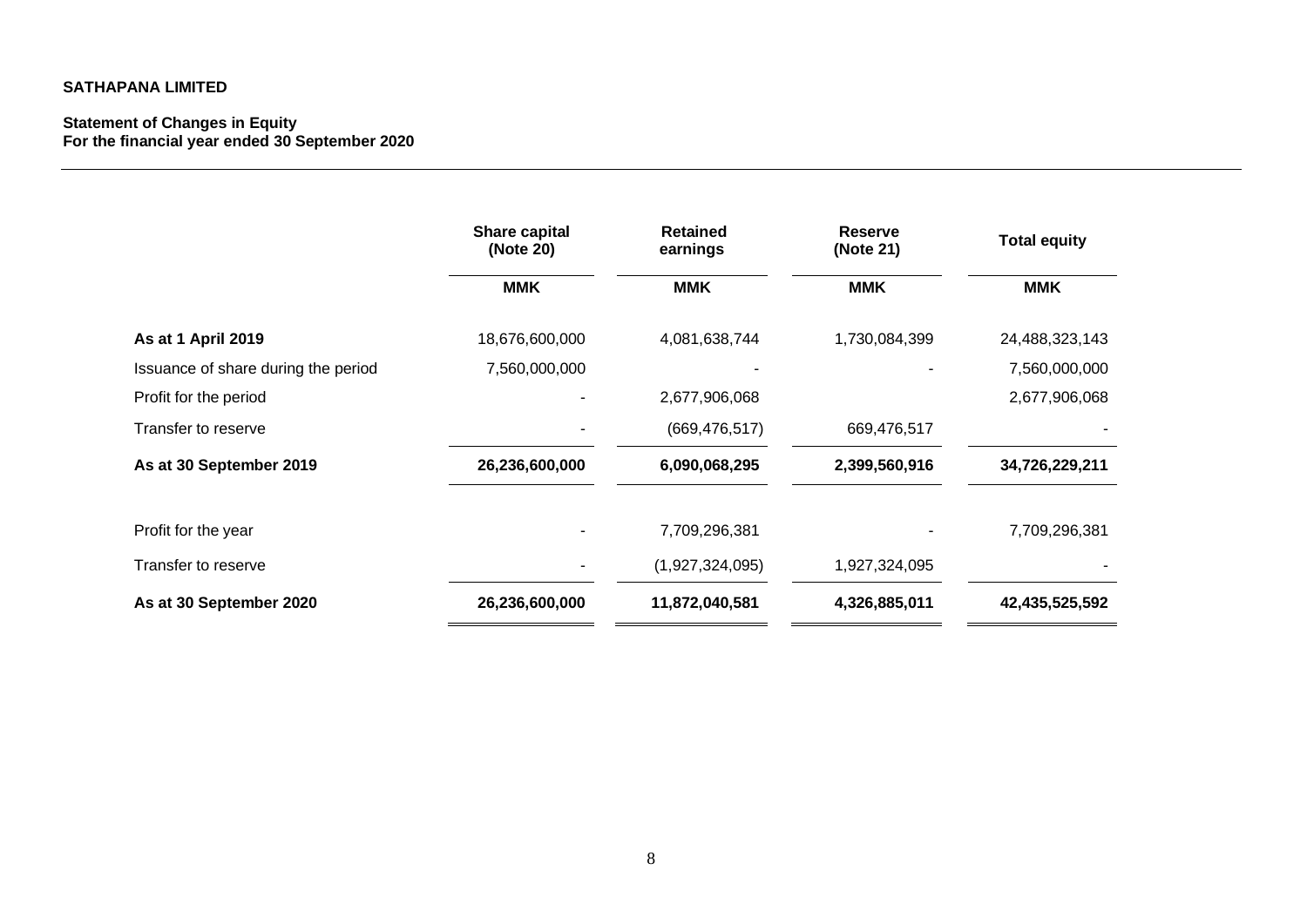# **Statement of Cash Flow For the financial year ended 30 September 2020**

|                                                                  |              | 30 September 2020<br>MMK | 30 September 2019<br><b>MMK</b> |
|------------------------------------------------------------------|--------------|--------------------------|---------------------------------|
| <b>Operating activities</b>                                      | <b>Notes</b> |                          |                                 |
|                                                                  |              |                          |                                 |
| Profit before tax from continuing operation                      |              | 10,443,215,478           | 3,668,021,162                   |
| Adjustments for:                                                 |              |                          |                                 |
| Depreciation of property, plant and equipment                    | 13           | 694,424,291              | 233,212,909                     |
| Amortization of intangible assets                                | 14           | 57,007,116               | 8,072,293                       |
| Provisions for loan loss and loan written off                    | 10           | 791,186,650              | 420,286,386                     |
| Unrealized foreign exchange loss/(gain) - net                    |              | 362,578,933              | (55, 743, 912)                  |
| Amortization of discount on long term<br>borrowing               |              | 1,400,178,607            | 409,123,389                     |
| Loss on fixed asset write off/transfer                           | 13           | 84,151,480               | 737,929                         |
| Operating cash flows before changes in working<br>capital        |              | 13,832,742,555           | 4,683,710,156                   |
| Changes in working capital:                                      |              |                          |                                 |
| Increase in loans and interest receivables                       |              | (68, 840, 526, 114)      | (37, 376, 658, 200)             |
| Decrease/(increase) in other receivables                         |              | 86,074,280               | (119, 268, 109)                 |
| (Increase)/decrease in prepaid expenses                          |              | (90, 545, 292)           | 1,271,442,658                   |
| Increase/(decrease) in accrued expenses and other<br>liabilities |              | 1,647,538,601            | (1,220,367,906)                 |
| Increase in customer savings and interest payable                |              | 5,197,699,994            | 2,719,549,000                   |
| Increase in pension payable                                      |              | 551,694,505              | 243,670,774                     |
| Increase in deferred rent                                        |              | 17,676,563               | 8,713,897                       |
| Cash used in operating activities                                |              | (47, 597, 644, 908)      | (29,789,207,730)                |
| Tax paid                                                         |              | (2, 279, 062, 155)       | (869, 147, 601)                 |
| Net cash flows used in operating activities                      |              | (49, 876, 707, 063)      | (30,658,355,331)                |
| <b>Investing activities</b>                                      |              |                          |                                 |
| Purchase of property, plant and equipment                        | 13           | (1,688,661,533)          | (533, 164, 835)                 |
| Purchase of intangible assets                                    | 14           | (2,279,035,414)          | (11,502,425)                    |
| Net cash flows used in investing activities                      |              | (3,967,696,947)          | (544, 667, 260)                 |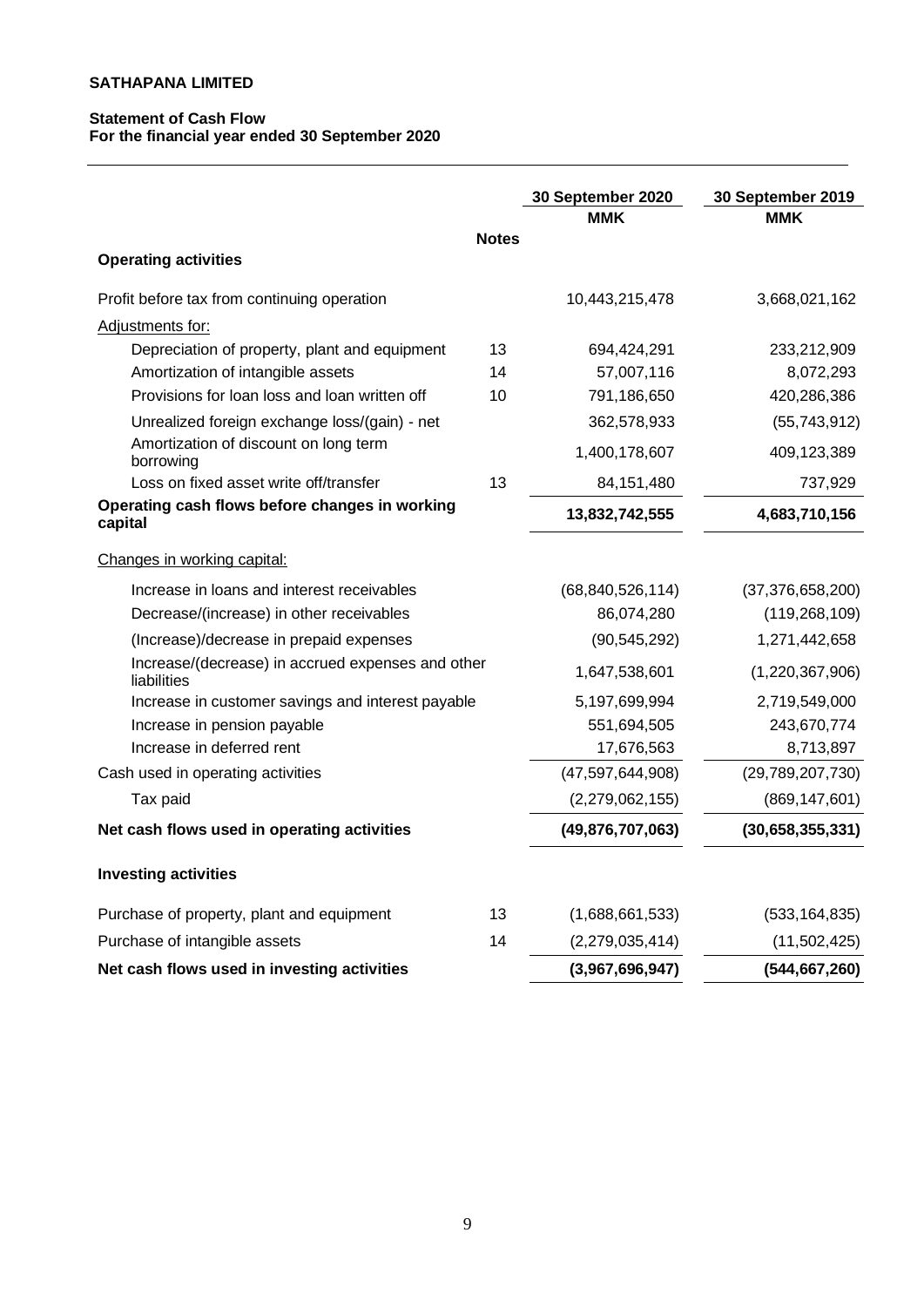# **Statement of Cash Flow For the financial year ended 30 September 2020**

|                                                |              | 30 September2020 | 30 September 2019 |
|------------------------------------------------|--------------|------------------|-------------------|
|                                                |              | MMK              | MMK               |
|                                                | <b>Notes</b> |                  |                   |
| <b>Financing activities</b>                    |              |                  |                   |
| Proceeds from borrowings                       | 18           | 94,835,150,000   | 29,078,400,000    |
| Repayment of borrowings                        | 18           | (22,008,083,330) | (1,019,250,000)   |
| Payment of loan transaction costs              |              | (2,542,369,661)  | (1,236,245,472)   |
| Proceeds from share issuance                   | 20           |                  | 7,560,000,000     |
| Net cash flows from financing activities       |              | 70,284,697,009   | 34,382,904,528    |
| Net increase in cash and cash at bank          |              | 16,440,292,999   | 3,179,881,937     |
| Currency realignment                           |              | (362, 578, 933)  | 51,835,640        |
| Cash and cash at bank at beginning year/period |              | 9,670,788,418    | 6,439,070,841     |
| Cash and cash at bank at end of year/period    |              | 25,748,502,484   | 9,670,788,418     |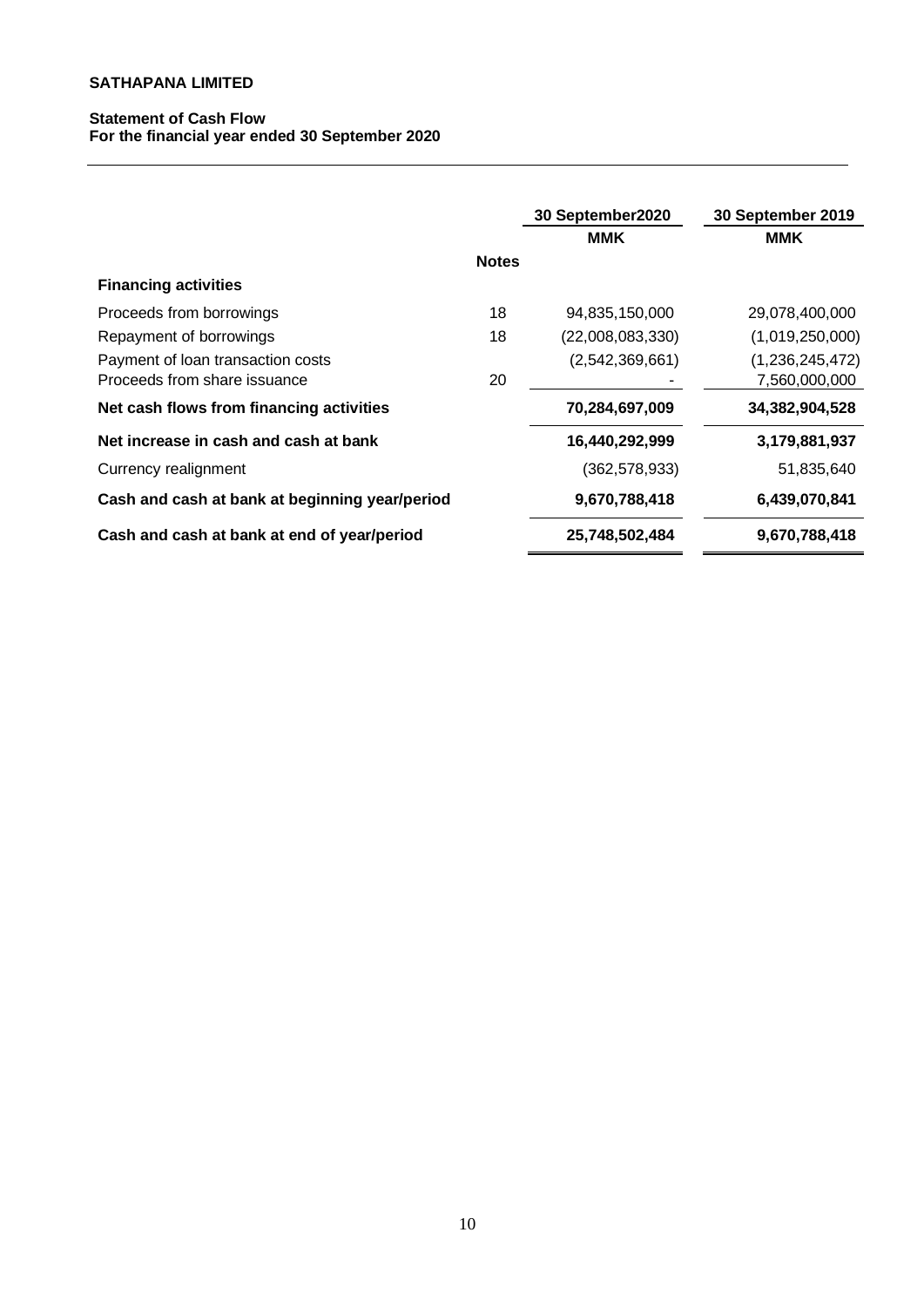### **1. General**

SATHAPANA LIMITED (the "Company") is established in the Republic of the Union of Myanmar and obtained certificate of registration No. 105201095 on 2 January 2015 in pursuance of the Myanmar Companies Law by the Ministry of National Planning and Economic Development. The Company is a subsidiary of Maruhan Investment Asia Pte. Ltd. The ultimate parent is Maruhan Corporation whose shares are not publicly traded in Japan.

As stated in its amended permit to trade No. 993 FC/2014-2015 dated 28 April 2015, the scope of activities of the Company is to conduct microfinance business. The Company obtained its microfinance license from the Microfinance Supervisory Committee.

The registered office of the Company is located at No. 351/B, Pyay Road, Sanchaung Township, Yangon, Republic of the Union of Myanmar.

### **2. Basis of preparation**

The financial statements of the Company have been prepared in accordance with the Myanmar Financial Reporting Standard ("MFRS").

The financial statements have been prepared on a historical cost basis. The functional and presentation currency used in the financial statement is the Myanmar Kyat (MMK).

### **Presentation of financial statements**

The Company presents its statement of financial position broadly in order of liquidity. An analysis regarding recovery or settlement within 12 months after the statement of financial position date (current) and more than 12 months after the statement of financial position date (non-current) is presented in Note 23.

During the previous financial year, the Company changed its financial year end from 31 March to 30 September. This set of financial statements covers the financial year ended 30 September 2020 whilst the comparatives are for the 6 months financial year from 1 April 2019 to 30 September 2019. Hence, amounts reported in the statement of comprehensive income statement of changes in equity of the Company, statement of cash flows and related notes to the financial statement for the current year are not comparable to the prior year.

#### **Changes in Accounting Policies**

The significant accounting policies have been consistently applied by the Company in the preparation of the financial statements as of and for the year ended September 30, 2020 and are consistent with those used in the previous year.

#### **Going concern basis of accounting**

The Company has prepared the financial statements for the financial year ended 30 September 2020 on a going concern basis, which assumes continuity of current business activities and the realization of assets and settlement of liabilities in the ordinary course of business.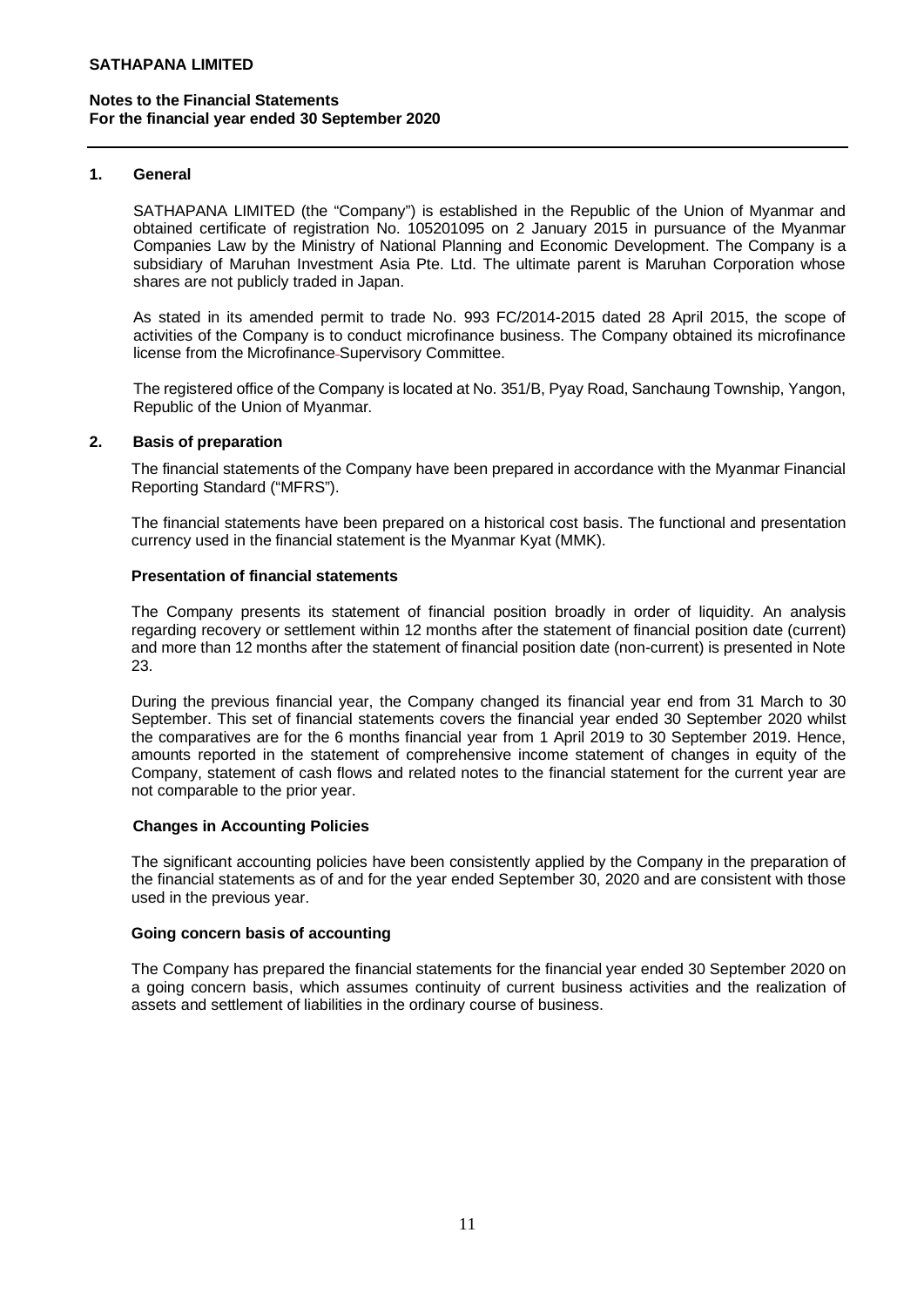## **3. Significant accounting policies**

### **(a) Assets and liabilities classification**

The Company presents assets and liabilities in statement of financial position in the order from the most liquid assets or liabilities to the least liquid ones and disclose in the note to financial statement on current/non-current classification. An asset is current when it is:

- Expected to be realized or intended to be sold or consumed in normal operating cycle
- Held primarily for the purpose of trading
- Expected to be realized within twelve months after the reporting period, or
- Cash or cash equivalent unless restricted from being exchanged or used to settle and;
- Liability for at least twelve months after the reporting period

All other assets are classified as non-current.

A liability is current when:

- It is expected to be settled in normal operating cycle
- It is held primarily for the purpose of trading
- It is due to be settled within twelve months after the reporting period
- There is no unconditional right to defer the settlement of the liability for at least twelve months after the reporting period

The Company classifies all other liabilities as non-current.

### **(b) Revenue recognition**

Interest income is recognized to the extent that it is probable that the economic benefits will flow to the Company and the revenue can be reliably measured, regardless of when the payment is being made.

Interest income and expenses include the amortization of any discount or premium or other differences between the initial carrying amount of an interest-bearing instrument and its' amount if maturity is calculated on an effective interest basis. Interest income which are past due over 90 days were reversed from interest income and recognized as interest in suspense.

#### **(c) Cash and cash at banks**

Cash and cash at banks comprise of cash on hand and cash at bank.

# **(d) Pension benefit – Defined contribution pension plan**

The Company operates a defined contribution pension plan. The contribution payable to a defined contribution plan is in proportion to the services rendered to the Company by the employees with a fixed share both from employer and employee and is recorded as an expense under 'Salaries and wages'. Unpaid contributions are recorded as a liability.

# **(e) Provisions**

Provisions are recognized when the Company has a present obligation (legal or constructive) as a result of past event, it is probable that an outflow of resources embodying economic benefits will be required to settle the obligation and the amount of obligation can be estimated reliably.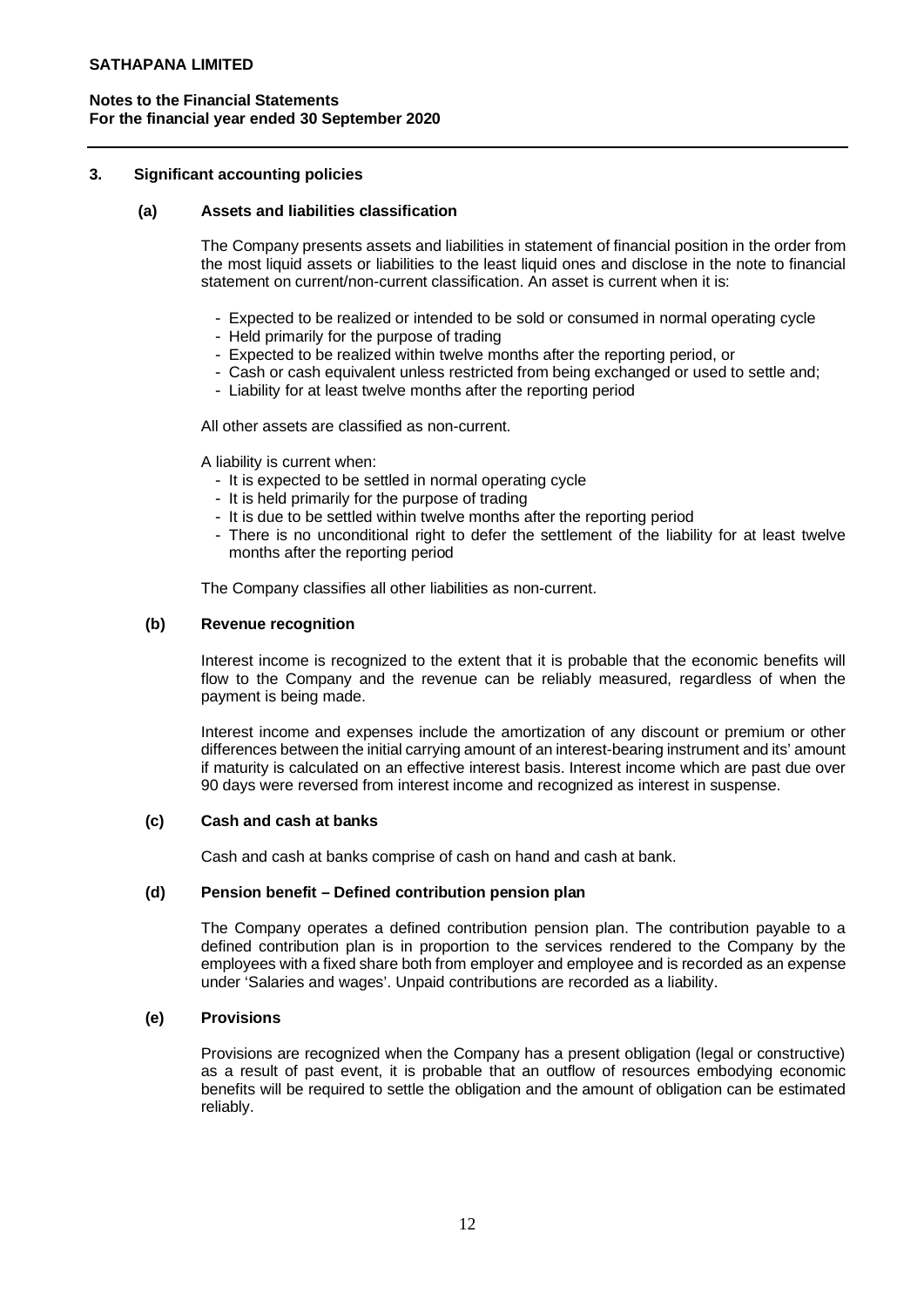# **3. Significant accounting policies (Cont'd)**

### **(f) Foreign currency transactions and balances**

The presentation and functional currency of the Company is MMK. Transactions in foreign currencies are measured in the functional currencies of the Company and are recorded on initial recognition in the functional currencies at exchange rates approximating those ruling at the transaction dates. Monetary assets and liabilities denominated in foreign currencies are translated at the rate of exchange ruling at the end of the reporting period.

Non-monetary items that are measured in terms of historical cost in a foreign currency are translated using the exchange rates as at the dates of the initial transactions. Non-monetary items measured at fair value in a foreign currency are translated using the exchange rates at the date when the fair value was determined.

Exchange differences arising on the settlement of monetary items or on translating monetary items at the end of the reporting period are recognized in profit or loss.

### **(g) Property, plant and equipment**

All property, plant and equipment are initially recognized at cost, which comprises its purchase price and any costs directly attributable in bringing the asset to the location and condition necessary for it to be capable of operating in the manner intended by management.

Subsequent to initial recognition, property, plant and equipment are carried at cost less accumulated depreciation and impairment losses. Such cost includes the cost of replacing part of fixed assets when that cost is incurred, if the recognition criteria are met. Likewise, when a major inspection is performed, its cost is recognized in the carrying amount of fixed assets as a replacement if the recognition criteria are satisfied. All repairs and maintenance costs that do not meet the recognition criteria are recognized in profit or loss as incurred.

Depreciation is computed using the straight-line method over the estimated useful lives of the assets as follows:

| Leasehold improvements             | 3 years  |
|------------------------------------|----------|
| Furniture and fixture              | 5 years  |
| Equipment                          | 5 years  |
| Motor vehicles (car)               | 10 years |
| Motor vehicles (motorbike)         | 5 years  |
| Computer equipment                 | 5 years  |
| Other fixed asset (security house) | 5 years  |

An item of property, plant and equipment is derecognized upon disposal or when no future economic benefit is expected from its use or disposal. Any gain or loss arising on derecognition of the asset (calculated as the difference between the net disposal proceeds and the carrying amount of the asset) is included in the income statement in the year the asset is derecognized.

The residual values, useful lives and methods of depreciation of property, plant and equipment are reviewed at each financial year end and adjusted prospectively, if appropriate.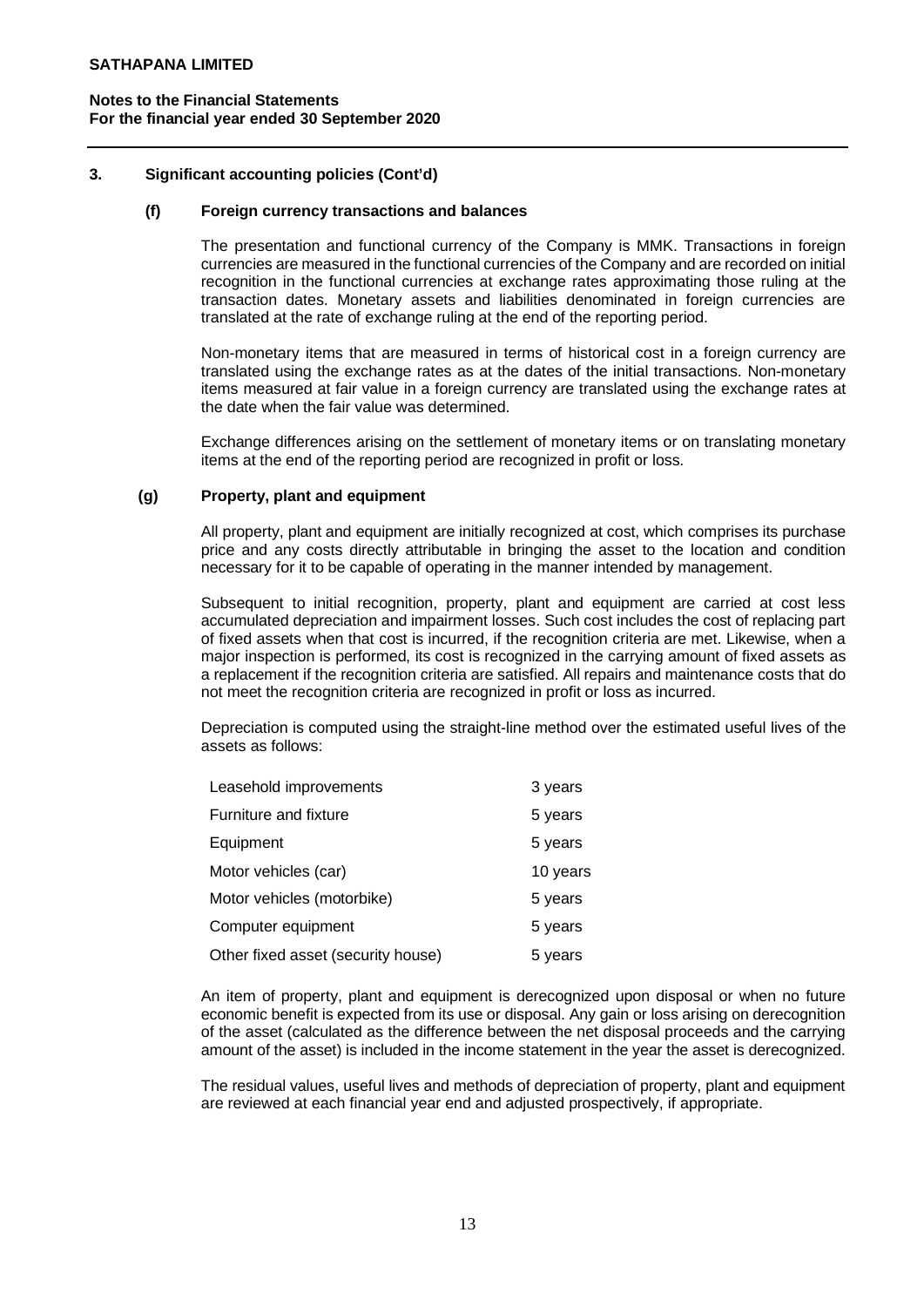# **3. Significant accounting policies (Cont'd)**

### **(h) Intangible assets**

Intangible assets acquired separately are measured initially at cost. Following initial acquisition, intangible assets are carried at cost less any accumulated amortization and any accumulated impairment losses. Internally generated intangible assets, excluding capitalized development costs, are not capitalized and expenditure is reflected in profit or loss in the year in which the expenditure is incurred.

The useful lives of intangible assets are assessed as either finite or indefinite. Intangible assets with finite useful lives are amortized over the estimated useful lives and assessed for impairment whenever there is an indication that the intangible asset may be impaired. The amortization period and the amortization method are reviewed at least at each financial yearend. Changes in the expected useful life or the expected pattern of consumption of future economic benefits embodied in the asset is accounted for by changing the amortization period or method, as appropriate, and are treated as changes in accounting estimates.

Intangible assets with indefinite useful lives or not yet available for use are tested for impairment annually, or more frequently if the events and circumstances indicate that the carrying value may be impaired either individually or at the cash-generating unit level. Such intangible assets are not amortized. The useful life of an intangible asset with an indefinite useful life is reviewed annually to determine whether the useful life assessment continues to be supportable. If not, the change in useful life from indefinite to finite is made on a prospective basis.

Gains or losses arising from de-recognition of an intangible asset are measured as the difference between the net disposal proceeds and the carrying amount of the asset and are recognized in profit or loss when the asset is derecognized.

The Company has a software called Oracle Flexcube acquired during the year and it is amortized on straight line basis over its finite useful life of 5 years.

# **(i) Reserves**

The reserves recorded in equity on the Company's statement of financial position pertains to 25% of the net profit after tax will be set aside as capital reserve at the end of the fiscal year in compliance with Section 33(b) of the Microfinance Law.

# **(j) Leases**

The determination of whether an arrangement is (or contains) a lease is based on the substance of the arrangement at the inception date. The arrangement is assessed for whether fulfilment of the arrangement is dependent on the use of a specific asset or assets or the arrangement conveys a right to use the asset or assets, even if that right is not explicitly specified in an arrangement.

#### *The Company as a lessee*

The Company does not have finance leases as of 30 September 2020.

Operating lease payments are recognized as an expense in the statement of profit or loss on a straight-line basis over the lease term.

The Company does not have any operating leases as lessor as of 30 September 2020.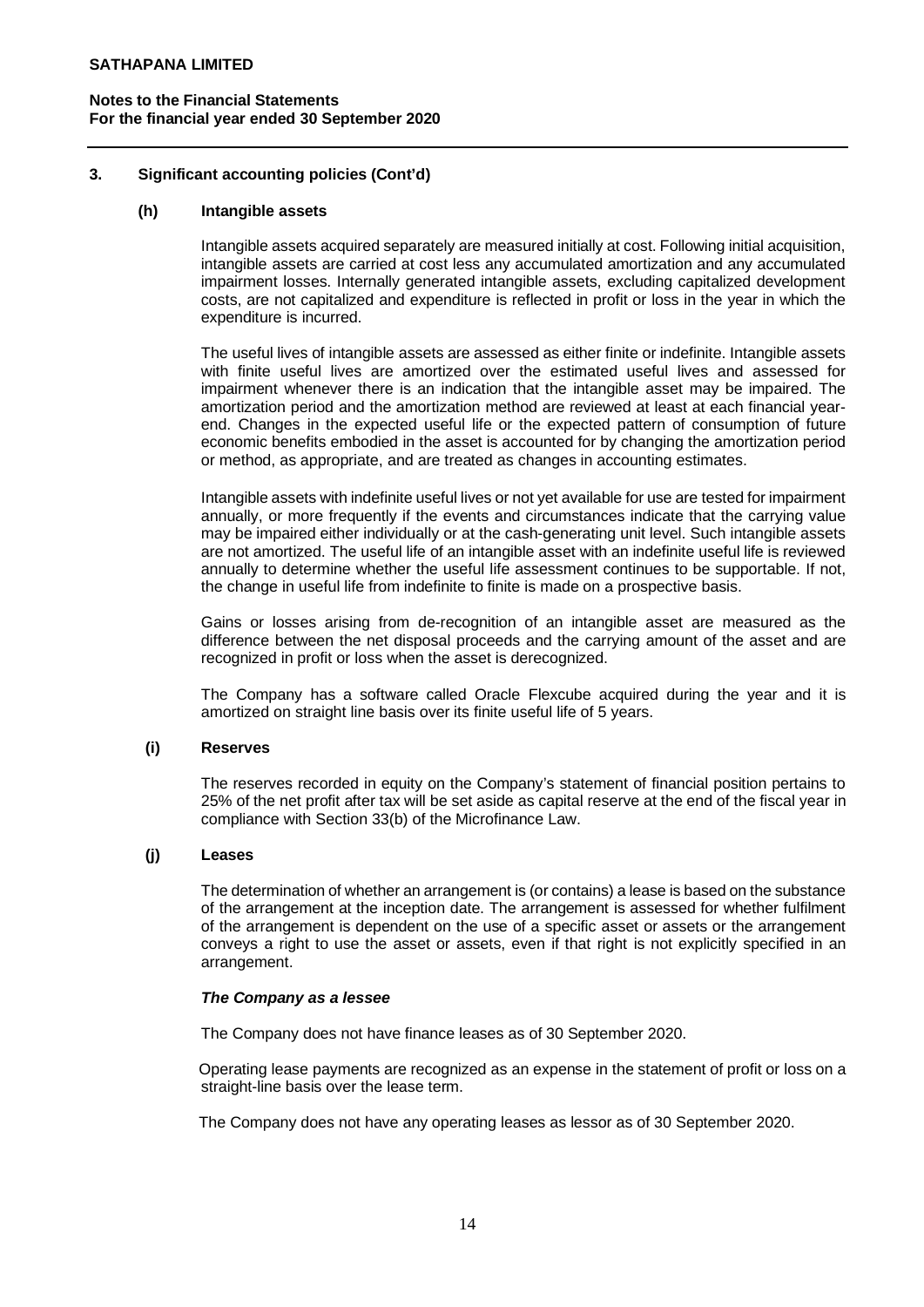## **3. Significant accounting policies (Cont'd)**

#### **(k) Taxation**

Income tax expense represents the sum of the corporate income tax currently payable and any penalty in the statement of profit or loss.

Corporate income tax is measured at the amount expected to be paid to or recovered from the taxation authorities, using the tax rates enacted or substantially enacted as at the reporting date.

#### *Deferred tax*

Deferred tax is provided using the liability method on temporary differences between the tax bases of assets and liabilities and their carrying amounts for financial reporting purposes at the reporting date.

Deferred tax liabilities are recognized for all taxable temporary differences, except:

- When the deferred tax liability arises from the initial recognition of goodwill or an asset or liability in a transaction that is not a business combination and, at the time of the transaction, affects neither the accounting profit nor taxable profit or loss
- In respect of taxable temporary differences associated with investments in subsidiaries, associates and interests in joint ventures, when the timing of the reversal of the temporary differences can be controlled and it is probable that the temporary differences will not reverse in the foreseeable future

Deferred tax assets are recognized for all deductible temporary differences, the carry forward of unused tax credits and any unused tax losses. Deferred tax assets are recognized to the extent that it is probable that taxable profit will be available against which the deductible temporary differences, and the carry forward of unused tax credits and unused tax losses can be utilized, except:

- When the deferred tax asset relating to the deductible temporary difference arises from the initial recognition of an asset or liability in a transaction that is not a business combination and, at the time of the transaction, affects neither the accounting profit nor taxable profit or loss
- In respect of deductible temporary differences associated with investments in subsidiaries, associates and interests in joint ventures, deferred tax assets are recognized only to the extent that it is probable that the temporary differences will reverse in the foreseeable future and taxable profit will be available against which the temporary differences can be utilized

The carrying amount of deferred tax assets is reviewed at each reporting date and reduced to the extent that it is no longer probable that sufficient taxable profit will be available to allow all or part of the deferred tax asset to be utilized.

Unrecognized deferred tax assets are re-assessed at each reporting date and are recognized to the extent that it has become probable that future taxable profits will allow the deferred tax asset to be recovered.

Deferred tax assets and liabilities are measured at the tax rates that are expected to apply in the year when the asset is realized, or the liability is settled, based on tax rates (and tax laws) that have been enacted or substantively enacted at the reporting date.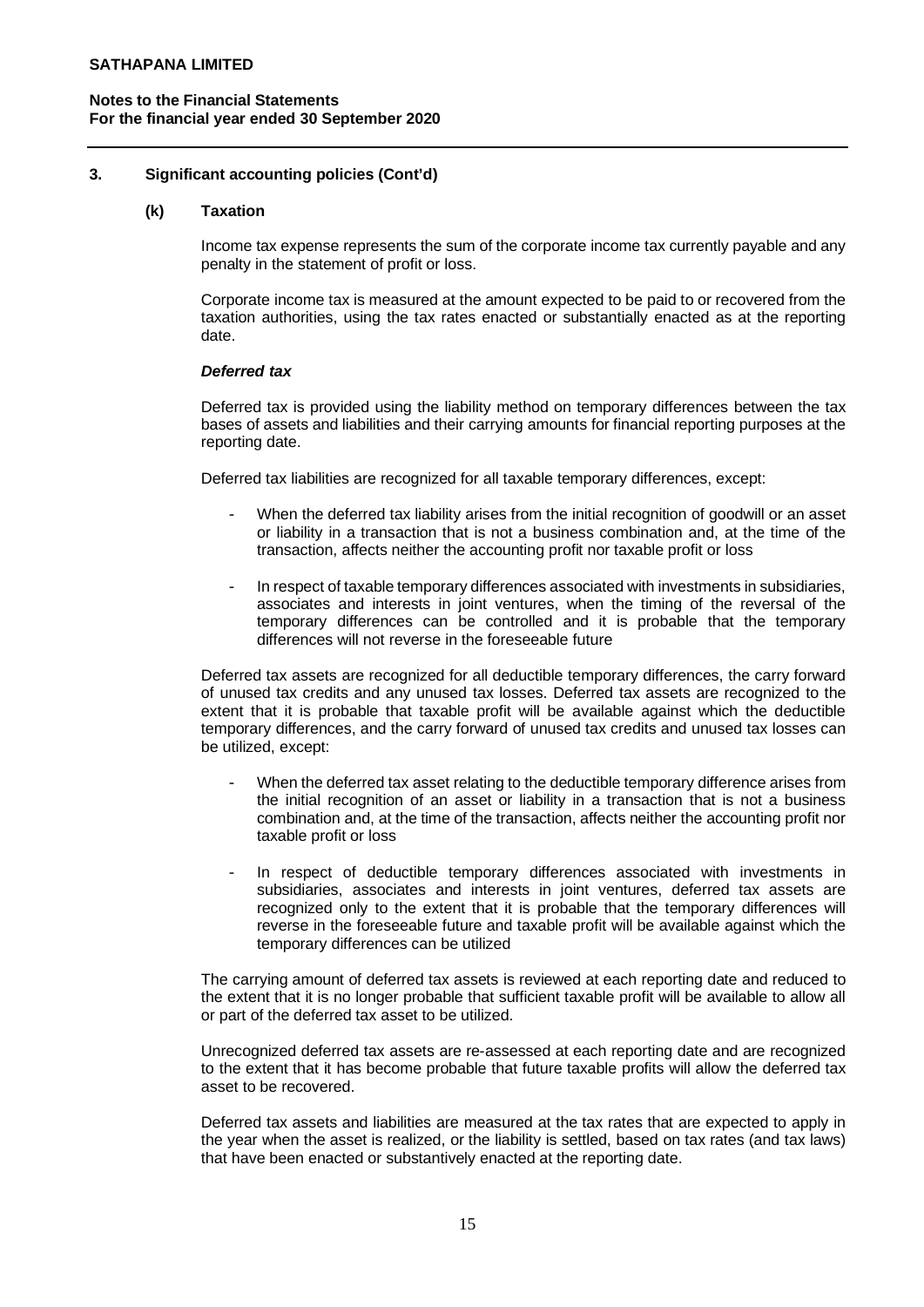## **3. Significant accounting policies (Cont'd)**

#### **(l) Financial instruments – initial recognition and subsequent measurement**

A financial instrument is any contract that gives rise to a financial asset of one entity and a financial liability or equity instrument of another entity.

#### **i) Financial assets**

#### **Initial recognition and measurement**

Financial assets are classified, at initial recognition, as financial assets at fair value through profit or loss, loans and receivables, held-to-maturity investments, available-for-sale financial assets, or as derivatives designated as hedging instruments in an effective hedge, as appropriate. All financial assets are recognized initially at fair value plus, in the case of financial assets not recorded at fair value through profit or loss, transaction costs that are attributable to the acquisition of the financial asset.

Purchases or sales of financial assets that require delivery of assets within a time frame established by regulation or convention in the market place (regular way trades) are recognized on the trade date, i.e., the date that the Company commits to purchase or sell the asset.

#### **Subsequent measurement**

For purposes of subsequent measurement financial assets are classified in four categories:

- Financial assets at fair value through profit or loss
- Loans and receivables
- Held to maturity investments
- Available for sale financial investments

#### **Financial assets at fair value through profit or loss**

Financial assets at fair value through profit or loss include financial assets held for trading and financial assets designated upon initial recognition at fair value through profit or loss. Financial assets are classified as held for trading if they are acquired for the purpose of selling or repurchasing in the near term. Derivatives, including separated embedded derivatives are also classified as held for trading unless they are designated as effective hedging instruments as defined by MAS 39. Financial assets at fair value through profit or loss are carried in the statement of financial position at fair value with net changes in fair value presented as finance costs (negative net changes in fair value) or finance income (positive net changes in fair value) in the statement of comprehensive income. The Company has not designated any financial assets at fair value through profit or loss.

#### **Loans and receivables**

Loans and receivables are non-derivative financial assets with fixed or determinable payments that are not quoted in an active market. After initial measurement, such financial assets are subsequently measured at amortized cost using the effective interest rate (EIR) method, less impairment. Amortized cost is calculated by taking into account any discount or premium on acquisition and fees or costs that are an integral part of the EIR.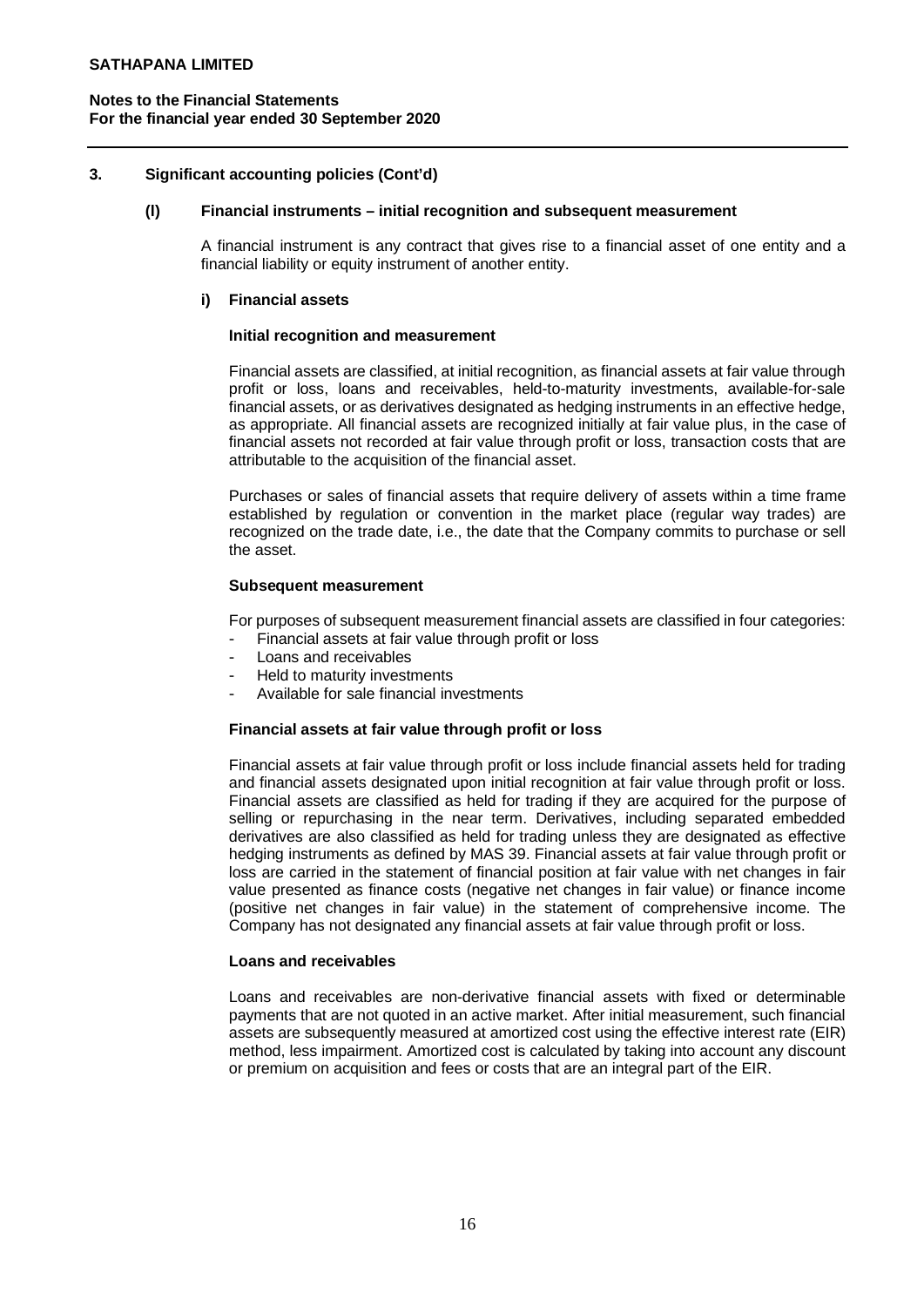# **3. Significant accounting policies (Cont'd)**

### **(l) Financial instruments – initial recognition and subsequent measurement (Cont'd)**

### **i) Financial assets (Cont'd)**

## **Loans and receivables (Cont'd)**

The EIR amortization is included in finance income in the statement of comprehensive income. The losses arising from impairment are recognized in the statement of comprehensive income in finance costs for loans and in cost of sales or other operating expenses for receivables. This category generally applies to loans to customer and other receivables.

#### **Held-to-maturity investments**

Non-derivative financial assets with fixed or determinable payments and fixed maturities are classified as held to maturity when the Company has the positive intention and ability to hold them to maturity. After initial measurement, held to maturity investments are measured at amortized cost using the EIR, less impairment.

Amortized cost is calculated by taking into account any discount or premium on acquisition and fees or costs that are an integral part of the EIR. The EIR amortization is included as finance income in the statement of comprehensive income. The losses arising from impairment are recognized in the statement of comprehensive income as finance costs. The Company did not have any held-to-maturity investments for the year ended 30 September 2020.

#### **Available-for-sale (AFS) financial investments**

AFS financial investments include equity investments and debt securities. Equity investments classified as AFS are those that are neither classified as held for trading nor designated at fair value through profit or loss. Debt securities in this category are those that are intended to be held for an indefinite period of time and that may be sold in response to needs for liquidity or in response to changes in the market conditions. After initial measurement, AFS financial investments are subsequently measured at fair value with unrealized gains or losses recognized in Other Comprehensive Income (OCI) and credited in the AFS reserve until the investment is derecognized, at which time the cumulative gain or loss is recognized in other operating income, or the investment is determined to be impaired, when the cumulative loss is reclassified from the AFS reserve to the statement of comprehensive income in finance costs. Interest earned whilst holding AFS financial investments is reported as interest income using the EIR method.

The Company evaluates whether the ability and intention to sell its AFS financial assets in the near term is still appropriate. When, in rare circumstances, the Company is unable to trade these financial assets due to inactive markets, the Company may elect to reclassify these financial assets if the management has the ability and intention to hold the assets for foreseeable future or until maturity. The Company did not have any AFS investments during the year ended 30 September 2020.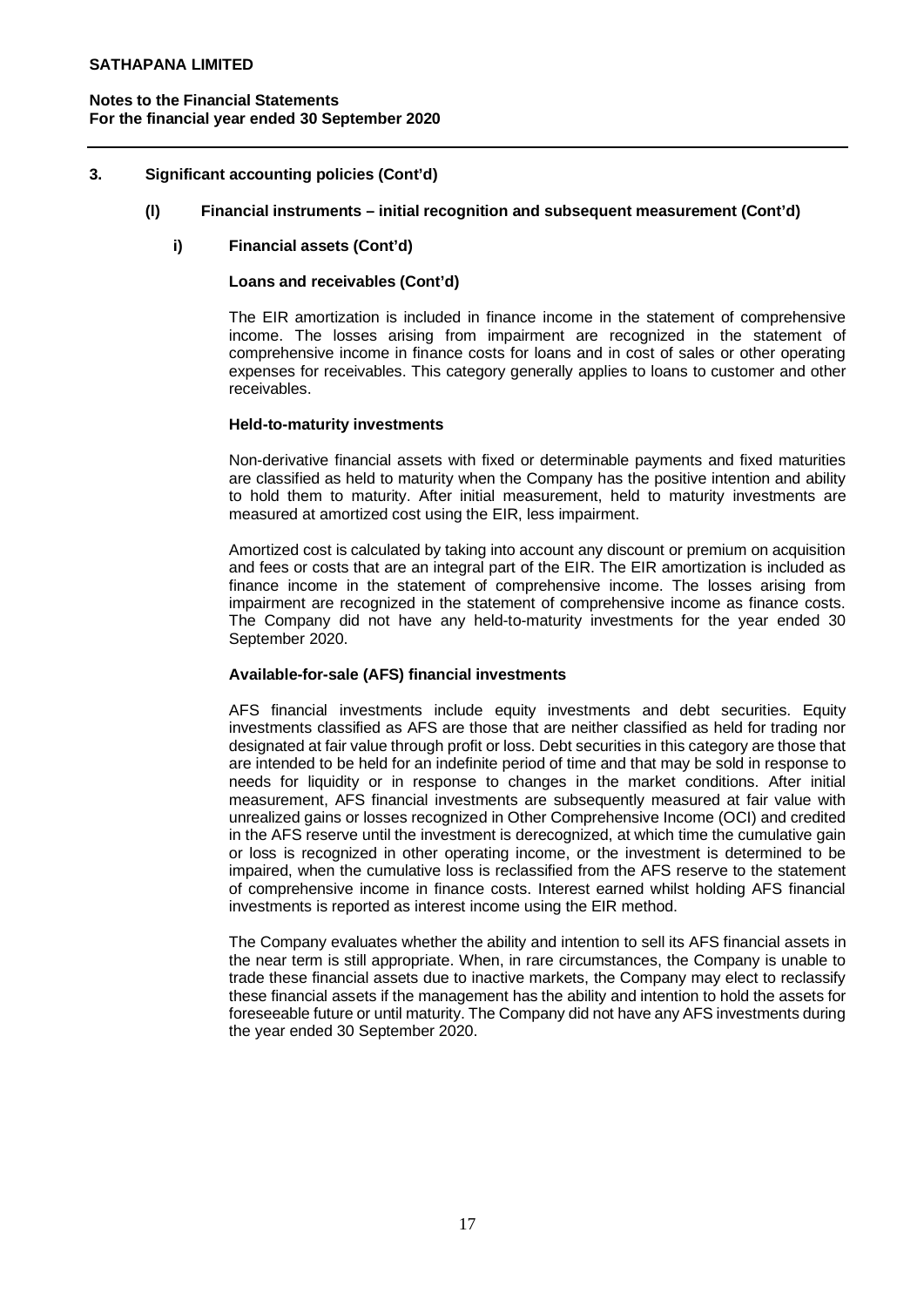# **3. Significant accounting policies (Cont'd)**

## **(l) Financial instruments – initial recognition and subsequent measurement (Cont'd)**

### **AFS financial investments (Cont'd)**

For a financial asset reclassified from the AFS category, the fair value carrying amount at the date of reclassification becomes its new amortized cost and any previous gain or loss on the asset that has been recognized in equity is amortized to profit or loss over the remaining life of the investment using the EIR. Any difference between the new amortized cost and the maturity amount is also amortized over the remaining life of the asset using the EIR. If the asset is subsequently determined to be impaired, then the amount recorded in equity is reclassified to the statement of comprehensive income.

### **Derecognition**

A financial asset (or, where applicable, a part of a financial asset or part of a group of similar financial assets) is primarily derecognized (i.e. removed from the Company's statement of financial position) when:

- The rights to receive cash flows from the asset have expired, or
- The Company has transferred its rights to receive cash flows from the asset or has assumed an obligation to pay the received cash flows in full without material delay to a third party under a 'pass-through' arrangement; and either (a) the Company has transferred substantially all the risks and rewards of the asset, or (b) the Company has neither transferred nor retained substantially all the risks and rewards of the asset, but has transferred control of the asset.

# **Impairment of financial assets**

The Company assesses, at each reporting date, whether there is objective evidence that a financial asset or a group of financial assets is impaired. An impairment exists if one or more events that has occurred since the initial recognition of the asset (an incurred 'loss event'), has an impact on the estimated future cash flows of the financial asset or the group of financial assets that can be reliably estimated. Evidence of impairment may include indications that the debtors or a group of debtors is experiencing significant financial difficulty, defaulter delinquency in interest or principal payments, the probability that they will enter bankruptcy or other financial reorganization and observable data indicating that there is a measurable decrease in the estimated future cashflows, such as changes in arrears or economic conditions that correlate with defaults.

### **Financial assets carried at amortized cost**

For financial assets carried at amortized cost, the Company first assesses whether impairment exists individually for financial assets that are individually significant, or collectively for financial assets that are not individually significant. If the Company determines that no objective evidence of impairment exists for an individually assessed financial asset, whether significant or not, it includes the asset in a group of financial assets with similar credit risk characteristics and collectively assesses them for impairment. Assets that are individually assessed for impairment and for which an impairment loss is, or continues to be, recognized are not included in a collective assessment of impairment.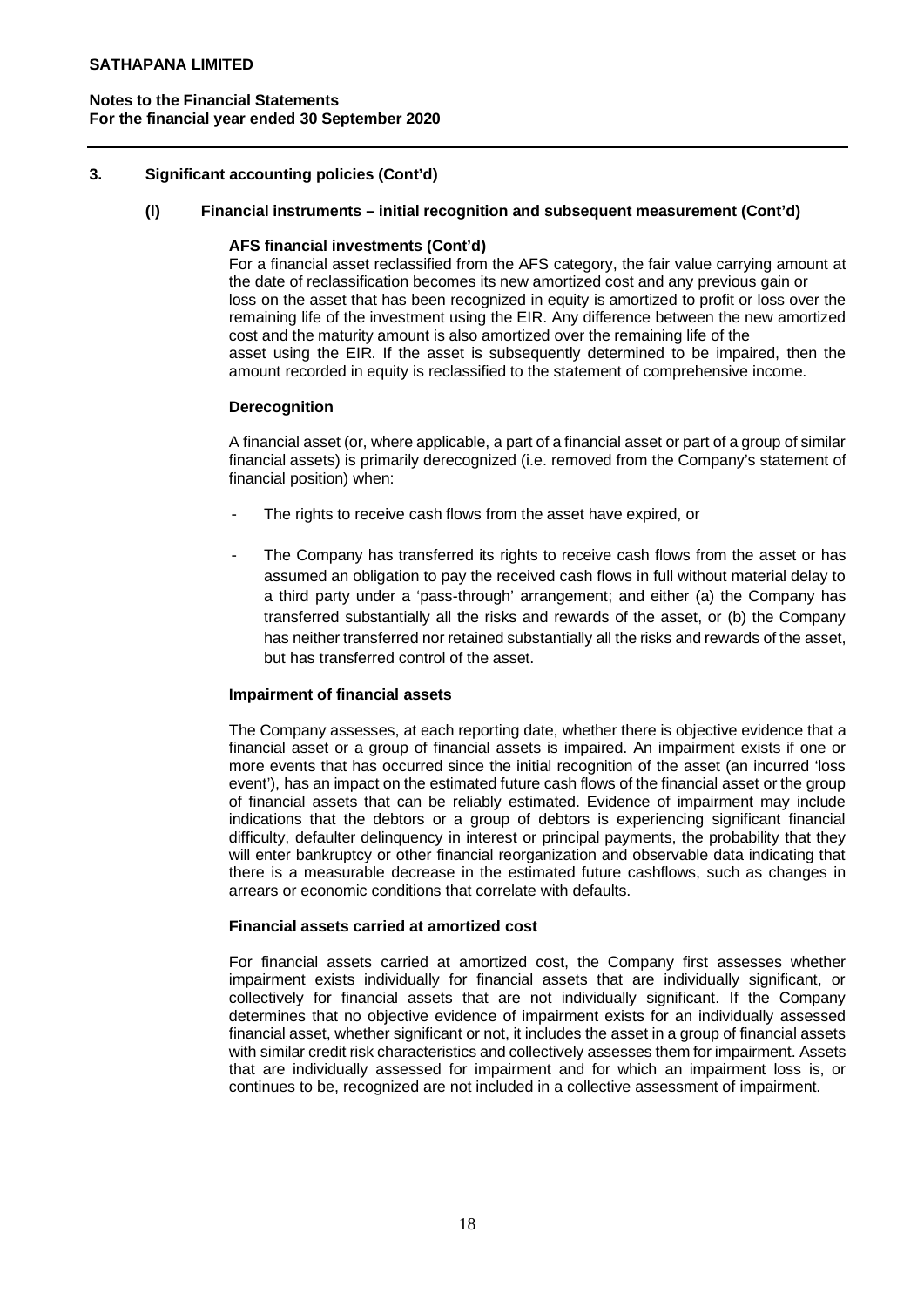# **3. Significant accounting policies (Cont'd)**

# **(l) Financial instruments – initial recognition and subsequent measurement (Cont'd)**

The amount of any impairment loss identified is measured as the difference between the asset's carrying amount and the present value of estimated future cash flows (excluding future expected

credit losses that have not yet been incurred). The present value of the estimated future cash flows is discounted at the financial asset's original effective interest rate. The carrying amount of the asset is reduced through the use of an allowance account and the loss is recognized in statement of comprehensive income.

Interest income (recorded as finance income in the statement of comprehensive income) continues to be accrued on the reduced carrying amount and is accrued using the rate of interest used to discount the future cash flows for the purpose of measuring the impairment loss.

Loans together with the associated allowance are written off when there is no realistic prospect of future recovery and all collateral has been realized or has been transferred to the Company. If, in a subsequent year, the amount of the estimated impairment loss increases or decreases because of an event occurring after the impairment was recognized, the previously recognized impairment loss is increased or reduced by adjusting the allowance account. If a write-off is later recovered, the recovery is credited in the statement of comprehensive income.

### **AFS financial investments**

For AFS financial investments, the Company assesses at each reporting date whether there is objective evidence that an investment or a group of investments is impaired.

In the case of equity investments classified as AFS, objective evidence would include a significant or prolonged decline in the fair value of the investment below its cost. 'Significant' is evaluated against the original cost of the investment and 'prolonged' against the period in which the fair value has been below its original cost. When there is evidence of impairment, the cumulative loss – measured as the difference between the acquisition cost and the current fair value, less any impairment loss on that investment previously recognized in the statement of comprehensive income – is removed from OCI and recognized in the statement of comprehensive income. Impairment losses on equity investments are not reversed through profit or loss; increases in their fair value after impairment are recognized in OCI.

In the case of debt instruments classified as AFS, the impairment is assessed based on the same criteria as financial assets carried at amortized cost. However, the amount recorded for impairment is the cumulative loss measured as the difference between the amortized cost and the current fair value, less any impairment loss on that investment previously recognized in the statement of comprehensive income.

Future interest income continues to be accrued based on the reduced carrying amount of the asset, using the rate of interest used to discount the future cash flows for the purpose of measuring the impairment loss. The interest income is recorded as part of finance income. If, in a subsequent year, the fair value of a debt instrument increases and the increase can be objectively related to an event occurring after the impairment loss was recognized in the statement of comprehensive income, the impairment loss is reversed through the statement of comprehensive income.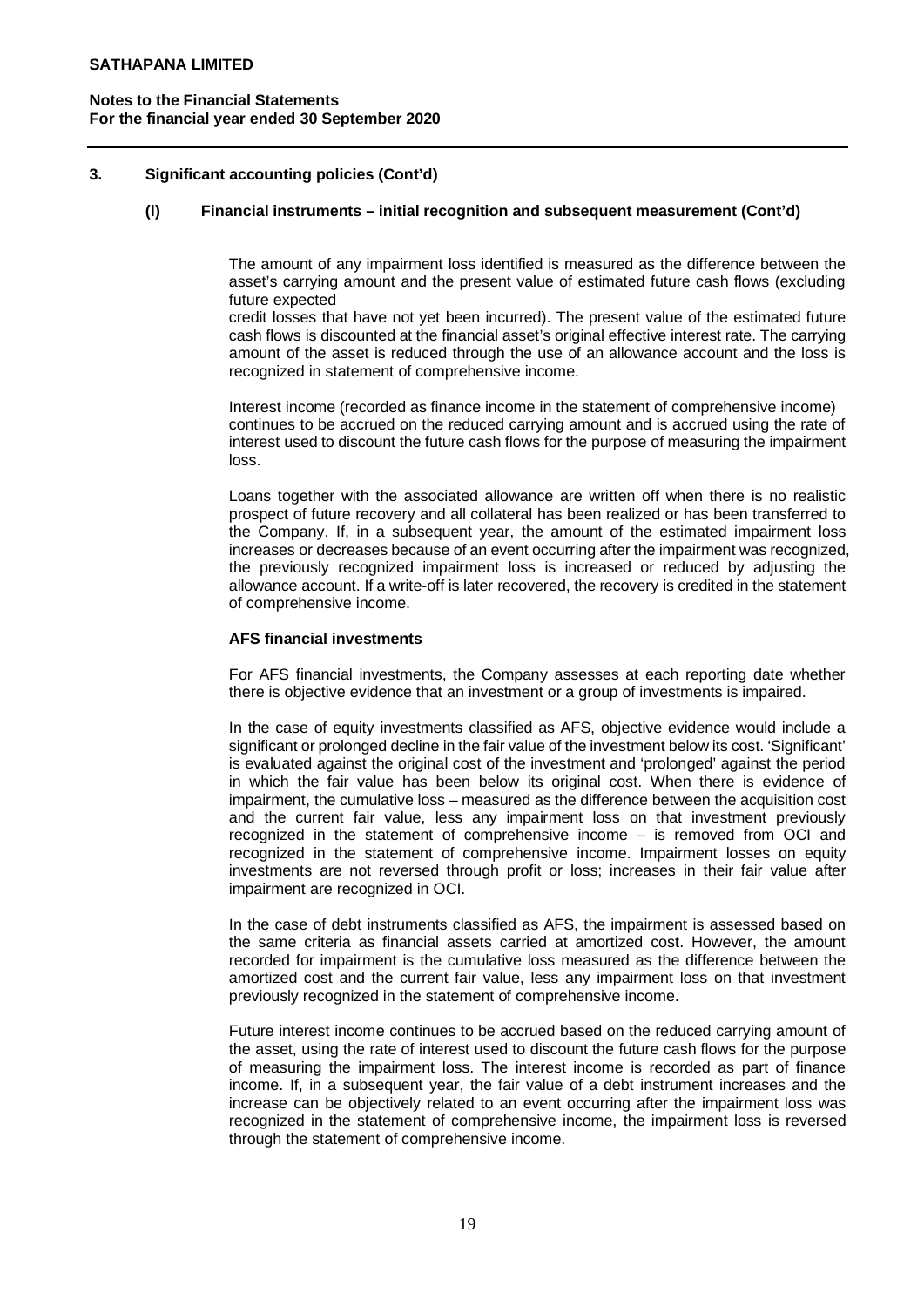# **3. Significant accounting policies (Cont'd)**

#### **ii) Financial liabilities**

#### **Initial recognition and measurement**

Financial liabilities are classified, at initial recognition, as financial liabilities at fair value through profit or loss, loans and borrowings, payables, as appropriate.

All financial liabilities are recognized initially at fair value and, in the case of loans and borrowings and payables, net of directly attributable transaction costs.

The Company's financial liabilities include savings and other payables.

#### **Subsequent measurement**

The measurement of financial liabilities depends on their classification, as described below:

### **Financial liabilities at fair value through profit or loss**

Financial liabilities at fair value through profit or loss include financial liabilities held for trading and financial liabilities designated upon initial recognition as at fair value through profit or loss.

Financial liabilities are classified as held for trading if they are incurred for the purpose of repurchasing in the near term.

Gains or losses on liabilities held for trading are recognized in the statement of comprehensive income.

Financial liabilities designated upon initial recognition at fair value through profit or loss are designated at the initial date of recognition, and only if the criteria in MAS 39 are satisfied. The Company has not designated any financial liability as at fair value through profit or loss.

# **Loans and borrowings**

After initial recognition, loans and borrowings, including install payment obligation for the purchase of license, is subsequently measured at amortized cost using the EIR method. Gains and losses are recognized in profit or loss when the liabilities are derecognized as well as through the EIR amortization process.

Amortized cost is calculated by taking into account any discount or premium on acquisition and fees or costs that are an integral part of the EIR. The EIR amortization is included as finance costs in the statement of comprehensive income.

#### **Derecognition**

A financial liability is derecognized when the obligation under the liability is discharged or cancelled or expires.

When an existing financial liability is replaced by another from the same lender on substantially different terms, or the terms of an existing liability are substantially modified, such an exchange or modification is treated as the derecognition of the original liability and the recognition of a new liability. The difference in the respective carrying amounts is recognized in the statement of comprehensive income.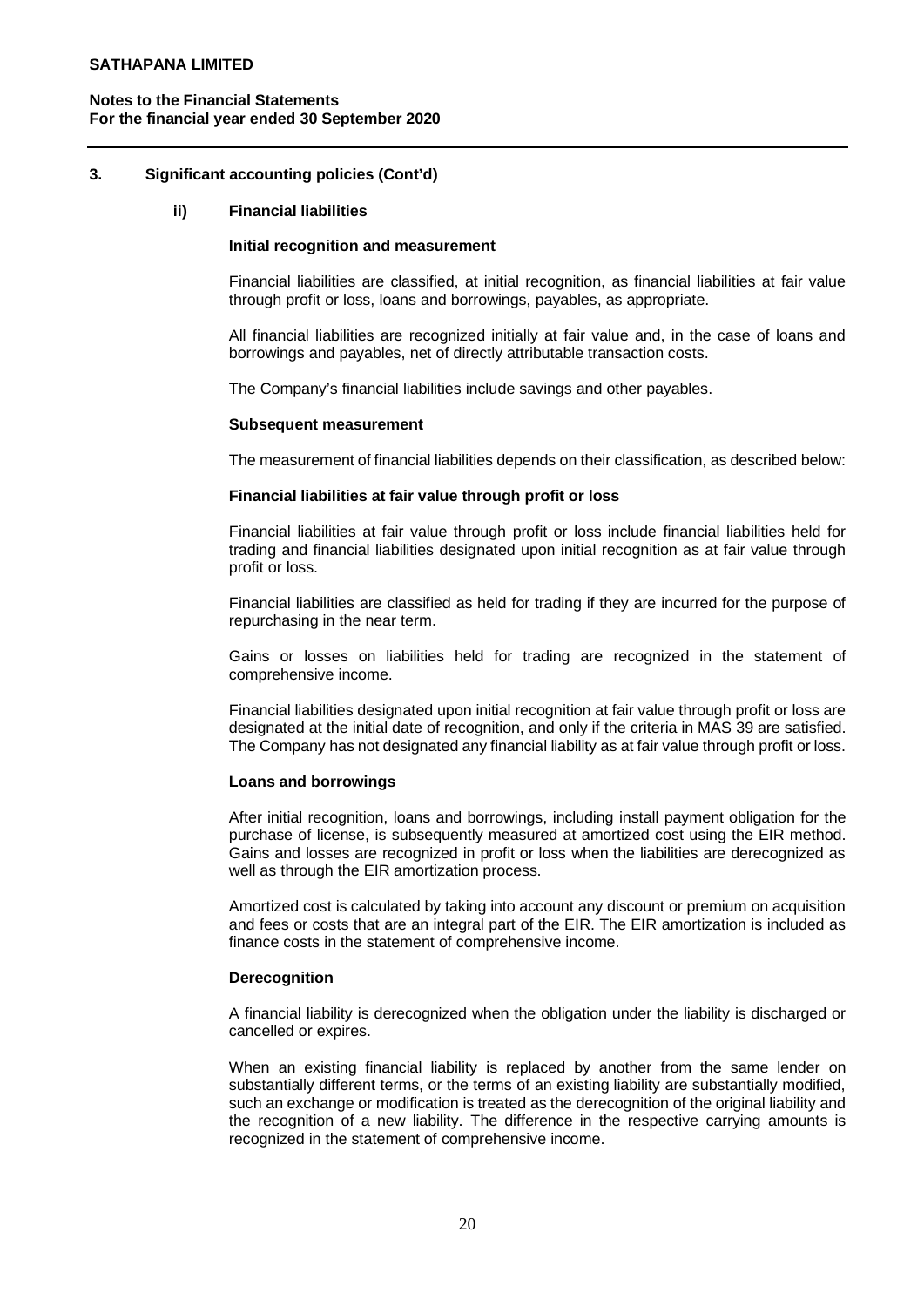## **4. Significant accounting judgements, estimates and assumptions**

The preparation of the Company's financial statements requires management to make judgments, estimates and assumptions that affect the reported amounts of revenues, expenses, assets and liabilities, and the accompanying disclosures, and the disclosure of contingent liabilities. Uncertainty about these assumptions and estimates could result in outcomes that require a material adjustment to the carrying amount of assets or liabilities affected in future years.

### **Judgement**

In the process of applying the Company's accounting policies, management has made the following judgements, apart from those involving estimations, which have the most significant effect on the amounts recognized in the financial statements.

#### *Impairment losses on loans receivables*

The Company reviews its individually significant loans at each statement of financial position date to assess whether an impairment loss should be recorded in the income statement. The amount and timing of recorded expenses for any period would therefore differ depending on the judgments and estimates made for each year.

### **Estimates**

The key assumptions concerning the future and the other key sources of estimation uncertainty at the reporting date, that have significant risk of causing a material adjustment to the carrying amount of assets and liabilities within the next financial year, are described below. The Company based its assumptions and estimates on parameters available when the financial statements were prepared. Existing circumstances and assumptions about future developments, however, may change due to market changes or circumstances arising beyond the control of the. Company. Such changes are reflected in the assumptions when they occur.

#### *Recognition of deferred tax*

The Company assesses at each reporting date and recognizes deferred income tax assets to the extent of probable future taxable profits and reversing taxable temporary differences that will allow the deferred income tax assets to be utilized. Management uses judgment and estimates in assessing the probability of future taxable profits, considering management's future plan of actions, including the timing of reversal of deferred income tax liability, aided by forecasting and budgeting techniques. Deferred income tax liabilities/assets recognized amounted to MMK (18,544,408) and MMK 35,255,679 as at 30 September 2020 and 30 September 2019, respectively (see Note 15).

#### *Estimation of useful lives and residual values of property and equipment and intangible assets*

The Company estimates the useful lives of property and equipment and intangible assets based on internal technical evaluation and experience with similar assets. The estimated useful lives and residual values are reviewed periodically and updated if expectations differ from previous estimates due to physical wear and tear, technical and commercial obsolescence and other limits on the use of the assets. The carrying amount of depreciable property and equipment, net of accumulated depreciation, amounted to MMK 2,981,904,851 and MMK 2,001,779,825 as at 30 September 2020 and 30 September 2019, respectively (see Note 13). The carrying amount of depreciable intangible assets, net of amortization expense, amounted to MMK 2,200,749,260 and MMK 48,760,226 as of 30 September 2020 and 30 September 2019, respectively (see Note 14).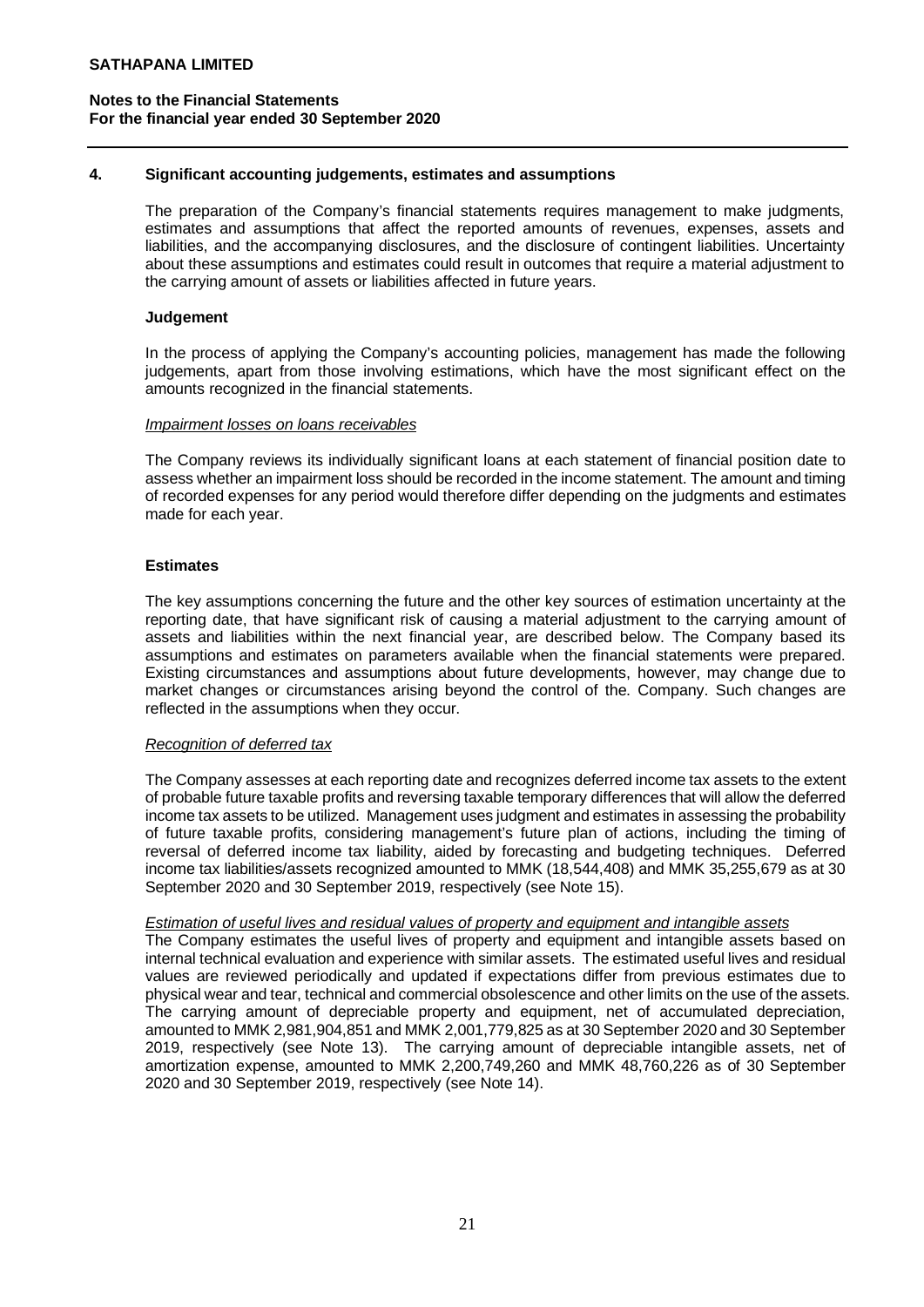#### **5. Interest income and interest expense 1 Oct 2019 to 30 Sep 2020 1 Apr 2019 to 30 Sep 2019 MMK MMK** Income from loan to customers **38,011,780,231 12,919,991,000**

Interest income is derived from loan and advance to customer charged at the rate 28% per annum (30 September 2019: 30% per annum) on the loan outstanding balance. Interest income for the loan overdue over 90 days will be suspended and not recognized as interest income until it is paid.

|                                             | 1 Oct 2019<br>to<br>30 Sep 2020 | 1 Apr 2019<br>to<br>30 Sep 2019 |
|---------------------------------------------|---------------------------------|---------------------------------|
|                                             | <b>MMK</b>                      | MMK                             |
| Interest expense                            |                                 |                                 |
| Interest expense on borrowings              | 13,561,007,330                  | 4,120,053,831                   |
| Interest expense on deposits from customers | 1,610,196,351                   | 526,670,800                     |
|                                             | 15,171,203,681                  | 4,646,724,631                   |

These interest expenses are relating to the borrowings from creditors which are paid 10% to 14.5% per annum and savings deposits from customers which are paid 14% per annum (30 September 2019: 15% per annum).

# **6. General and administrative expenses**

|                                    |              | 1 Oct 2019<br>to | 1 Apr 2019<br>to |
|------------------------------------|--------------|------------------|------------------|
|                                    | <b>Notes</b> | 30 Sep 2020      | 30 Sep 2019      |
|                                    |              | <b>MMK</b>       | MMK              |
| Salaries and wages                 |              | 9,048,459,498    | 3,258,441,606    |
| Rental lease payments              |              | 1,430,718,198    | 489,723,124      |
| Depreciation and amortization      | 13,14        | 751,431,407      | 241,285,202      |
| Professional fees                  |              | 488,317,667      | 163,530,630      |
| Travel and transportation expenses |              | 473,729,689      | 254,264,184      |
| Office supplies                    |              | 457,070,444      | 131,298,938      |
| Marketing and advertising          |              | 135,812,382      | 45,481,989       |
| Communication expense              |              | 117,191,331      | 45,494,198       |
| <b>Others</b>                      |              | 859,838,108      | 345, 133, 851    |
|                                    |              | 13,762,568,724   | 4,974,653,722    |
|                                    |              |                  |                  |

Others include staff training and uniform, repair and maintenance, utility, security, board director related expense and other expense.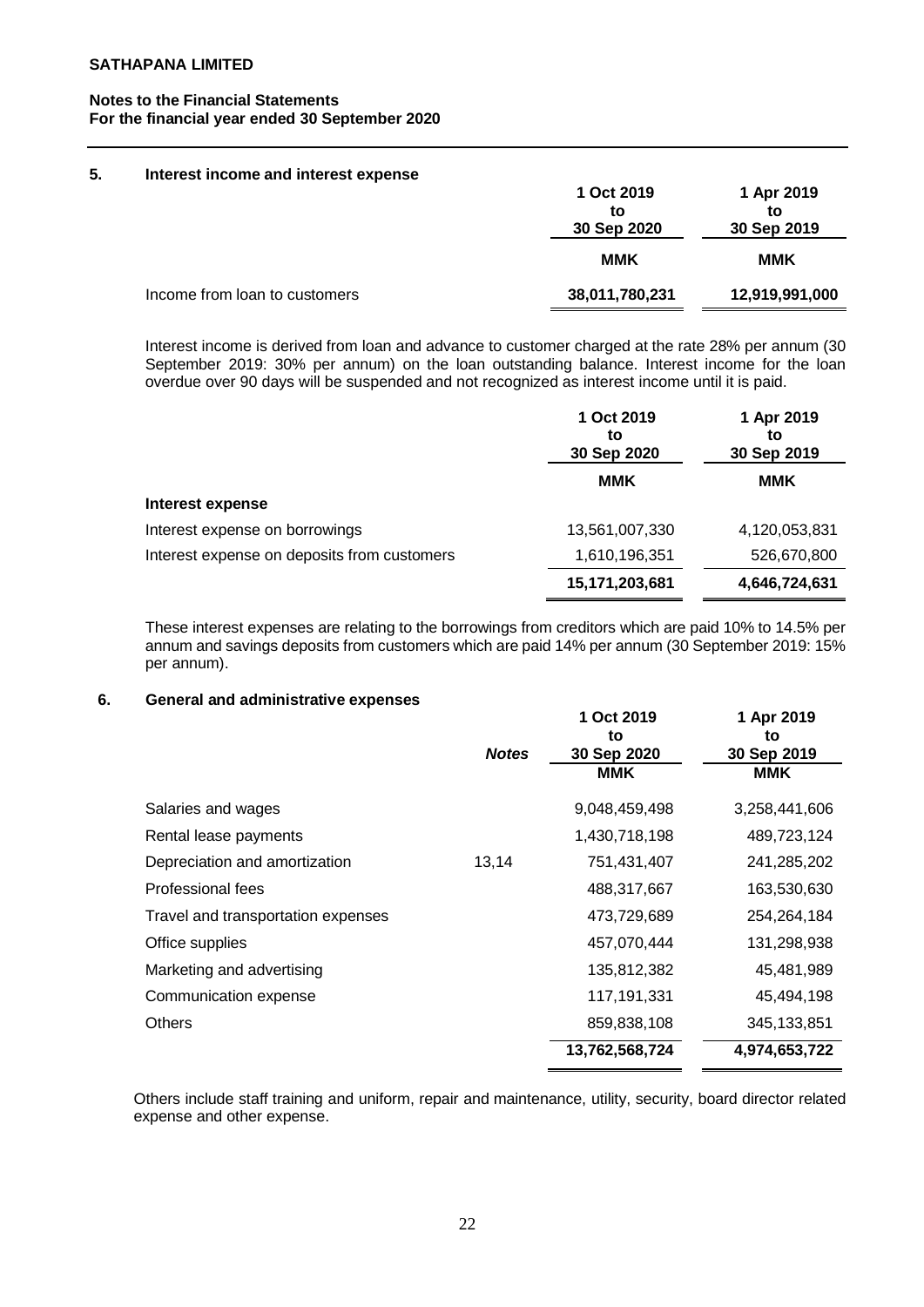### **7. Other income - net**

|                                          | 1 Oct 2019<br>to<br>30 Sep 2020 | 1 Apr 2019<br>to<br>30 Sep 2019 |
|------------------------------------------|---------------------------------|---------------------------------|
|                                          | <b>MMK</b>                      | <b>MMK</b>                      |
| Loan fee income                          | 4,058,284,639                   | 1,165,154,700                   |
| Fee and commission on borrowings         | (1,463,149,871)                 | (432, 277, 169)                 |
| Foreign exchange gain/(loss) - net       | (470, 580, 170)                 | 56,233,870                      |
| Interest income from bank                | 31,561,644                      |                                 |
| Gain on disposal of fixed asset          | 238,060                         |                                 |
| Recovery on loans previously written-off | 40,000                          |                                 |
|                                          | 2,156,394,302                   | 789,111,401                     |

The loan fee income is charged from loan customer as loan processing and commission fee up to 1.5% per annum (30 September 2019: 2% per annum) on the loan disbursement amount while interest income up to 6% per annum from bank for the call deposit account balance we keep with MAB bank.

### **8. Income tax expense**

#### Major components of income tax expense

The major components of income tax expense for the years ended 30 September 2020 and 2019 are:

|                                           | 1 Oct 2019    | 1 Apr 2019    |
|-------------------------------------------|---------------|---------------|
|                                           | to            | to            |
|                                           | 30 Sep 2020   | 30 Sep 2019   |
|                                           | MMK           | MMK           |
| Current income tax<br>Deferred income tax | 2,680,119,010 | 1,008,018,420 |
| -Origination of temporary differences     | 53,800,087    | (17,903,326)  |
|                                           | 2,733,919,097 | 990,115,094   |

### Reconciliation between tax expenses and accounting profit

|                                                     | 1 Oct 2019<br>to<br>30 Sep 2020 | 1 Apr 2019<br>to<br>30 Sep 2019 |  |
|-----------------------------------------------------|---------------------------------|---------------------------------|--|
|                                                     | <b>MMK</b>                      | <b>MMK</b>                      |  |
| Accounting profit before tax                        | 10,443,215,478                  | 3,668,021,162                   |  |
| Tax at 25%<br>Adjustments:                          | 2,610,803,870                   | 917,005,291                     |  |
| Non-deductible expenses                             | 260,103,295                     | 90,989,744                      |  |
| Non-taxable income                                  | (2,988,857)                     |                                 |  |
| Deferred income tax                                 | 53,800,087                      | (17,903,326)                    |  |
| Effect of tax relief                                | (187, 799, 298)                 |                                 |  |
| Under provision for previous year                   |                                 | 23,385                          |  |
| Income tax expenses recognized in profit or<br>loss | 2,733,919,097                   | 990,115,094                     |  |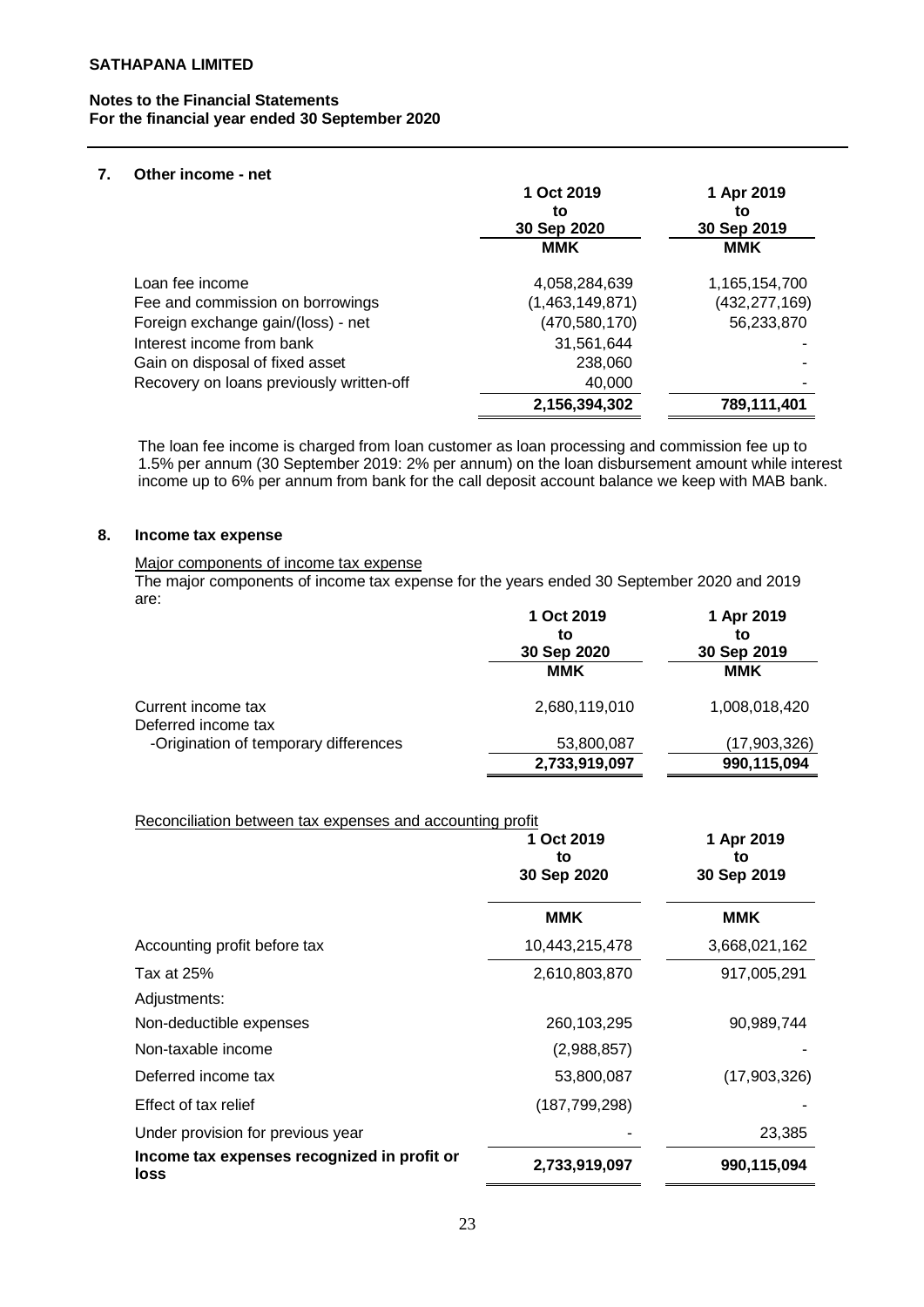#### **8. Income tax expense**

In response to challenges faced by companies during the COVID-19 pandemic, the Myanmar government have implemented various stimulus packages to provide some relief to companies.

On 17 June 2020, the Ministry of Planning, Finance, and Industry ("MOPFI") issued Notification No. 65/2020 which outlines additional forms of tax relief that can be availed by businesses affected by the COVID-19 pandemic in Myanmar. This Notification is issued in line with the fiscal stimulus provided under Myanmar's COVID-19 Economic Relief Plan and the President's Executive Order Concerning the Union Tax Law as recently issued on 12 June 2020.

The following are the tax reliefs that are available to businesses in Myanmar under the Notification:

- 10% non-refundable tax credit for incremental wages and salaries
- 125% deduction for incremental wages and salaries
- 10% non-refundable tax credit for incremental investments on capital equipment
- 125% depreciation for incremental investment on capital equipment

### **9. Cash and cash at banks**

|              | 30 September 2020 | 30 September 2019 |
|--------------|-------------------|-------------------|
|              | <b>MMK</b>        | MMK               |
| Cash on hand | 1,970,517,095     | 703,399,704       |
| Cash at bank | 23,777,985,389    | 8,967,388,714     |
|              | 25,748,502,484    | 9,670,788,418     |

Currently, the cash at bank only consist of current account with banks in both MMK and USD currency, and they bear no interest except MAB bank's call deposit account with annual interest rate 6%.

Cash and cash at bank denominated in foreign currencies at the end of the reporting period:

|                      | 30 September 2020 | 30 September 2019 |  |
|----------------------|-------------------|-------------------|--|
|                      | MMK               | ммк               |  |
| United States Dollar | 14.661.612        | 7,687,342,197     |  |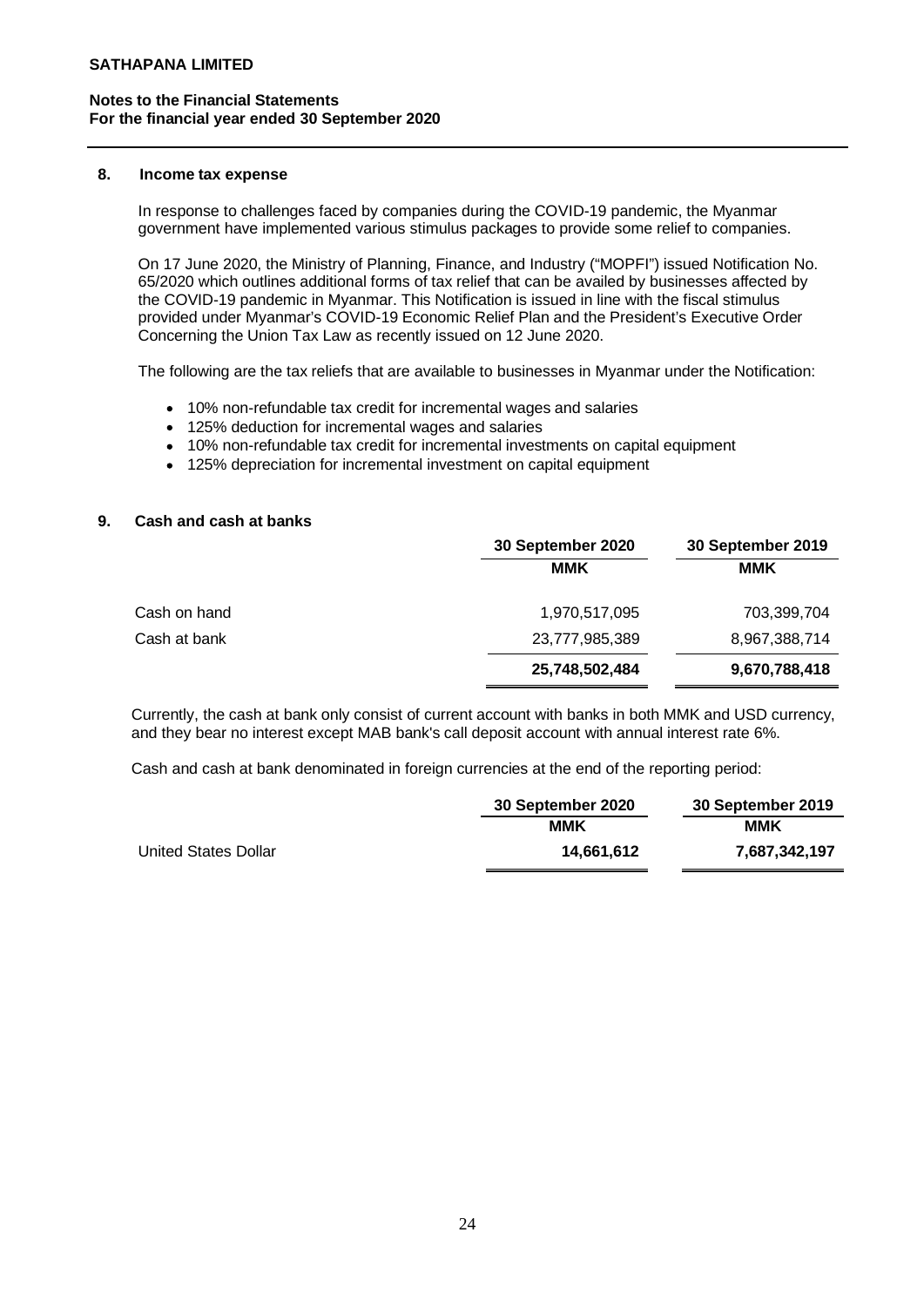## **Notes to the Financial Statements For the financial year ended 30 September 2020**

#### **10. Loan and advance to customers**

|                           | 30 September 2020 | 30 September 2019 |
|---------------------------|-------------------|-------------------|
|                           | <b>MMK</b>        | <b>MMK</b>        |
| Group loan                | 130,657,709,109   | 92,287,082,950    |
| Individual loan           | 47,640,681,037    | 18,775,994,700    |
|                           | 178,298,390,146   | 111,063,077,650   |
| Less: Loan loss provision | (1,912,948,034)   | (1,210,016,034)   |
| Net loan portfolio        | 176,385,442,112   | 109,853,061,616   |
|                           |                   |                   |

Loan portfolio is divided into 2 categories based on remaining tenure as of:

|                           | 30 September 2020 | 30 September 2019  |
|---------------------------|-------------------|--------------------|
|                           | <b>MMK</b>        | <b>MMK</b>         |
| Current Ioan              | 164,770,512,676   | 100,917,421,150    |
| Non-current loan          | 13,527,877,470    | 10,145,656,500     |
|                           | 178,298,390,146   | 111,063,077,650    |
| Less: Loan loss provision | (1,912,948,034)   | (1, 210, 016, 034) |
| Net loan portfolio        | 176,385,442,112   | 109,853,061,616    |

As of 30 September 2020, the Company calculated the loan loss provision in accordance with Financial Regulatory Department (FRD)'s temporary regulation as follows:

| <b>Loan Classification</b> | Number of<br>Days Past Due | <b>Provision</b><br>Rate | Loan<br>Outstanding      | <b>Provision</b><br>Amount |
|----------------------------|----------------------------|--------------------------|--------------------------|----------------------------|
| -Standard                  | 0                          | $1\%$                    | 154,980,446,335          | 1,549,804,463              |
| -Sub Standard              | $1 - 30$                   | 1%                       | 16,170,697,115           | 161,706,971                |
| -Watch                     | $31 - 60$                  | 1%                       | 2,598,652,378            | 25,986,524                 |
| -Doubtful Debt             | $61 - 90$                  | 1%                       | 994,477,240              | 9,944,772                  |
| -Loss                      | >90                        | 1%                       | 3,554,117,078            | 35,541,171                 |
| Additional provision*      | $\overline{\phantom{0}}$   |                          | $\overline{\phantom{0}}$ | 129,964,133                |
| <b>Total</b>               |                            |                          | 178,298,390,146          | 1,912,948,034              |

\*Due to effect of Covid19, Financial Regulatory Department (FRD) has issued its directive allowing all MFIs to make loan provisioning 1% on loan outstanding regardless classification from April 2020 to June 2021. For SPNM, we have also done 1% on loan plus the additional amount MMK 129,964,133 which is the provision amount for overdue loan before FRD issued its directives.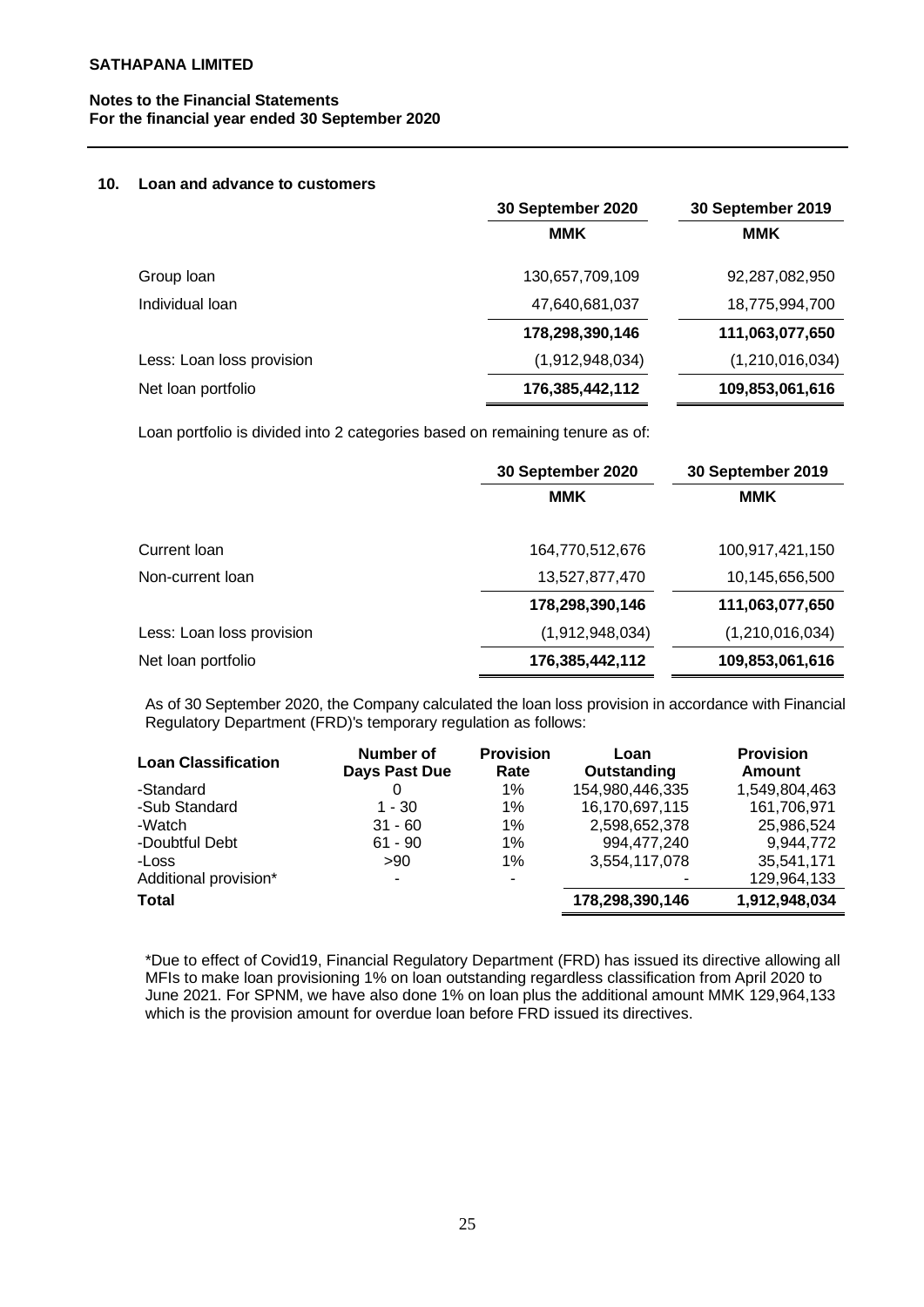# **Notes to the Financial Statements For the financial year ended 30 September 2020**

### **10. Loan and advance to customers (Cont'd)**

A reconciliation of the reserve for loan losses for the loans to customers is as follows:

|                                      | 30 September 2020 | 30 September 2019 |
|--------------------------------------|-------------------|-------------------|
|                                      | <b>MMK</b>        | <b>MMK</b>        |
| Balances at beginning of year/period | 1,210,016,034     | 789,729,648       |
| Provision for the year               | 702.932.000       | 420,286,386       |
| Balances at end of year/period       | 1,912,948,034     | 1,210,016,034     |

As of 30 September 2020, the Company has loan written off amounting to MMK 88,254,650 and collected loan written off amounting to MMK 583,500.

# **11. Prepaid expenses**

|                                                                       | 30 September<br>2020                     | 30September2019                          |
|-----------------------------------------------------------------------|------------------------------------------|------------------------------------------|
|                                                                       | MMK                                      | MMK                                      |
| Prepaid rent - office<br>Prepaid rent - apartment<br>Prepaid - others | 862,727,440<br>52,328,320<br>506,178,035 | 797,010,275<br>52,523,871<br>481,154,356 |
|                                                                       | 1,421,233,795                            | 1,330,688,502                            |

Prepaid others include prepaid profit tax and others.

# **12. Other receivables**

|                                    | 30 September 2020 | 30September2019 |  |
|------------------------------------|-------------------|-----------------|--|
|                                    | ммк               | <b>MMK</b>      |  |
| Other advance payments or deposits | 108,596,390       | 194,670,670     |  |

Other advance payments or deposit include advance payments or deposit for buying fixed asset, other items, for travel or mission, and other receivables.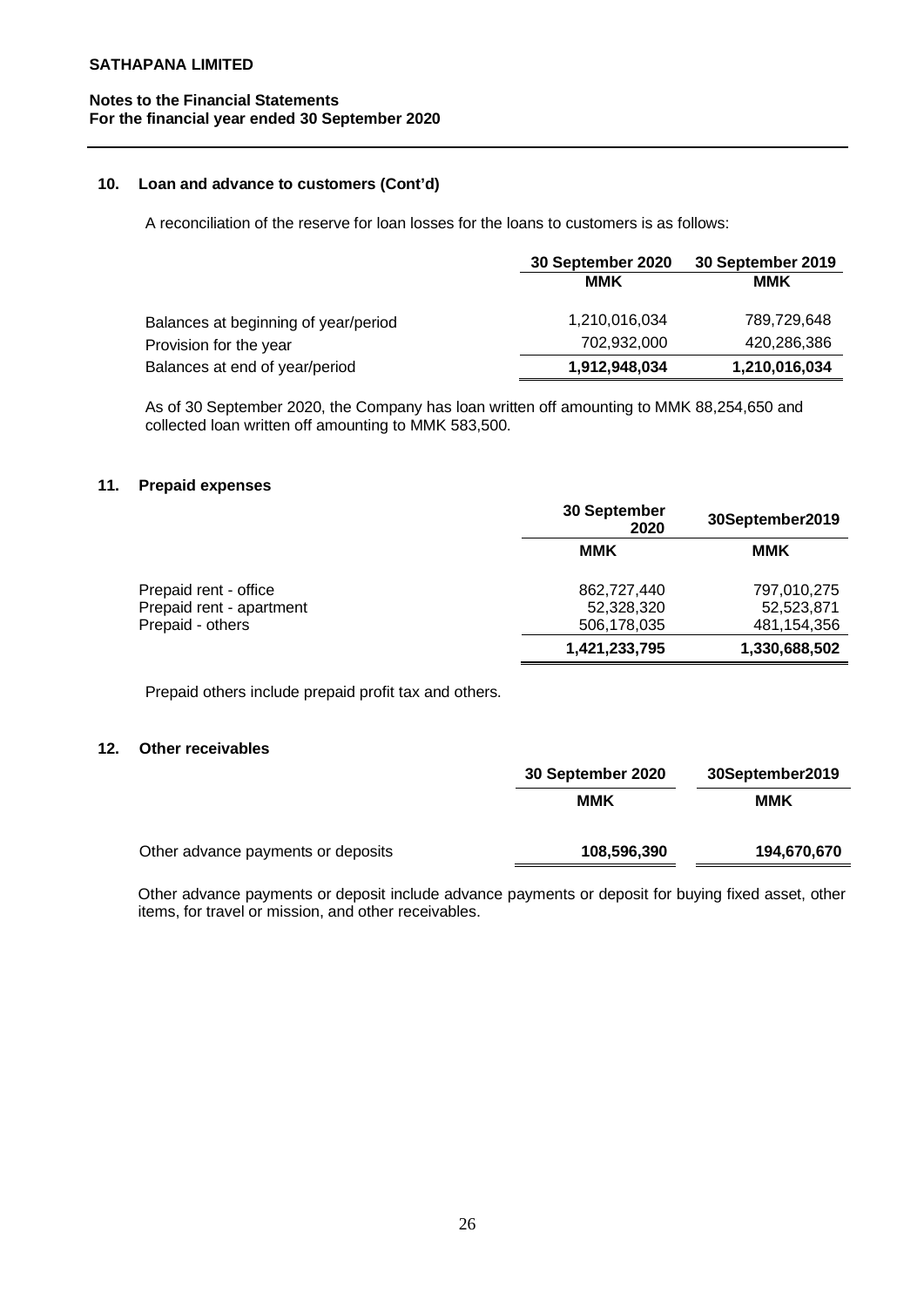# **Notes to the Financial Statements For the financial year ended 30 September 2020**

# **13. Property, plant and equipment**

|                                    | Leasehold<br>improvements | <b>Furniture and</b><br>fixture | <b>Equipment</b> | <b>Computer</b><br>equipment | <b>Motor vehicles</b> | <b>Other fixed</b><br>asset | <b>Total</b>    |
|------------------------------------|---------------------------|---------------------------------|------------------|------------------------------|-----------------------|-----------------------------|-----------------|
|                                    | <b>MMK</b>                | <b>MMK</b>                      | <b>MMK</b>       | <b>MMK</b>                   | <b>MMK</b>            | <b>MMK</b>                  | <b>MMK</b>      |
| <b>Cost</b>                        |                           |                                 |                  |                              |                       |                             |                 |
| At 1 April 2019                    | 54,492,210                | 395,426,210                     | 451,974,820      | 327,014,537                  | 1,078,722,395         | 2,802,000                   | 2,310,432,172   |
| Additions                          | 8,244,950                 | 83,129,809                      | 105,528,335      | 82,082,091                   | 250,040,000           | 4,139,650                   | 533,164,835     |
| Write-off                          |                           | (872, 500)                      | (572,000)        | (206, 700)                   |                       |                             | (1,651,200)     |
| At 30 September 2019               | 62,737,160                | 477,683,519                     | 556,931,155      | 408,889,928                  | 1,328,762,395         | 6,941,650                   | 2,841,945,807   |
| Additions                          | 14,130,500                | 418,609,609                     | 336,316,764      | 253,557,616                  | 664, 182, 044         | 1,865,000                   | 1,688,661,533   |
| Write-off                          | (2,370,510)               | (16, 112, 670)                  | (11, 371, 900)   | (714, 477)                   | (4,320,000)           | (2,256,350)                 | (37, 145, 907)  |
| At 30 September 2020               | 74,497,150                | 880,180,458                     | 881,876,019      | 661,733,067                  | 1,988,624,439         | 6,550,300                   | 4,493,461,433   |
| <b>Accumulated depreciation</b>    |                           |                                 |                  |                              |                       |                             |                 |
| At 1 April 2019                    | (40, 131, 551)            | (106,000,956)                   | (103, 020, 120)  | (90, 752, 958)               | (266, 866, 558)       | (1,094,201)                 | (607, 866, 344) |
| Depreciation charge for the period | (4, 100, 097)             | (42,663,502)                    | (48, 786, 675)   | (35,884,962)                 | (101, 365, 443)       | (412, 230)                  | (233, 212, 909) |
| Write-off                          |                           | 422,767                         | 369,929          | 120,575                      |                       |                             | 913,271         |
| At 30 September 2019               | (44, 231, 648)            | (148, 241, 691)                 | (151, 436, 866)  | (126, 517, 345)              | (368, 232, 001)       | (1,506,431)                 | (840, 165, 982) |
| Depreciation charge for the year   | (10, 385, 063)            | (133, 840, 328)                 | (145, 757, 577)  | (106, 390, 145)              | (296, 555, 529)       | (1,495,649)                 | (694, 424, 291) |
| Write-off                          | 1,486,667                 | 11,549,962                      | 7,498,800        | 384,529                      | 1,711,331             | 402,402                     | 23,033,691      |
| At 30 September 2020               | (53, 130, 044)            | (270, 532, 057)                 | (289, 695, 643)  | (232, 522, 961)              | (663,076,199)         | (2,599,678)                 | (1,511,556,582) |
| Net carrying amount:               |                           |                                 |                  |                              |                       |                             |                 |
| At 30 September 2019               | 18,505,512                | 329,441,828                     | 405,494,289      | 282,372,583                  | 960,530,394           | 5,435,219                   | 2,001,779,825   |
| At 30 September 2020               | 21,367,106                | 609,648,401                     | 592,180,376      | 429,210,106                  | 1,325,548,240         | 3,950,622                   | 2,981,904,851   |
|                                    |                           |                                 |                  |                              |                       |                             |                 |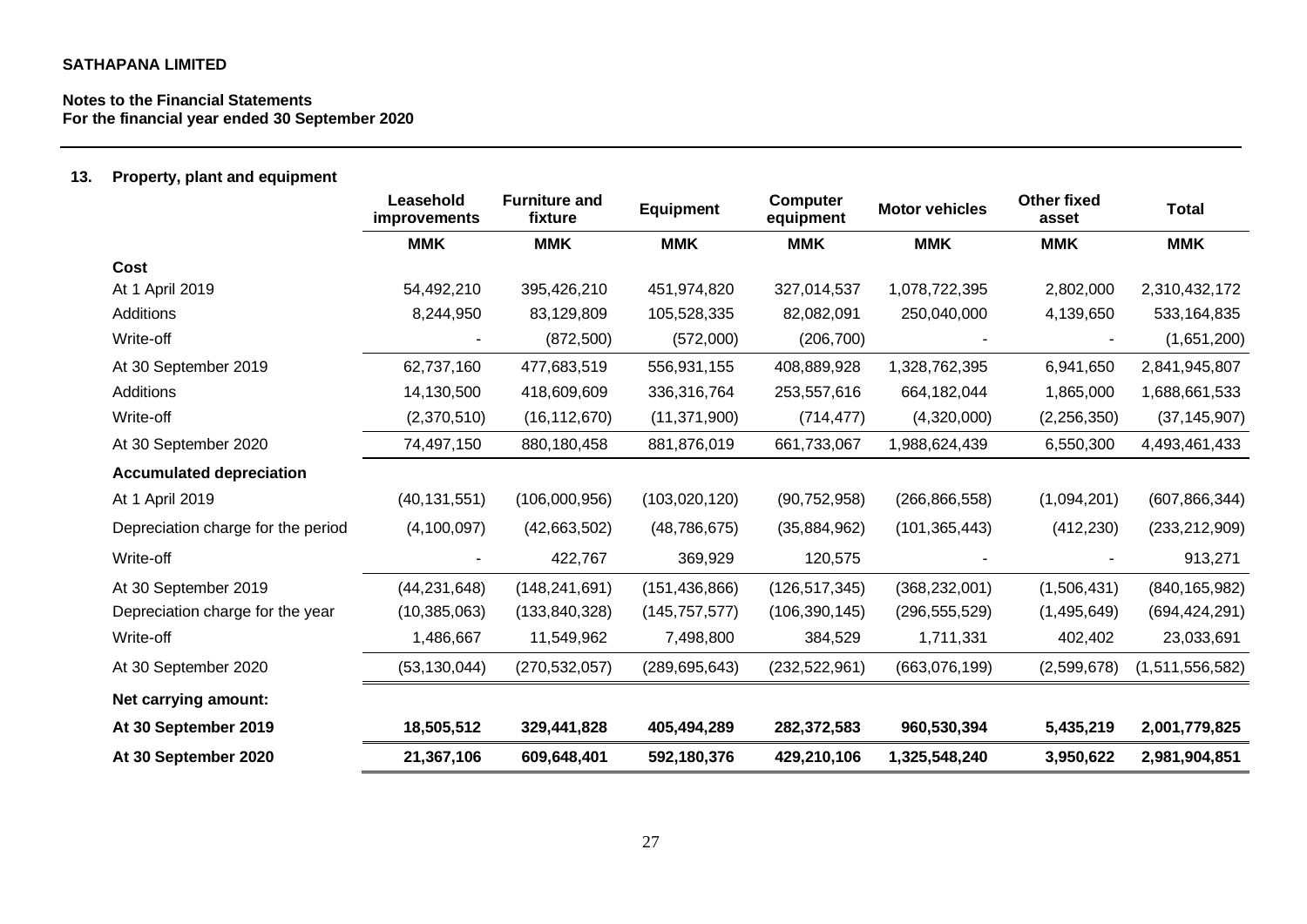# **14. Intangible assets**

|                                         | 30 September<br>2020 | 30 September<br>2019 |
|-----------------------------------------|----------------------|----------------------|
|                                         | <b>MMK</b>           | <b>MMK</b>           |
| Cost                                    |                      |                      |
| As at 1 April                           | 89,969,117           | 78,466,692           |
| <b>Additions</b>                        | 2,279,035,414        | 11,502,425           |
| Write Off                               | (130, 954, 436)      |                      |
| As at 30 September                      | 2,238,050,095        | 89,969,117           |
| <b>Accumulated amortization</b>         |                      |                      |
| As at 1 April                           | (41, 208, 891)       | (33, 136, 598)       |
| Amortization charge for the year/period | (57,007,116)         | (8,072,293)          |
| Write Off                               | 60,915,172           |                      |
| As at 30 September                      | (37, 300, 835)       | (41, 208, 891)       |
| Net carrying amount:                    |                      |                      |
| As at 30 September                      | 2,200,749,260        | 48,760,226           |

Our intangible assets as of 30 September 2020 consist of only operating system which called Oracle FLEXCUBE Universal Banking and during the financial year, the Company write off the old system Micro Banker for Window (MBWin).

# **15. Deferred tax (liabilities)/assets**

|                                                                               | 30 September<br>2020<br><b>MMK</b> | 30 September<br>2019<br><b>MMK</b> |
|-------------------------------------------------------------------------------|------------------------------------|------------------------------------|
| Beginning balance                                                             | 35,255,679                         | 17,352,353                         |
| This period movement (due to difference<br>in depreciation and deferred rent) | (53,800,087)                       | 17,903,326                         |
| Ending balance                                                                | (18, 544, 408)                     | 35,255,679                         |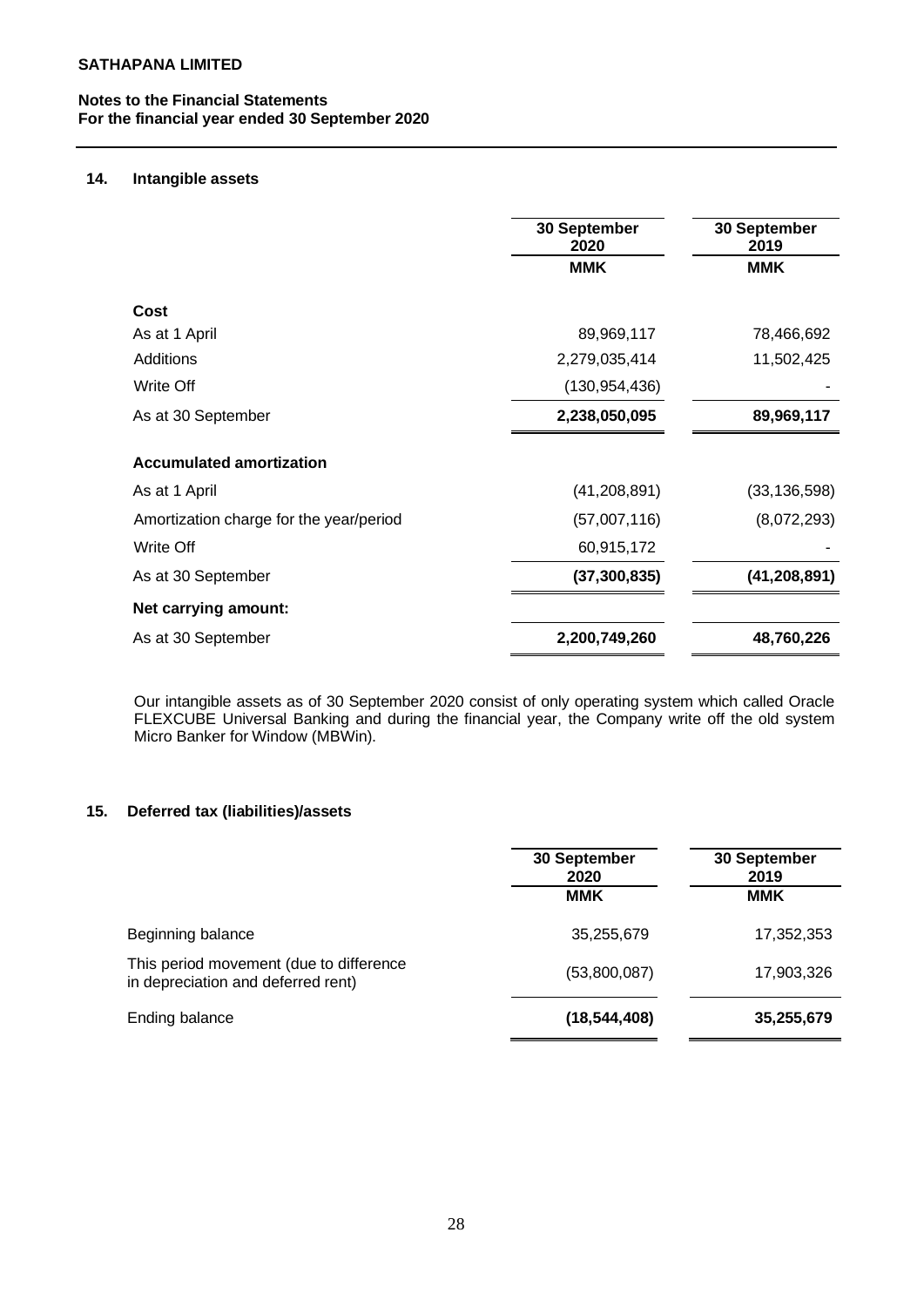### **Notes to the Financial Statements For the financial year ended 30 September 2020**

#### **16. Deposit from customer**

|                    | 30 September<br>2020 | 30 September<br>2019 |  |
|--------------------|----------------------|----------------------|--|
|                    | <b>MMK</b>           | <b>MMK</b>           |  |
| Less than one year | 12,718,552,443       | 8,189,820,000        |  |
| Over one year      | 784,999,473          | 544,685,000          |  |
|                    | 13,503,551,916       | 8,734,505,000        |  |

As of the reporting date, the Company has only the compulsory deposit collected from the borrower 5% on the disbursed loan amount and the Company offers interest rate 14% per annum.

## **17. Accrued expenses and other liabilities**

|                                        | 30 September 2020 | 30 September 2019 |
|----------------------------------------|-------------------|-------------------|
|                                        | <b>MMK</b>        | <b>MMK</b>        |
| Accrued tax payable                    | 631,435,299       | 599,267,089       |
| Accrued interest payable for borrowing | 1,361,645,775     | 1,244,366,259     |
| Accrued expenses and other liabilities | 2,114,004,008     | 591,857,733       |
| Interest income in suspense            | 377,001,456       |                   |
|                                        | 4,484,086,538     | 2,435,491,081     |

Per Microfinance Supervisory Committee Directive no.1/2014 issued on 14 January 2014, the interest accrued for the past due loans over 30 days should be reversed from interest income and credited into interest in suspense account under the liability. When cash is finally received on the payment of interest, the accrued interest receivable is reversed against the cash received and interest in suspense is reversed to interest income past due loans.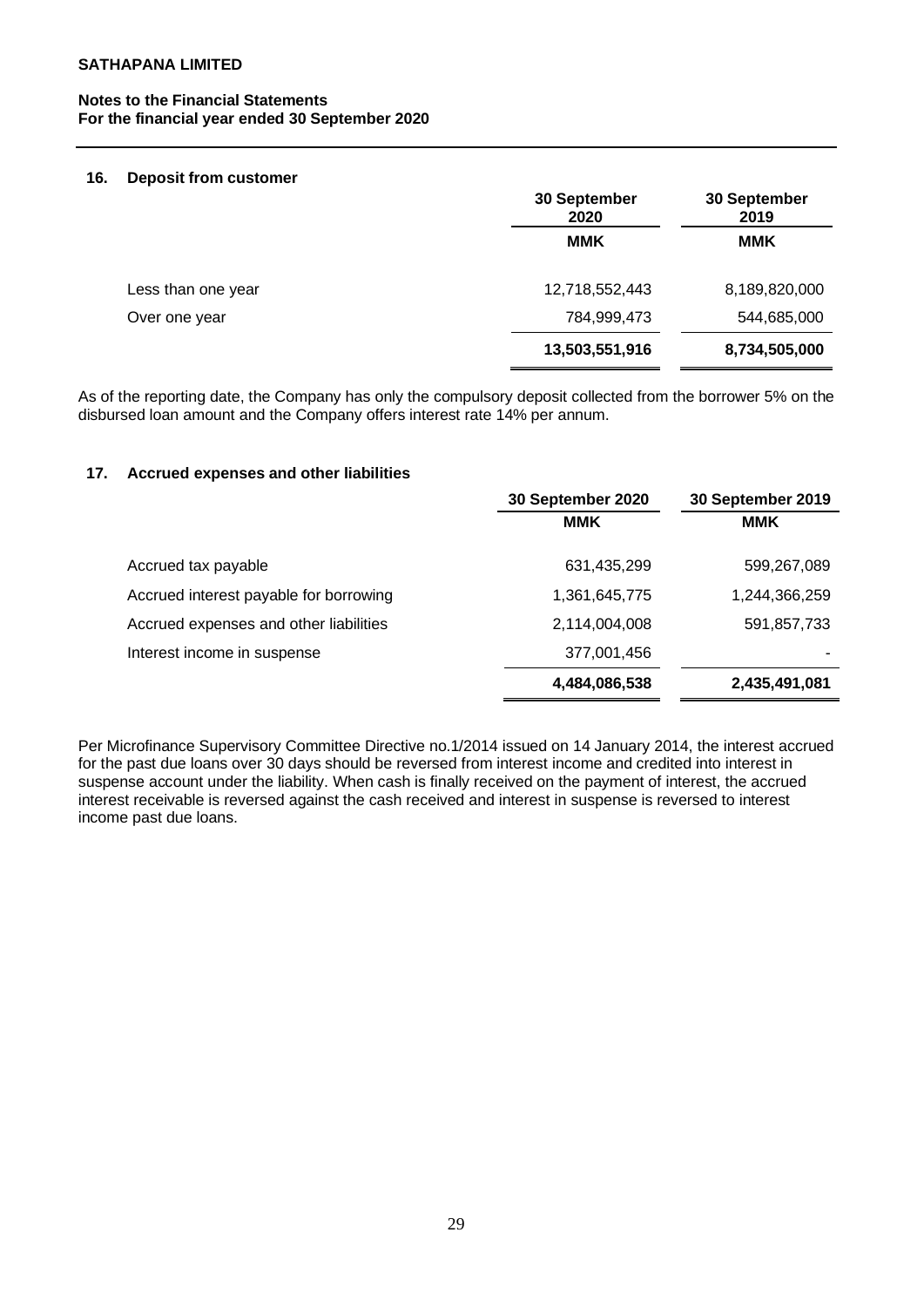# **18. Borrowings**

|                       | 30 September 2020 | 30 September 2019 |
|-----------------------|-------------------|-------------------|
|                       | <b>MMK</b>        | <b>MMK</b>        |
| <b>By lenders</b>     |                   |                   |
| Mizuho Bank           | 16,632,850,000    | 24,132,850,000    |
| <b>Triodos</b>        |                   | 2,025,778,250     |
| <b>Blue Orchard</b>   | 9,051,394,538     | 15,612,136,972    |
| <b>AYA Bank</b>       | 23,932,829,145    | 7,924,863,224     |
| Symbiotics Sicav      | 5,101,072,857     | 3,054,029,333     |
| CB Bank               | 22,004,355,854    | 11,899,945,713    |
| E-Sun Bank            | 16,836,914,294    | 13,097,999,227    |
| May Bank              | 1,748,859,811     |                   |
| <b>MCB Bank</b>       | 9,671,996,876     |                   |
| Yoma Bank             | 16,309,189,597    |                   |
| <b>MAB Bank</b>       | 9,766,016,840     |                   |
| Shinhan Bank          | 6,376,998,523     |                   |
| <b>MEB Bank</b>       | 12,000,000,000    |                   |
|                       | 149,432,478,335   | 77,747,602,719    |
| By repayment maturity |                   |                   |
| In one year           | 66,302,892,639    | 31,873,390,427    |
| Over one year         | 83,129,585,696    | 45,874,212,292    |
|                       | 149,432,478,335   | 77,747,602,719    |
| By type               |                   |                   |
| Revolving loan        | 16,632,850,000    | 24,132,850,000    |
| Term loan             | 132,799,628,335   | 53,614,752,719    |
|                       | 149,432,478,335   | 77,747,602,719    |
| By source             |                   |                   |
| On-shore              | 135,280,010,940   | 57,055,658,164    |
| Off-shore             | 14, 152, 467, 395 | 20,691,944,555    |
|                       | 149,432,478,335   | 77,747,602,719    |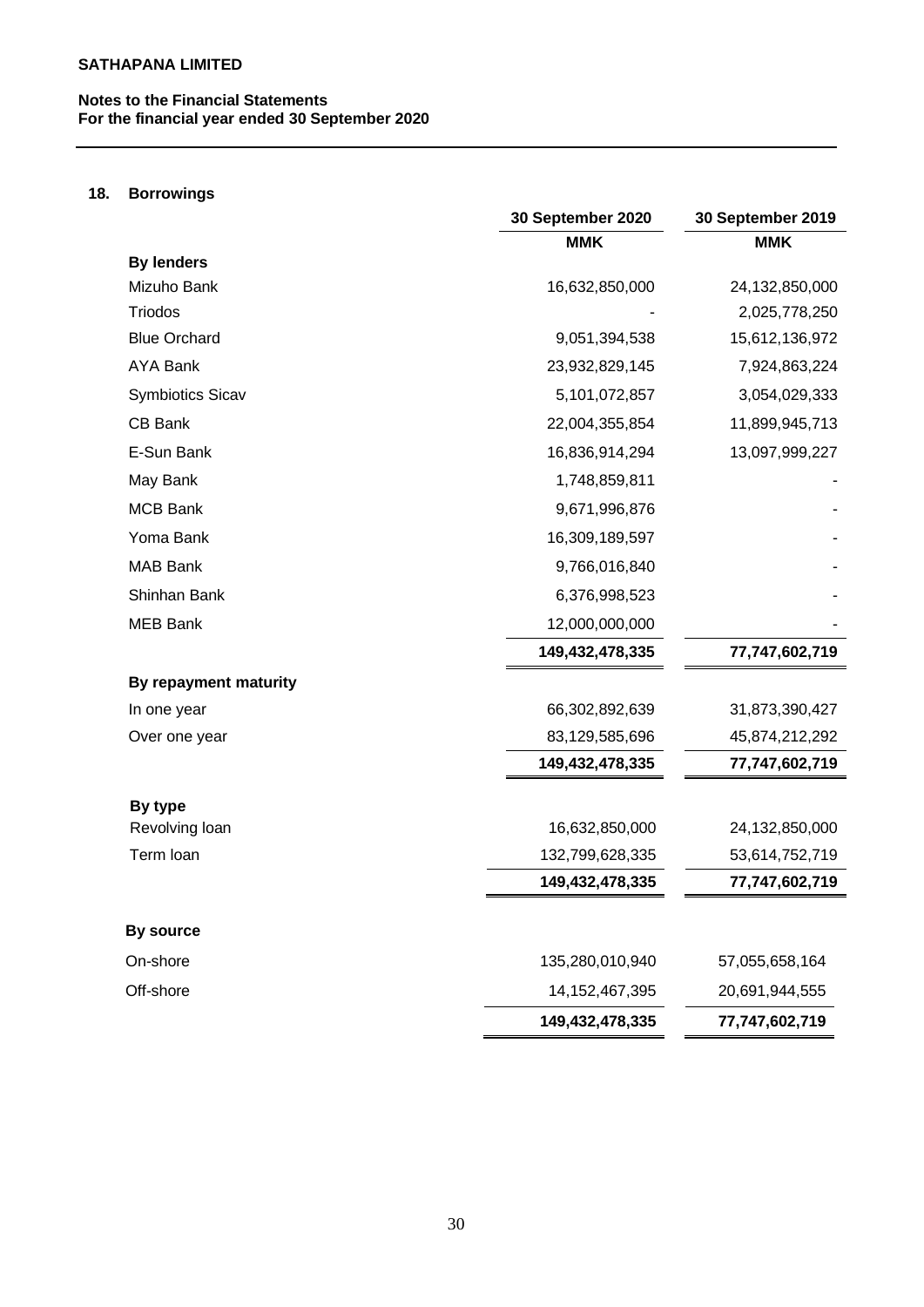### **18. Borrowings (Cont'd)**

During the year, the company has outstanding loan agreement with twelve creditors with the following term and conditions:

### **Mizuho Bank Ltd, Yangon Branch**

The loan from Mizuho is uncommitted short-term revolving credit. The total approved loan amount is MMK 24,132,850,000 and SPNM repaid the principal of uncommitted short-term revolving credit amounting MMK 7,500,000,000 in February and March 2020.The Company renewed the uncommitted short-term revolving credit on 26 Jun 2020. The maximum drawdown period is twelve months starting from 26-Jun-20 to 26-Jun-21 which is subjected to be extended automatically for successive period of one year unless otherwise notified by the bank. The interest rate for this loan is up to 12.5% or CBM's limit without any loan fee.

### **Triodos SICAV II – Triodos Microfinance Fund and Triodos Custody B.V**

The disbursed loan amount is USD 3,000,000 equivalent in local currency (as of that time the equivalent amount is MMK 4,077,000,000) with term of 3 years. The loan was matured on 15-Aug-2020 and the Company repaid full amount that time.

### **Blue Orchard**

There are two loans from Blue Orchard:

1- The 1st loan amount is USD 5,000,000 equivalent in local currency (as of that time the equivalent amount is MMK 6,805,000,000) with term of 3 years. The loan was disbursed on 23-Aug-2017 and was matured on 23-Aug-2020. The Company already repaid full amount for this loan at its maturity.

2- On 26 February 2019, the Company entered into a new loan agreement amounting USD 6,000,000 equivalent in local currency (as of the disbursement date, the equivalent amount is MMK 9,143,400,000) with tenor of 2 years. The loan was disbursed on 27 February 2019 and will be matured on 27 February 2021. lt is the bullet repayment loan at its maturity date while interest payment is semi-annual.

# **AYA Bank**

There are two loans from AYA bank:

1- The first loan amount from AYA Bank is MMK 8,000,000,000 with tenor of 2 years starting from 27 December 2018 to 22 December 2020. The loan is secured by Stand-by letter of Credit (SBLC) issued by Mizuho bank in Tokyo. The principal repayment is one time at maturity date while interest payment is monthly.

2. - During the year, the Company entered into a new loan agreement amounting MMK 16,000,000,000 with the tenor of 2 years starting from 14 February 2020 to 13 February 2022. The loan is split into two portions; 50% of total amount equal to MMK 8,000,000,000 is fully secured by Stand-by letter of Credit (SBLC) issued by Mizuho bank in Tokyo and the 50% remaining amount is unsecured. The principal repayment is one time at maturity date while interest payment is monthly. The interest rate for secured loan is 10% and 14.5% for unsecured loan amount.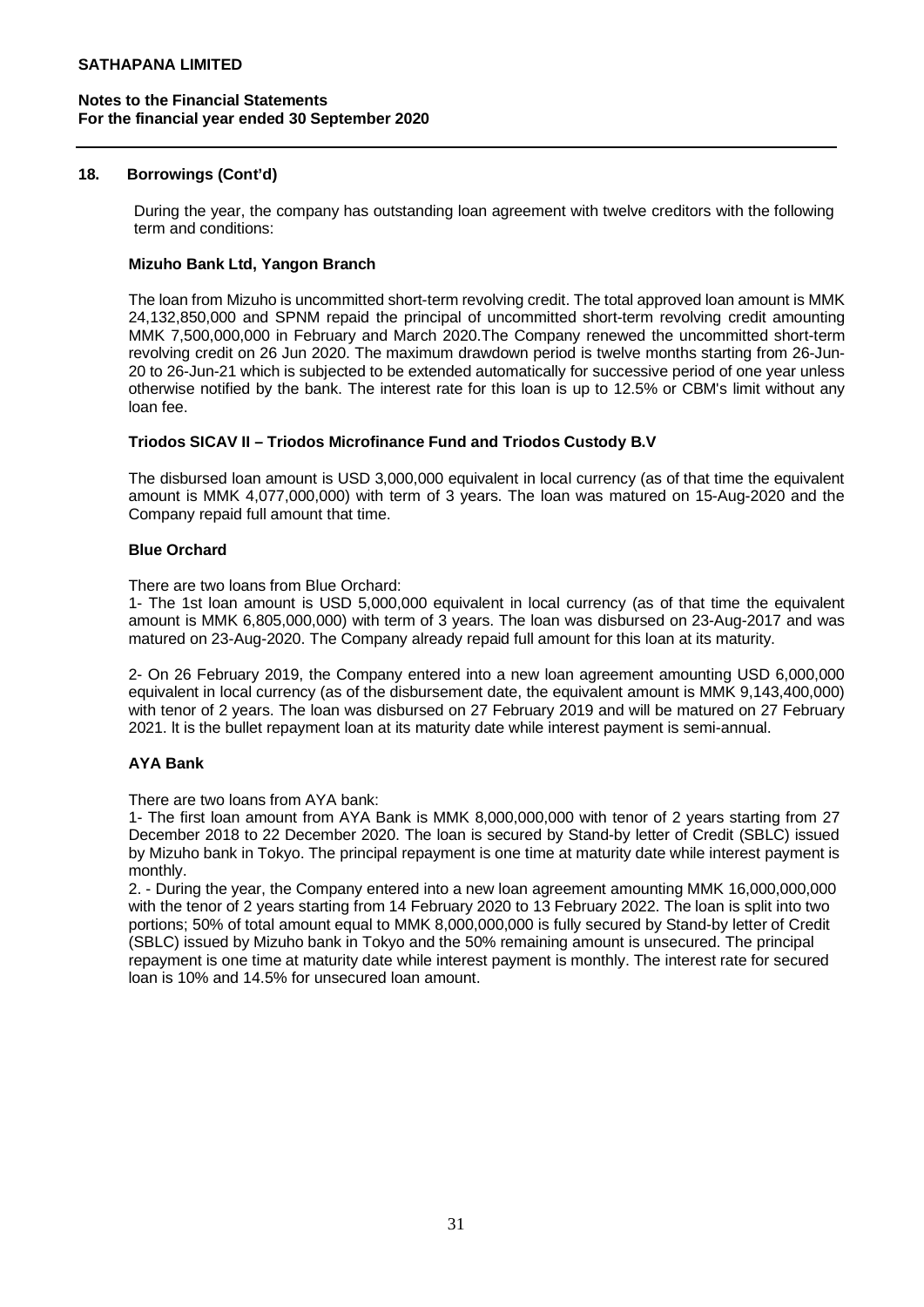### **18. Borrowings (Cont'd)**

#### **Symbiotics Sicav**

There are two loans from Symbiotics Sicav:

1- The first loan amount is USD 2,000,000 equivalent in local currency (as of the disbursement date, the equivalent amount is MMK 3,078,400,000) with the tenor of 2 years. The loan was disbursed on 20 May 2019 and will mature on 15 May 2021. lt is the bullet repayment loan at its maturity date while interest payment is semi-annual.

2- During the fiscal year, the Company entered into a new loan agreement amounting to USD 1,500,000 equivalent in local currency (as of the disbursement date, the equivalent amount is MMK 2,068,950,000) with the tenor of 2 years. The loan was disbursed on 27 July 2020 and will be matured on 26 July 2022. lt is the bullet repayment loan at its maturity date while interest payment

# **CB Bank**

On 21 Jun 2019, The Company also entered into the loan agreement with a local bank, CB bank. The total approved loan amount is MMK 25,500,000,000 with the tenor of 3 years from the first disbursement date on 21 Jun 2019. On 21 October 2019 and 23 December 2019, SPNM has made 2 times drawdown MMK 4,000,000,000 and 9,000,000,000 totaling MMK13,000,000,000. During the year due to foreign exchange rate fluctuation that has caused our SBLC collateral amount decrease, the Company repaid principal amount of MMK 3,048,100,000 and the loan outstanding is MMK 22,451,900,000. The loan principal will be repaid two times during its tenor with 50% repayment on the second-year end while the rest will be repaid on its maturity date 20-Jun-2022. The loan bears interest rate of 12.50% p.a. or CBM's limit (10% as issued directive due to COVID) and it is secured by SBLC from Aozora bank in Japan.

# **E-Sun Bank, Yangon Branch**

The total approved loan amount from a foreign branch bank from Taiwan, E-Sun bank, is MMK 18,500,000,000 with the tenor of 3 years from the first disbursement date on 24-Jul-2019. As of 30 September 2020, the Company has made drawdown of the remaining amount of MMK 5,000,000,000 and, due to foreign exchange rate fluctuation that has caused our SBLC collateral amount decrease, repaid principal amount MMK 1,351,400,000. The loan principal will be repaid two times during its tenor which the first repayment amount of MMK1,500,000,000 on the second-year end while the remaining will be repaid on its maturity date 23-Jul-2022. the loan bear interest rate 12.00% p.a. It is secured by SBLC from Tokyo Star bank in Japan.

# **MUFG Bank, Yangon Branch**

The loan from MUFG bank is uncommitted short term credit. The maximum approved amount is USD 6,000,000 or equivalent to MMK and its availability period is one year starting from 28-Jun-2020 to 27- Jun-2021 with the possibility of auto roll over at the end of availability subject to advance notice by the Company and the consent by MUFG. The interest rate for this revolving loan is 12.5% p.a or CBM's limit for MMK currency without any loan fee. As of the end of September 2020, the Company has not made any drawdown and outstanding loan with MUFG is zero.

# **May Bank, Yangon Branch**

During the year, the Company also entered into the loan agreement with a foreign bank branch, May bank. The loan amount is MMK 3,036,200,000 with the tenor of 2 years and monthly principal and interest (re)payment from the first disbursement date on 18 November 2019. As of 30 September 2020, the Company repaid loan principal amount MMK 1,265,083,330 and the outstanding balance is amount MMK 1,771,116,670. The loan maturity date is on 15 November 2021. The loan bear interest rate 12% p.a. It is secured by ADB guarantee.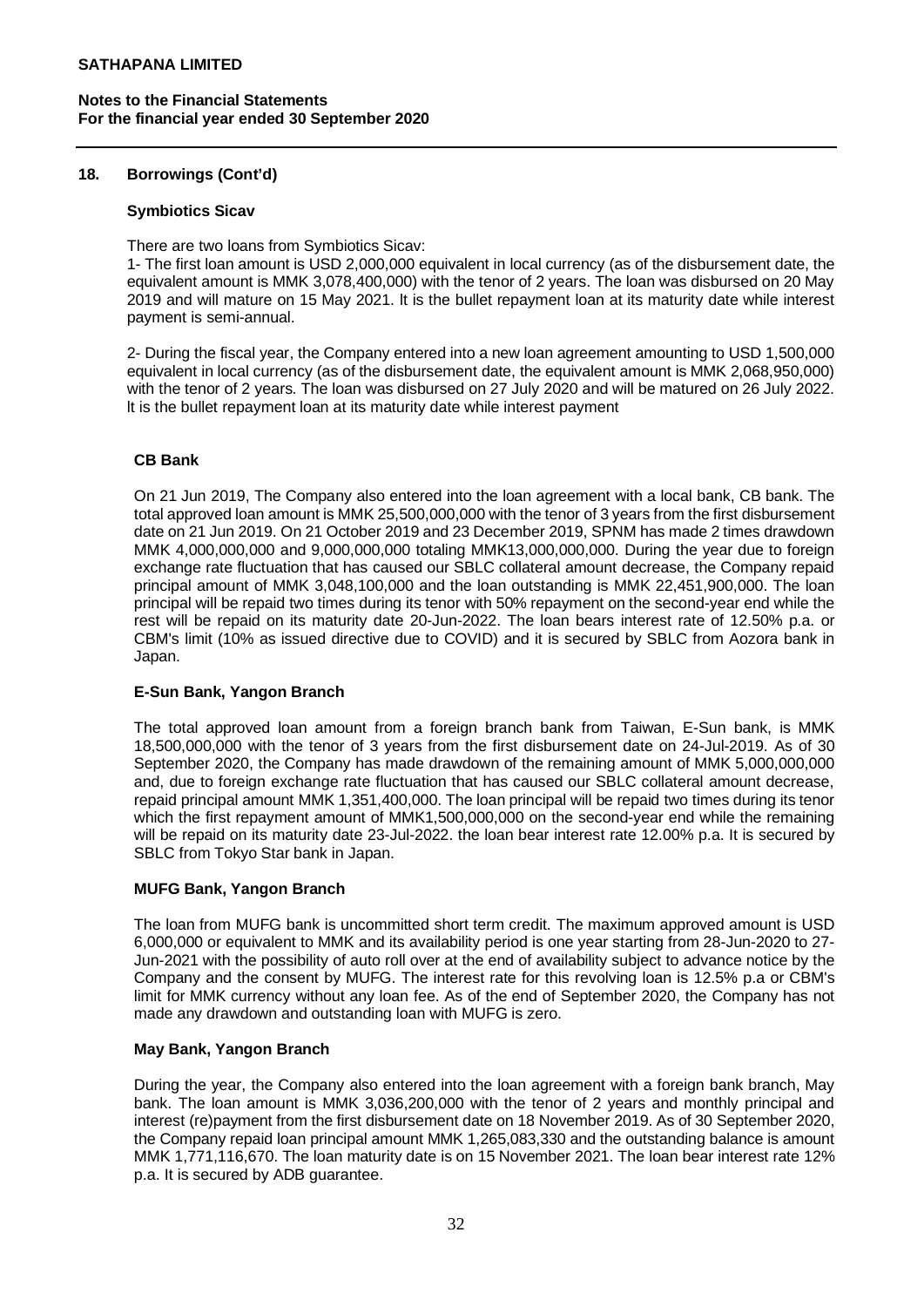## **18. Borrowings (Cont'd)**

#### **Myanmar Citizen Bank (MCB)**

During the year, the Company entered into the following two loan agreements with a local bank, MCB bank:

1- The first loan agreement is short-term loan of MMK 4,730,000,000 and the disbursement date was on 23 March 2020. The principal repayment is one time at maturity date while interest payment is monthly. The loan maturity date is on 23 March 2021.The loan bear interest rate 12% p.a. It is unsecured loan.

2- The second loan agreement is MMK 5,000,000,000 with the tenor 3 year from the disbursement date is on 16 March 2020. The principal repayment is one time at maturity date while interest payment is monthly. The loan maturity date is on 16 March 2023.The loan bear interest rate 13% p.a. It is It is secured by SBLC from Tokyo Star bank in Japan.

### **Yoma Bank**

During the year, the Company also entered into the loan agreement with a local bank, YOMA bank. The loan amount is MMK 17,000,000,000 with the tenor of 3 years from the disbursement date on 17 August 2020.The principal repayment is one time at maturity date while interest payment is quarterly. The loan maturity date is on 17 August 2023.The loan bear interest rate 10% p.a. It is secured by Stand-by letter of Credit (SBLC) issued by Mizuho bank in Tokyo.

### **Myanmar Apex Bank (MAB)**

During the year, the Company also entered into the loan agreement with a local bank, MAB bank. The loan amount is MMK 10,000,000,000 with the tenor of 3 years from the disbursement date on 18 August 2020.The principal repayment is one time at maturity date while interest payment is quarterly. The loan maturity date is on 18 August 2023.The loan bear interest rate 10% p.a. It is secured by Stand-by letter of Credit (SBLC) issued by Tokyo Star Bank in Japan.

#### **Shinhan Bank, Yangon Branch**

During the year, the Company also entered into the loan agreement with a foreign bank branch, SHINHAN bank. The approved loan amount is MMK 14,000,000,000 with the tenor of 3 years from disbursement date on 15 September 2020. As of 30 September 2020, the company drawdown MMK 7,000,000,000 and the remaining will be drawdown in December 2020.The principal repayment is one time at maturity date while interest payment is monthly. The loan maturity date is on 06 September 2023 and the interest rate is 10% p.a. This loan is secured by Stand-by letter of Credit (SBLC) issued by Mizuho Bank in Japan.

### **Myanmar Economic Bank (MEB)**

During the year, the Company also entered into the loan agreement with state-owned bank, MEB bank. The loan is short-term loan and the amount is MMK is 12,000,000,000. The principal repayment and interest payment are quarterly after a six-month grace period. The loan disbursement date is on 10 September 2020 and maturity date is on 09 September 2021.The loan bear interest rate 1% p.a.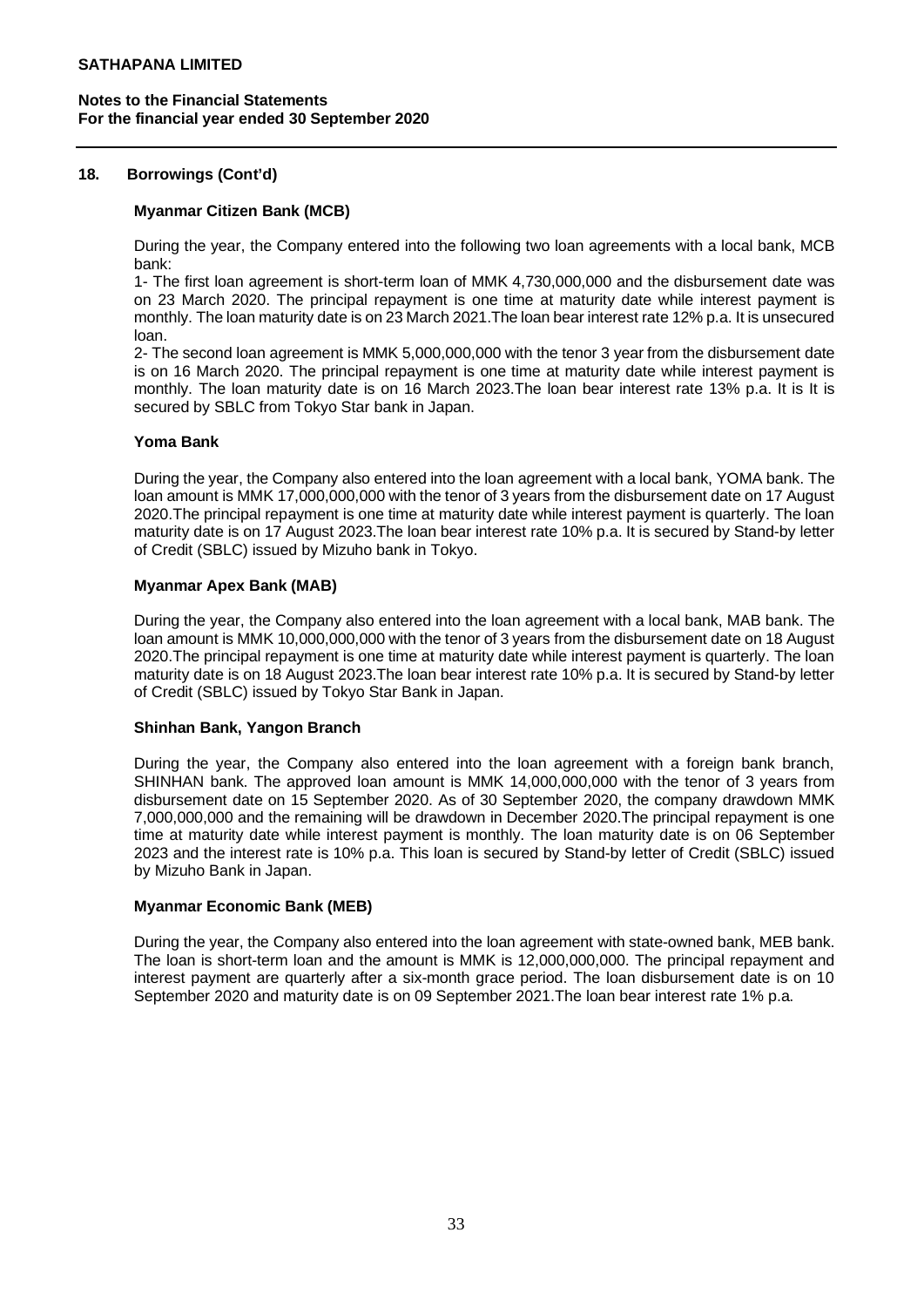#### **19. Employee pension**

| <b>LUPIOTO PURSION</b>                      | 30 September<br>2020 | 30 September<br>2019 |
|---------------------------------------------|----------------------|----------------------|
|                                             | MMK                  | MMK                  |
| Employee contribution (5% of basic salary)  | 424,682,820          | 241,156,497          |
| Employer contribution (10% of basic salary) | 847.697.400          | 479.529.218          |
|                                             | 1,272,380,220        | 720,685,715          |

The Company has a pension scheme whereby both employee and employer contribute each month. This scheme is treated as defined contribution plan as the Company's liability is limited only to fixed amount and therefore not discounted.

Employee pension contribution is repaid to employee when they resign, retires, or be terminated while the Company contribution is only paid to resigned or retired staff who has three years of service with the Company.

#### **20. Issued share capital**

|                                             |                  | 30 September 2020 |                  | 30 September 2019 |
|---------------------------------------------|------------------|-------------------|------------------|-------------------|
|                                             | No. of<br>shares | <b>MMK</b>        | No. of<br>shares | <b>MMK</b>        |
| Mr. HAN Yu                                  |                  | 1.000             |                  | 1.000             |
| <b>MARUHAN Investment</b><br>Asia Pte. Ltd. | 19,999,999       | 26,236,599,000    | 19.999.999       | 26,236,599,000    |
| At 30Sept                                   | 20,000,000       | 26,236,600,000    | 20,000,000       | 26,236,600,000    |

At the first time of capital injection, the Financial Regulatory Department (FRD) recognized 1\$ was equal MMK 1,000 for one share. There is no capital injection during the financial year.

The holders of ordinary shares are entitled to receive dividends as and when declared by the Company. All ordinary shares carry one vote per share without restrictions.

#### **21. Reserve**

|                       | 30 September 2020 | 30 September 2019 |  |
|-----------------------|-------------------|-------------------|--|
|                       | <b>MMK</b>        | <b>MMK</b>        |  |
| Beginning balance     | 2,399,560,916     | 1,730,084,399     |  |
| Addition for the year | 1,927,324,095     | 669,476,517       |  |
| Ending balance        | 4,326,885,011     | 2,399,560,916     |  |

In compliance with Section 33(b) of the Microfinance Law, 25% of the net profit after tax will be set aside to a general reserve account at the end of the fiscal year. Such account shall be carried out till it is equivalent to 100% of paid-up capital.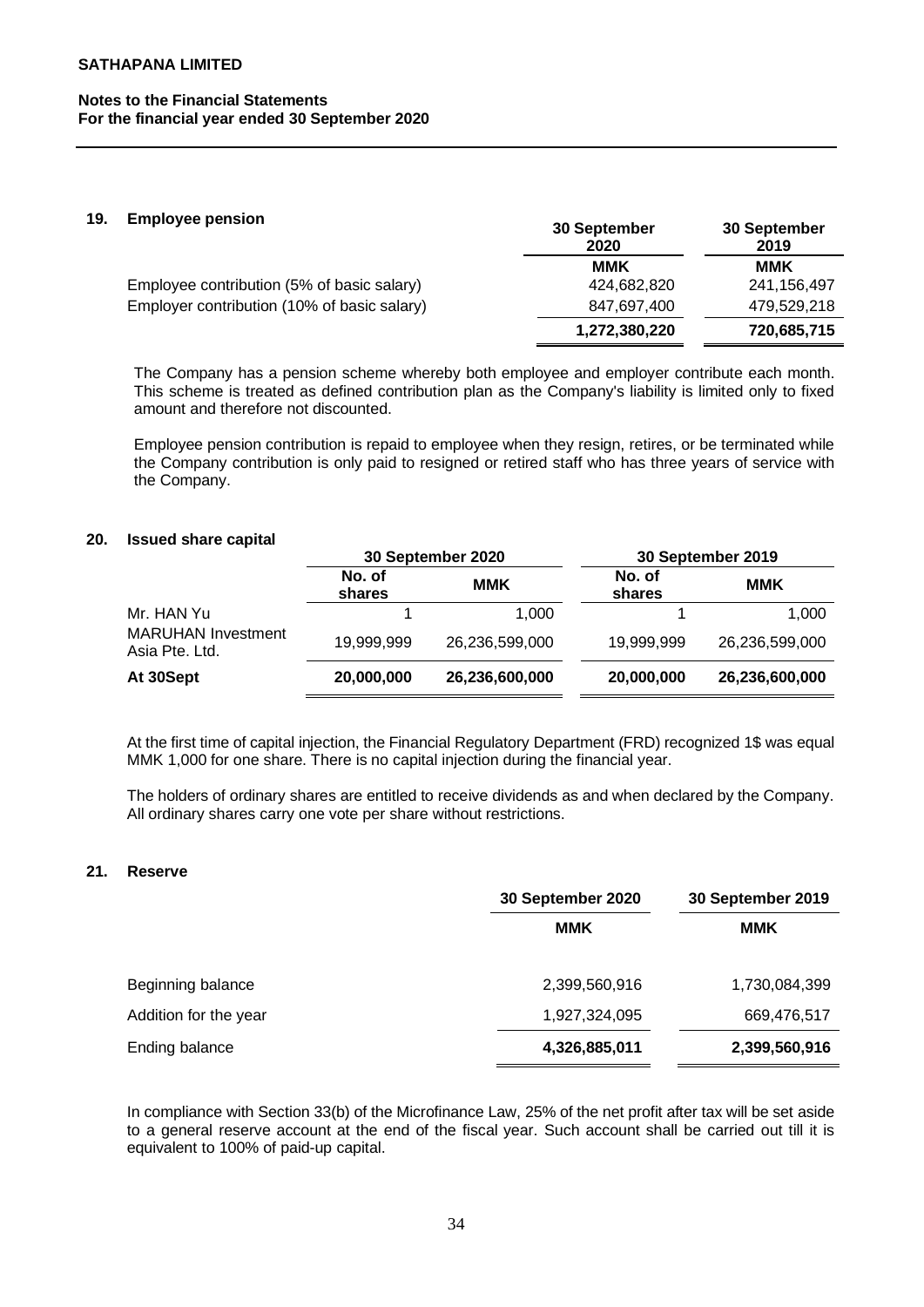# **Notes to the Financial Statements For the financial year ended 30 September 2020**

#### **22. Commitments and contingencies**

Operating lease commitments - Company as lessee:

The company has several operating lease agreements for offices, apartment for expats and operating cars. The company is restricted to sublease those properties to third parties. Future commitments for rental payment payable under non-cancellable operating leases at the end of reporting period are as follows:

|                    | 30 September 2020 | 30 September 2019 |
|--------------------|-------------------|-------------------|
|                    | MMK               | MMK               |
| Within one year    | 1,402,041,000     | 189, 103, 373     |
| More than one year | 6,214,539,500     | 1,414,159,450     |
|                    | 7,616,580,500     | 1,603,262,823     |

# **23. Maturity analysis of assets and liabilities**

The table below shows an analysis of assets and liabilities analyzed according to when they are expected to be recovered or settled.

## **As at 30 September 2020**

|                                        | Less than one<br>year | Over one year  | <b>Total</b>    |
|----------------------------------------|-----------------------|----------------|-----------------|
|                                        | <b>MMK</b>            | <b>MMK</b>     | <b>MMK</b>      |
| <b>Assets</b>                          |                       |                |                 |
| Cash and cash at banks                 | 25,748,502,484        |                | 25,748,502,484  |
| Interest receivables                   | 3,267,787,168         |                | 3,267,787,168   |
| Loan and advance to customers - net    | 162,992,843,416       | 13,392,598,696 | 176,385,442,112 |
| Prepaid expense                        | 1,202,566,370         | 218,667,425    | 1,421,233,795   |
| Other receivables                      | 108,596,390           |                | 108,596,390     |
| Property, plant and equipment - net    |                       | 2,981,904,851  | 2,981,904,851   |
| Intangible assets-net                  |                       | 2,200,749,260  | 2,200,749,260   |
| <b>Total Assets</b>                    | 193,320,295,828       | 18,793,920,232 | 212,114,216,060 |
|                                        |                       |                |                 |
| <b>Liabilities</b>                     |                       |                |                 |
| Deposit from customer                  | 12,718,552,443        | 784,999,473    | 13,503,551,916  |
| Accrued interest payable for depositor | 930,978,378           |                | 930,978,378     |
| Accrued expenses and other liabilities | 4,484,086,538         |                | 4,484,086,538   |
| Borrowings*                            | 66,302,892,639        | 83,129,585,696 | 149,432,478,335 |
| Employee pension**                     | 267,199,846           | 1,005,180,374  | 1,272,380,220   |
| Deferred tax liabilities               |                       | 18,544,408     | 18,544,408      |
| Deferred rent                          |                       | 36,670,673     | 36,670,673      |
| <b>Total Liabilities</b>               | 84,703,709,844        | 84,974,980,624 | 169,678,690,468 |

\* Current portion of borrowing include revolving loan with Mizuho bank.

\*\* As of 30 September 2020, Management expect the amounts to be paid out within the next 12 months based on the Company's average turnover rate.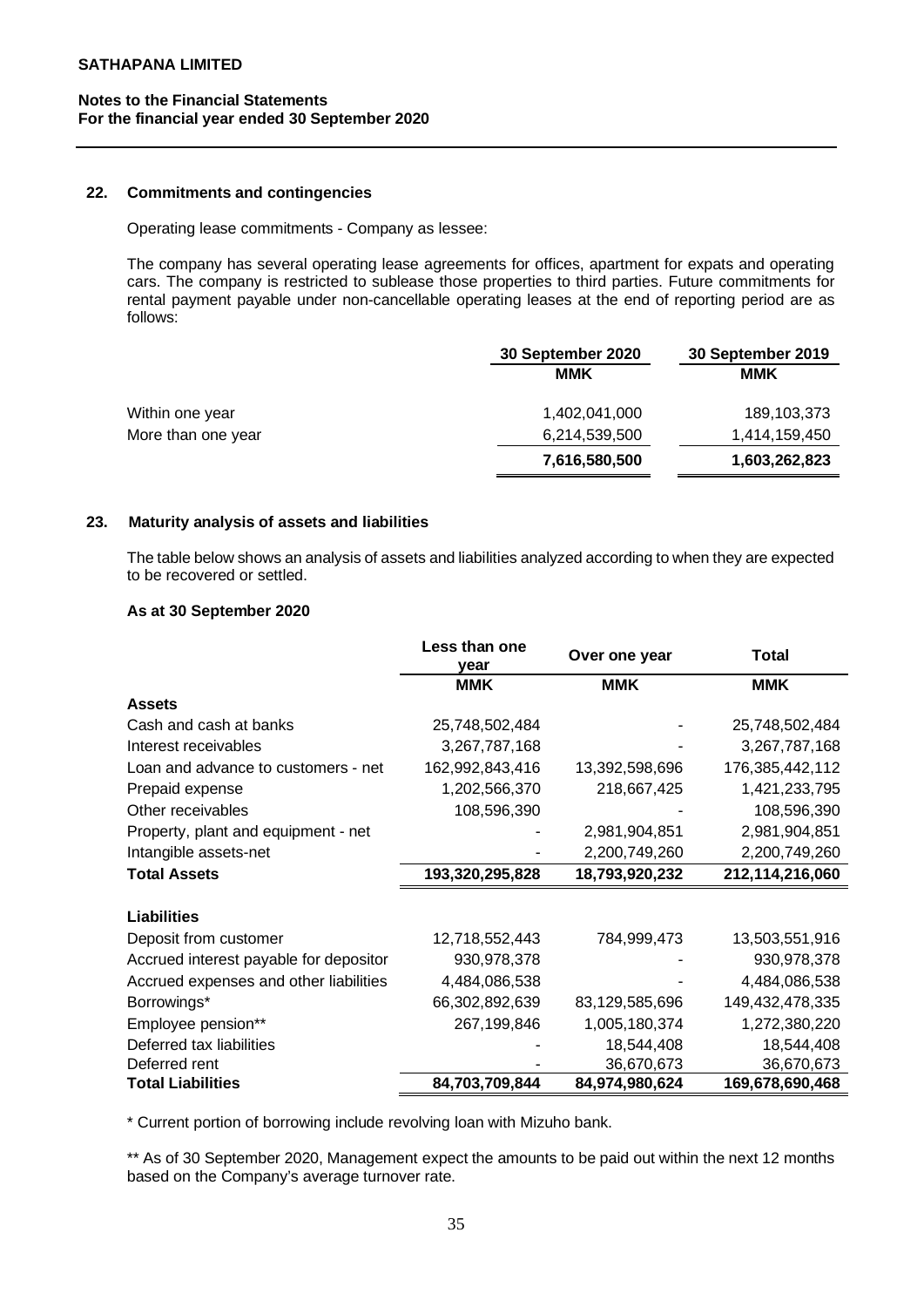# **Notes to the Financial Statements For the financial year ended 30 September 2020**

## **23. Maturity analysis of assets and liabilities (Cont'd)**

### **As at 30 September 2019**

|                                           | Less than one<br>year | Over one year  | <b>Total</b>    |
|-------------------------------------------|-----------------------|----------------|-----------------|
|                                           | <b>MMK</b>            | <b>MMK</b>     | <b>MMK</b>      |
| <b>Assets</b>                             |                       |                |                 |
| Cash and cash at banks                    | 9,670,788,418         |                | 9,670,788,418   |
| Interest receivables                      | 1,750,828,200         |                | 1,750,828,200   |
| Loan and advance to customers - net       | 99,811,867,339        | 10,041,194,277 | 109,853,061,616 |
| Prepaid expense                           | 1,180,130,683         | 150,557,819    | 1,330,688,502   |
| Other receivables                         | 194,670,670           |                | 194,670,670     |
| Property, plant and equipment - net       |                       | 2,001,779,825  | 2,001,779,825   |
| Intangible assets-net                     |                       | 48,760,226     | 48,760,226      |
| Deferred tax assets                       |                       | 35,255,679     | 35,255,679      |
| <b>Total Assets</b>                       | 112,608,285,310       | 12,277,547,826 | 124,885,833,136 |
|                                           |                       |                |                 |
| <b>Liabilities</b>                        |                       |                |                 |
| Deposit from customer                     | 8,189,820,000         | 544,685,000    | 8,734,505,000   |
| Accrued interest payable for<br>depositor | 502,325,300           |                | 502,325,300     |
| Accrued expenses and other<br>liabilities | 2,435,491,081         |                | 2,435,491,081   |
| Borrowings*                               | 31,873,390,427        | 45,874,212,292 | 77,747,602,719  |
| Employee pension**                        | 136,930,286           | 583,755,429    | 720,685,715     |
| Deferred rent                             |                       | 18,994,110     | 18,994,110      |
| <b>Total Liabilities</b>                  | 43,137,957,094        | 47,021,646,831 | 90,159,603,925  |

\* Current portion of borrowing include revolving loan with Mizuho bank.

\*\* As of 30 September 2019, Management expect the amounts to be paid out within the next 12 months based on the Company's average turnover rate.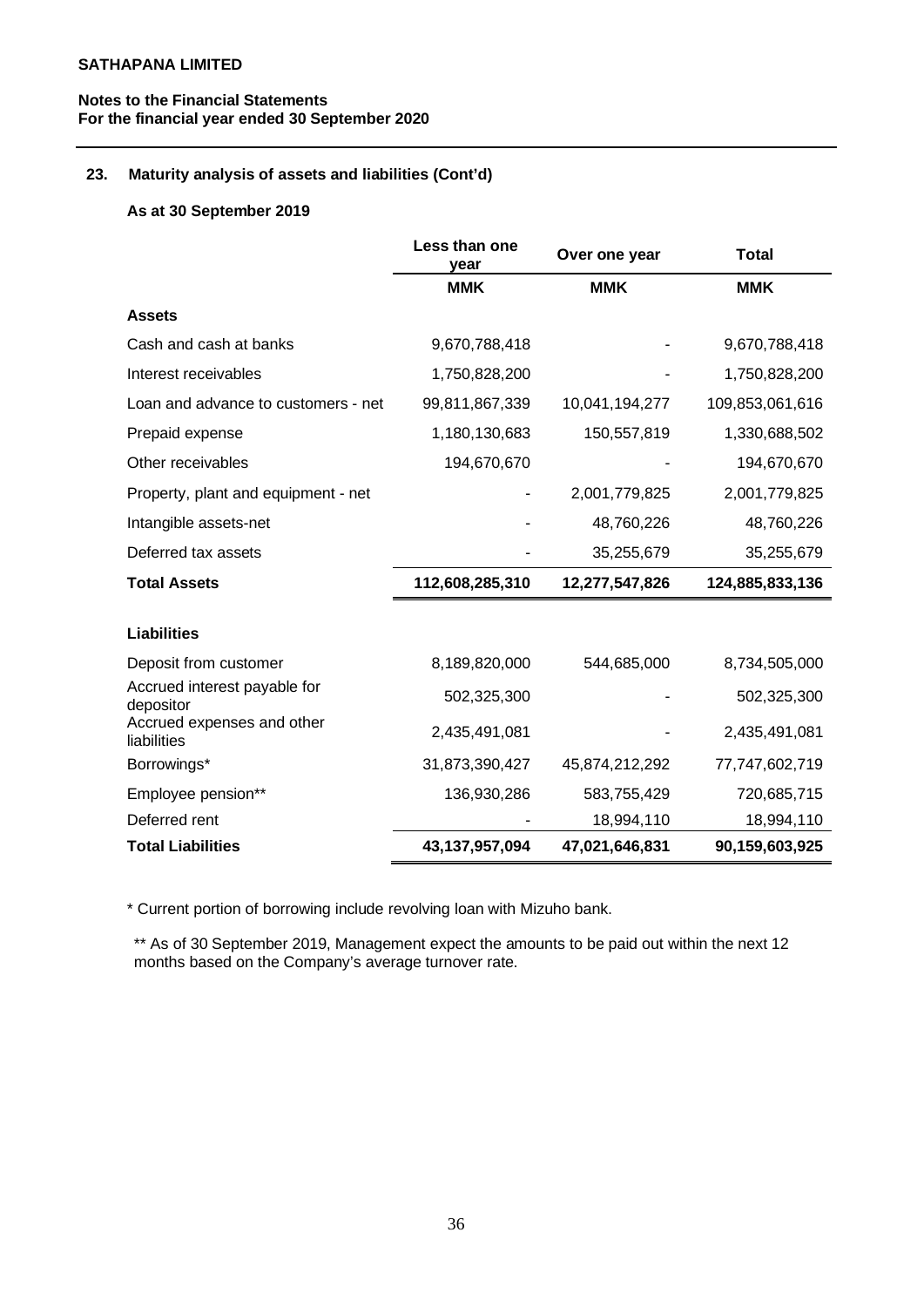# **Notes to the Financial Statements For the financial year ended 30 September 2020**

#### **24. Related party transactions**

#### Compensation to key management

During the year, the company has compensated to executive members in cash form for the gross salary (base pay plus allowance before taxed) together with new year bonus, and in non-cash form for accommodation as follows:

|                                           | 30 September 2020 | 30 September2019 |  |
|-------------------------------------------|-------------------|------------------|--|
|                                           | <b>MMK</b>        | MMK              |  |
| Current executive members - Salary        | 640,143,278       | 236,219,808      |  |
| Current executive members - Accommodation | 95,717,800        | 37,392,000       |  |
|                                           | 735,861,078       | 273,611,808      |  |

The executive members include Chief Executive Officer (CEO), Deputy Chief Executive Officer (DCEO), Chief Operation Officer (COO), Chief Financial Officer (CFO), and Chief Risk Officer (CRO) which is vacant as of September 2020. During the year, the board recruited and appointed new executive member, Deputy Chief Executive Officer (DCEO), with the effective date from 11 December 2019 and promoted the head of Credit department to be COO from June 2020.

The Company uses the exchange rate as of September 2020 in conversion annual gross salary from USD to MMK for the purpose to disclose in this audit report.

### **25. Fair value of financial instruments**

**.**

The fair value of a financial instrument is the amount at which the instrument could be exchanged or settled between knowledgeable and willing parties in an arm's length transaction, other than in a forced or liquidation sale.

#### *Financial instruments whose carrying amount approximates fair value*

Management has determined that the carrying cash and cash equivalents, loans and other receivables, savings and other payables, based on their notional amounts, are reasonable approximation of their fair values, either due to their short-term nature or that they are floating rate instruments that are re-priced to market interest rates on or near the end of the reporting period.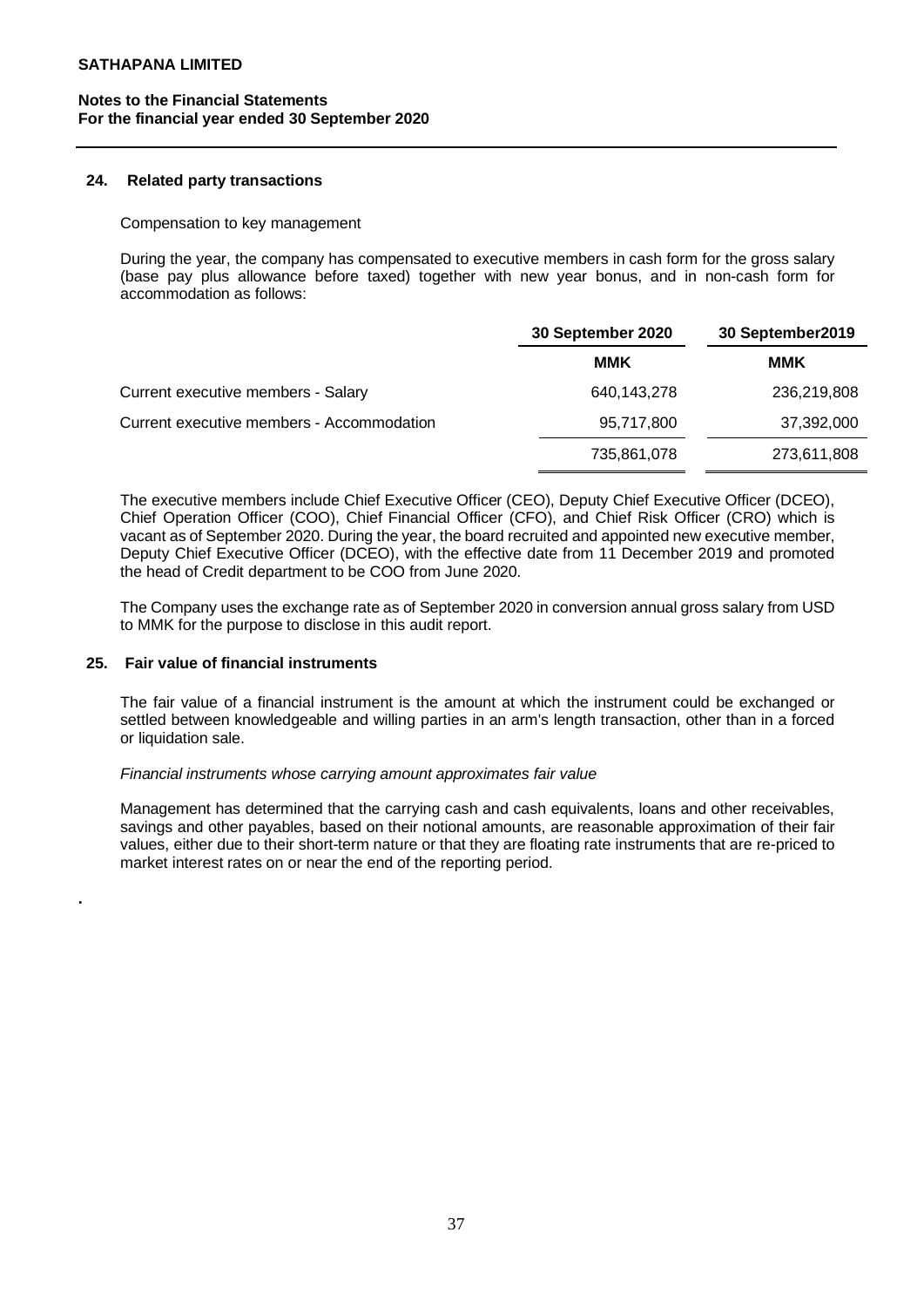### **26. Financial risk management objectives and policies**

The Company's principal financial liabilities comprise of savings and other payables. The main purpose of these financial liabilities is to finance the Company's operations and to provide guarantees to support its operations. The Company's principal financial assets include loans and other receivables including interest receivables, and cash and cash equivalents that derive directly from its operations.

The Company is exposed to market risk, credit risk and liquidity risk. The Company's senior management oversees the management of these risks.

#### **Market risk**

Market risk is the risk that the fair value of future cash flows of a financial instrument will fluctuate because of changes in market prices. Market risk generally comprise three types of risk: interest rate risk, currency risk and other price risk such equity price risk and commodity risk.

### **Foreign currency risk**

Foreign currency risk is the risk that the fair value or future cash flows of a financial instrument will fluctuate because of changes in foreign exchange rates. The Company's exposure to the risk of changes in foreign exchange rates is minimal as its financial assets and financial liabilities are denominated in functional currency.

### **Credit risk**

The Company performs ongoing credit evaluations of its customers and generally does not require collateral on trade receivables. Allowance for doubtful debts / receivables on uncollectible trade receivables have been made based on the expected collectability of outstanding trade receivables at the statement of financial position date.

The maximum exposure to credit risk is represented by the carrying amount of the financial assets as stated in the statement of financial position.

#### **Interest rate risk**

Interest rate risk is the risk that the fair value or future cash flows of a financial instrument will fluctuate because of changes in market interest rates.

The Company is not significantly exposed to interest rate risk since all of its financial assets and liabilities are subject to fixed interest rates.

# **Liquidity risk**

The Company monitors its risk to a shortage of funds by reviewing the cash payment plan. The Company's objective is to maintain a level of cash and bank balances deemed sufficient to finance the Company's operations and mitigate the effects of fluctuations in cash flows.

The table below summarizes the maturity profile of the Company's financial asset and liabilities based on contractual undiscounted receipts and payments.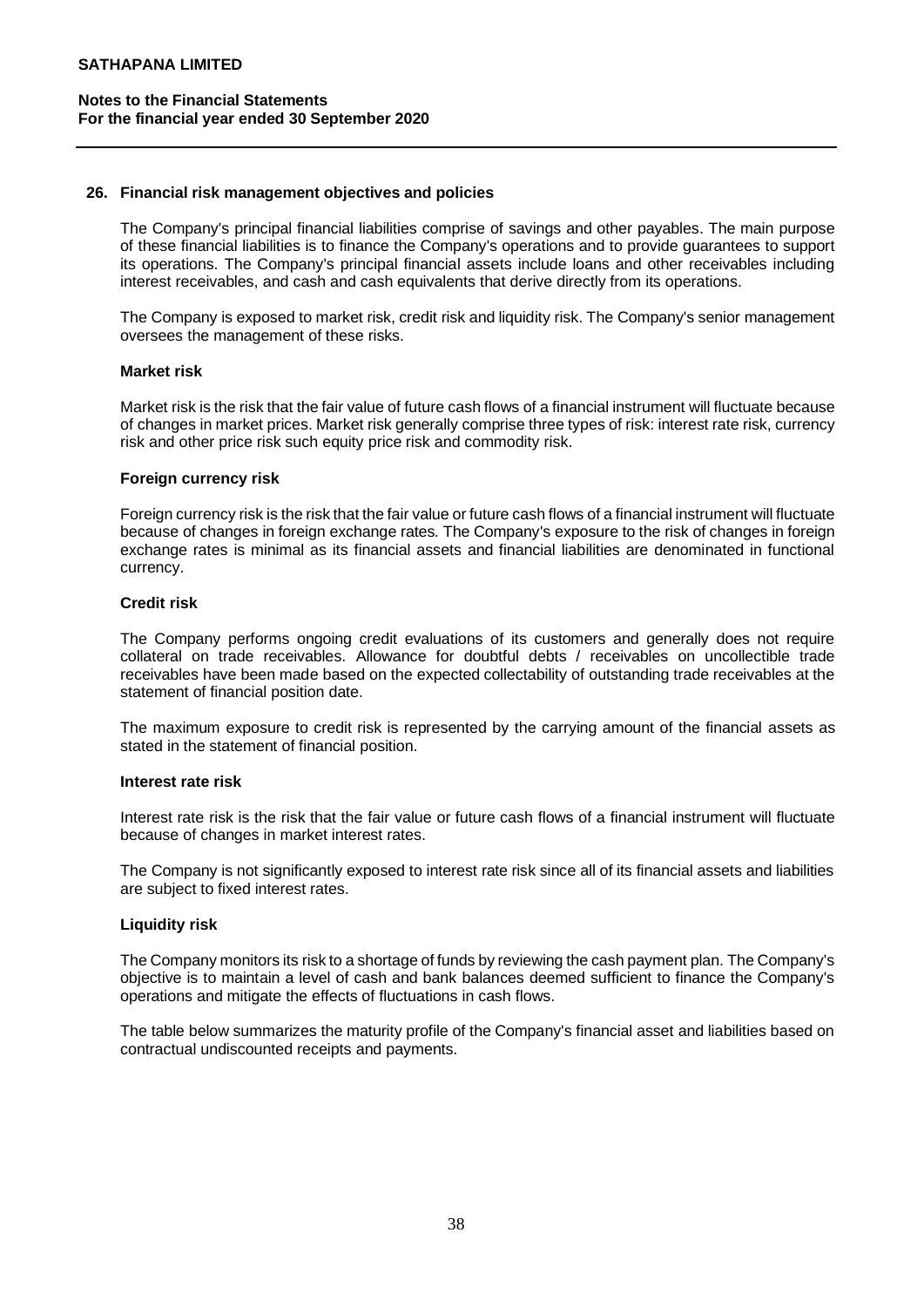# **Notes to the Financial Statements For the financial year ended 30 September 2020**

# **26. Financial risk management objectives and policies (Cont'd)**

| As at 30 September 2020                            | Less than 1 year | 1 to 3 years        | <b>Total</b>    |
|----------------------------------------------------|------------------|---------------------|-----------------|
|                                                    | <b>MMK</b>       | <b>MMK</b>          | <b>MMK</b>      |
| <b>Financial assets:</b>                           |                  |                     |                 |
| Cash and cash equivalents                          | 25,748,502,484   |                     | 25,748,502,484  |
| Loan and interest receivables                      | 166,260,630,585  | 13,392,598,695      | 179,653,229,280 |
| <b>Total undiscounted financial assets</b>         | 192,009,133,069  | 13,392,598,695      | 205,401,731,764 |
|                                                    |                  |                     |                 |
| <b>Financial liabilities:</b>                      |                  |                     |                 |
| Deposit from customer                              | 12,718,552,443   | 784,999,473         | 13,503,551,916  |
| Interest payable on customer depositor             | 930,978,378      |                     | 930,978,378     |
| Accrued expenses and other liabilities*            | 3,798,296,163    |                     | 3,798,296,163   |
| <b>Borrowings</b>                                  | 66,302,892,639   | 83,129,585,696      | 149,432,478,335 |
| Employee pension                                   | 267,199,846      | 1,005,180,374       | 1,272,380,220   |
| <b>Total undiscounted financial</b><br>liabilities | 84,017,919,469   | 84,919,765,543      | 168,937,685,012 |
| <b>Total net undiscounted financial</b><br>assets  | 107,991,213,600  | (71, 527, 166, 848) | 36,464,046,752  |
| *Excludes statutory payables                       |                  |                     |                 |
| As at 30 September 2019                            | Less than 1 year | 1 to 3 years        | <b>Total</b>    |
|                                                    | <b>MMK</b>       | <b>MMK</b>          | <b>MMK</b>      |
| <b>Financial assets:</b>                           |                  |                     |                 |
| Cash and cash equivalents                          | 9,670,788,418    |                     | 9,670,788,418   |
| Loan and interest receivables                      | 101,562,695,539  | 10,041,194,277      | 111,603,889,816 |
| <b>Total undiscounted financial assets</b>         | 111,233,483,957  | 10,041,194,277      | 121,274,678,234 |
| <b>Financial liabilities:</b>                      |                  |                     |                 |
| Deposit from customer                              | 8,189,820,000    | 544,685,000         | 8,734,505,000   |
| Interest payable on customer depositor             | 502,325,300      |                     | 502,325,300     |
| Accrued expenses and other liabilities             | 2,435,491,081    |                     | 2,435,491,081   |
| <b>Borrowings</b>                                  | 31,873,390,427   | 45,874,212,292      | 77,747,602,719  |
| Employee pension                                   | 136,930,286      | 583,755,429         | 720,685,715     |
| <b>Total undiscounted financial</b><br>liabilities | 43,137,957,094   | 47,002,652,721      | 90,140,609,815  |
| <b>Total net undiscounted financial</b>            |                  |                     |                 |
| assets                                             | 68,095,526,863   | (36,961,458,444)    | 31,134,068,419  |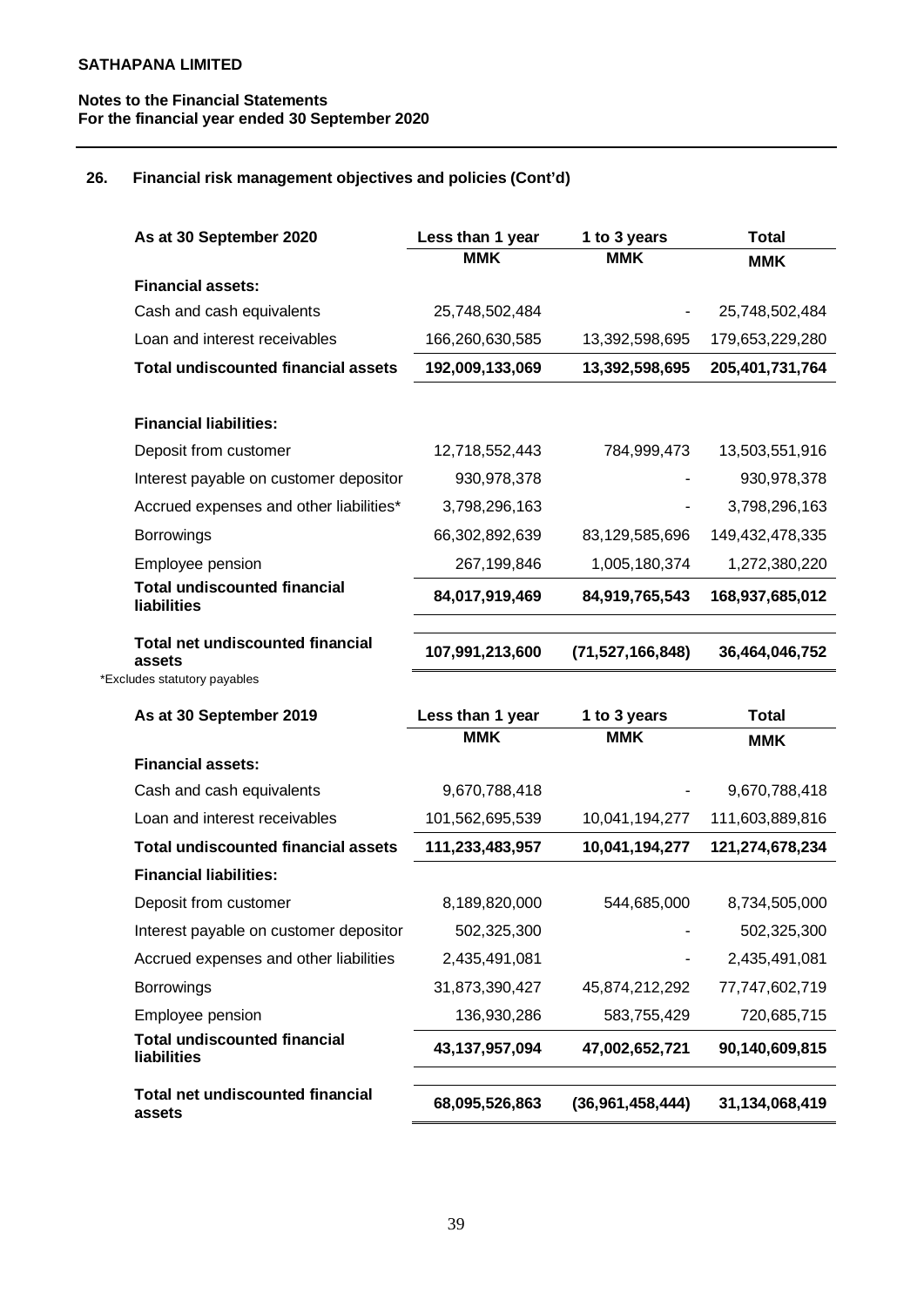## **Notes to the Financial Statements For the financial year ended 30 September 2020**

#### **27. Capital management**

For the purpose of the Company's capital management, capital includes issued capital, all other equity reserves attributable to the equity holders of the Company. The primary objective of the Company's capital management is to maintain a sufficient solvency in order to support its business and maximize the shareholder value.

The Company manages its capital structure and makes adjustments in light of changes in economic conditions and the requirements of the financial covenants, if any. To maintain or adjust the capital structure, the Company may adjust the dividend payment to shareholders, return capital to shareholders or issue new shares. All capital requirements of the Company are internally generated and financed by third party debts as of 30 September 2020. No dividend was paid or declared during the period ended 30 September 2020.

The Company monitors capital during the review of financial information monthly. In addition, management reviews the amount of expected payment in the board meeting.

|                                                         | 30 September<br>2020 | 30 September<br>2019 |
|---------------------------------------------------------|----------------------|----------------------|
|                                                         | <b>MMK</b>           | <b>MMK</b>           |
| Interest bearing debts                                  | 162,936,030,251      | 86,482,107,719       |
| Other liabilities                                       | 6,742,660,217        | 3,677,496,206        |
| Less: Cash and cash equivalents                         | (25,748,502,484)     | (9,670,788,418)      |
| Net Debt                                                | 143,930,187,984      | 80,488,815,507       |
| Equity attributable to equity holders of the<br>Company | 42,435,525,592       | 34,726,229,211       |
| Total capital                                           | 42,435,525,592       | 34,726,229,211       |
| Capital and net debt                                    | 186,365,713,576      | 115,215,044,718      |
|                                                         |                      |                      |
| <b>Gearing ratio</b>                                    | 77%                  | 70%                  |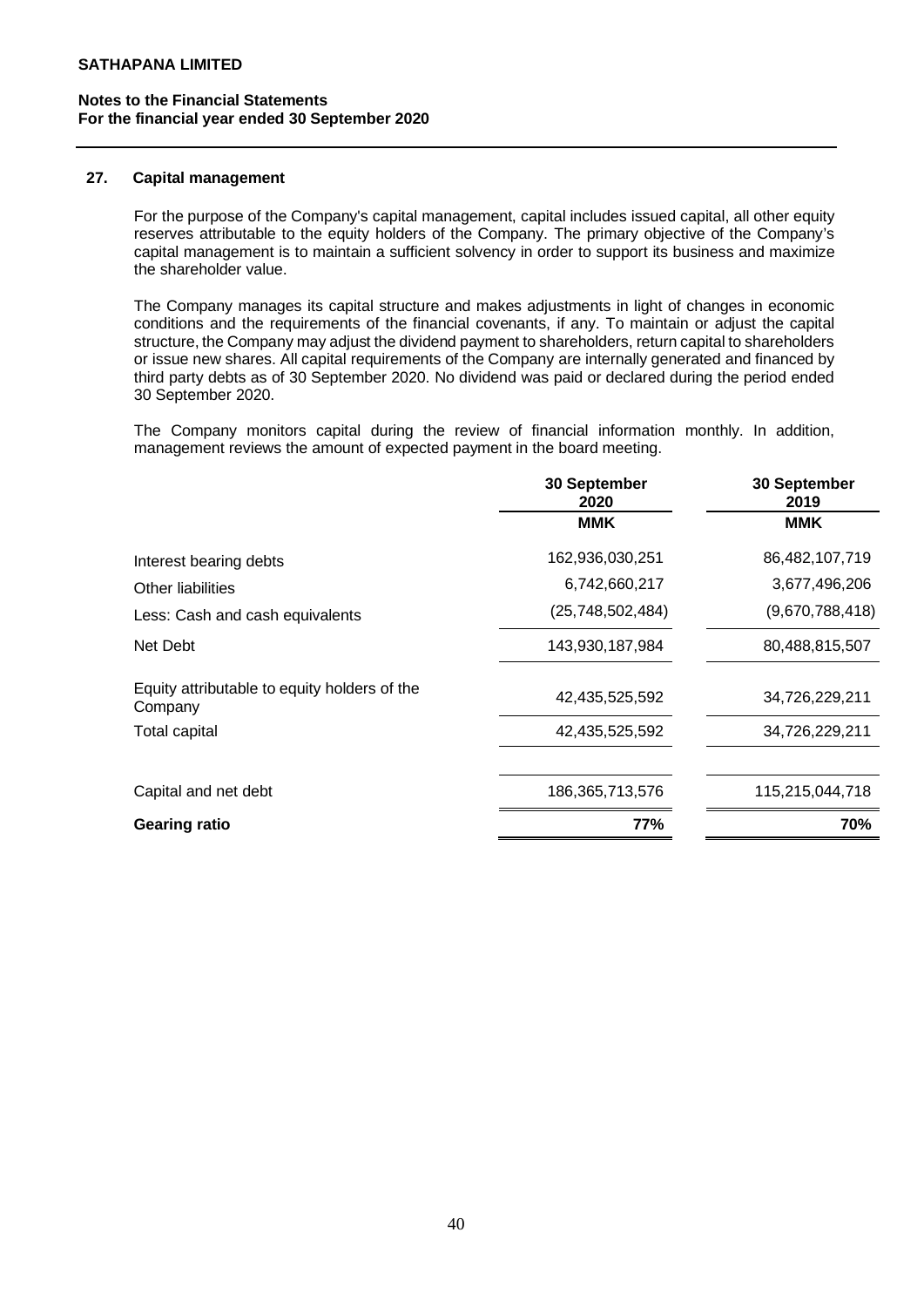#### **28. Other Matters**

### **COVID-19 pandemic**

On March 2020, the COVID-19 outbreak was declared a pandemic by the World Health Organization. The outbreak and the response of Governments in dealing with the pandemic is interfering with general activity levels within the community, the economy and the operations of many businesses.

Moreover, FRD released notifications to microfinance institutions related to COVID19 which are as follows:

- 1. Stop loan collection from clients for amount due in November and December in Yangon, Bago and Rakhine regions and not to force clients to make repayment.
- 2. Temporary loan provisioning 1% for loan balance from April 2020 till June 2021

As a result, the Company experienced decrease in collections and decrease in cash loan disbursements.

Nonetheless, the Company announced measures to strengthen its liquidity and cash preservation in response to COVID 19 including 12-billion credit facility with a term of one year and interest rate 1% p.a from stated owned bank (Myanmar Economic bank) which starting from September 2020 to September 2021, initiatives relating to several other cost initiatives. In addition, the following initiatives were carried out by the Company to mitigate the effects of COVID19 to the business:

- 1. Established Emergency Response Team to receive and respond to all stakeholders.
- 2. Develop and provide training various courses to beef up staff competency during COVID-19 to middle management on effective branch management, crisis management, business/workplace ethic, delinquency management, new core banking system to counter team, credit analysis, fraud awareness, new recruits Training, etc.
- 3. Develop and implement loan repayment collection strategy to provide flexible choices for clients to choose including counter service, doorstep service, third party partnership and delinquency management plan to properly assess and monitor loan late clients.
- 4. Develop and implement loan restructure guidelines to provide flexibility and choices to clients who have faced with difficulty in making payment during COVID-19 to ease their burden while improving good portfolio quality for the company.
- 5. Suspend new loans disbursement to clients whose sources of income from impacted/high risk sectors such as tourism, transportation, construction, garment factory, migrant workers, slow down loan disbursement and focus on repayment collection to support liquidity position.
- 6. Proactively discuss with existing lenders to share information on the impact of COVID-19, covenant relaxation, liquidity management, and approach potential lenders for new funding support to sustain business operation in the future.
- 7. Digital capability, adaptability, and a spirit of innovation will continue to guide SPNM forward as the situation evolves around the globe. Financial technology solution such loan origination, mobile/agent banking, human resource information system will be considered upon the successful launch of new core banking system.
- 8. Strictly monitor on liquidity management, credit risk management and control, operation risk, compliance risk, market risk and regulatory risk.